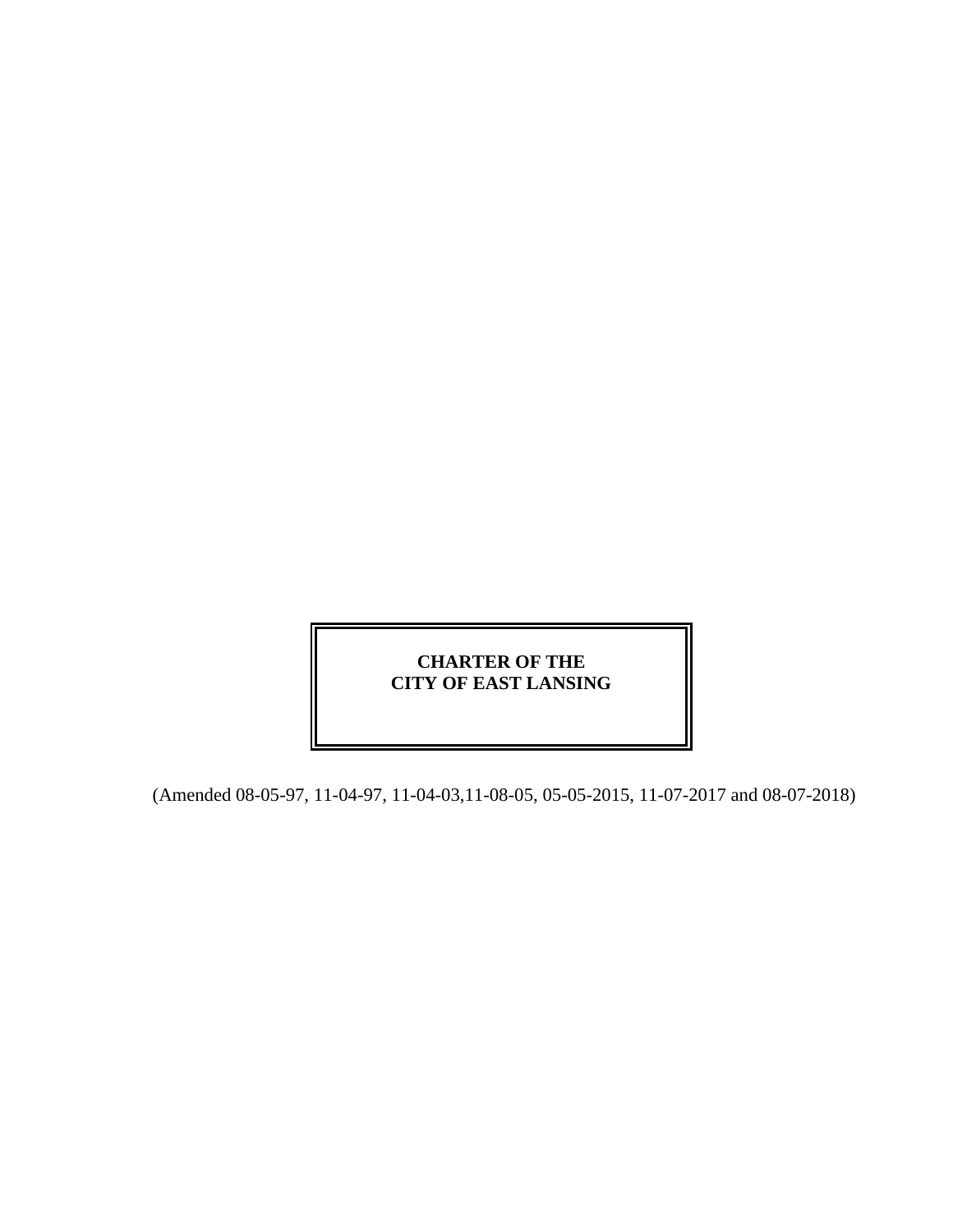# **EAST LANSING CITY CHARTER**

# **TABLE OF CONTENTS**

|                | Page                                                     |  |
|----------------|----------------------------------------------------------|--|
| Chapter $1 -$  |                                                          |  |
| Chapter 2 -    |                                                          |  |
| Chapter $3 -$  | General Provisions Affecting Officers of the City3       |  |
| Chapter 4 -    |                                                          |  |
| Chapter $5 -$  |                                                          |  |
| Chapter 6 -    |                                                          |  |
| Chapter 7 -    |                                                          |  |
| Chapter 8 -    | Municipal Court (amended 11-08-60; repealed 11-04-97) 21 |  |
| Chapter 9 -    |                                                          |  |
| Chapter 10 -   |                                                          |  |
| Chapter 11 -   |                                                          |  |
| Chapter 12 -   |                                                          |  |
| Chapter 13 -   |                                                          |  |
| Chapter 14 -   |                                                          |  |
| Chapter 15 -   |                                                          |  |
| Chapter 16 -   |                                                          |  |
| Chapter 17 -   |                                                          |  |
| Chapter 18 -   |                                                          |  |
| Chapter 19 -   |                                                          |  |
| Chapter $20 -$ |                                                          |  |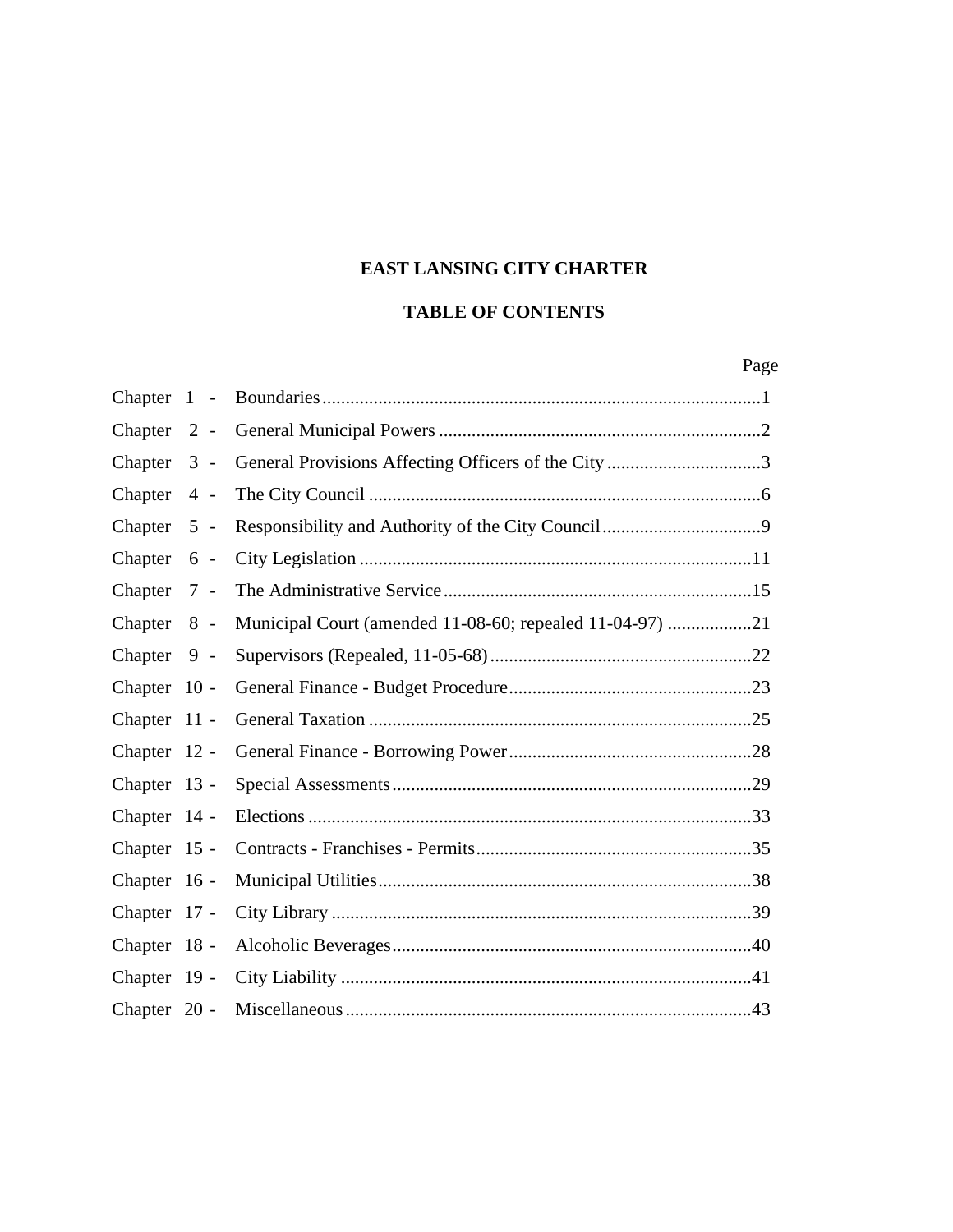#### **Boundaries and Subdivisions of the City**

1.1<sup>1</sup> Boundaries: The territory of the City shall be all that territory included within the boundaries of the City as established in accordance with all applicable laws.

1.2<sup>2</sup> Alteration of Boundaries: Territory may be added to or detached from the City in the manner provided by law.

1.3 Wards: The City of East Lansing shall consist of one (1) ward.

1.4<sup>3</sup> Election Precincts: The Council shall, by resolution, establish convenient and necessary election precincts which shall comply with the provisions of State law.

<sup>&</sup>lt;sup>1</sup>§1.1 amended, 08-05-97.

 $2$ §1.2 amended, 08-05-97.

<sup>3</sup> §1.4 amended, 08-05-97.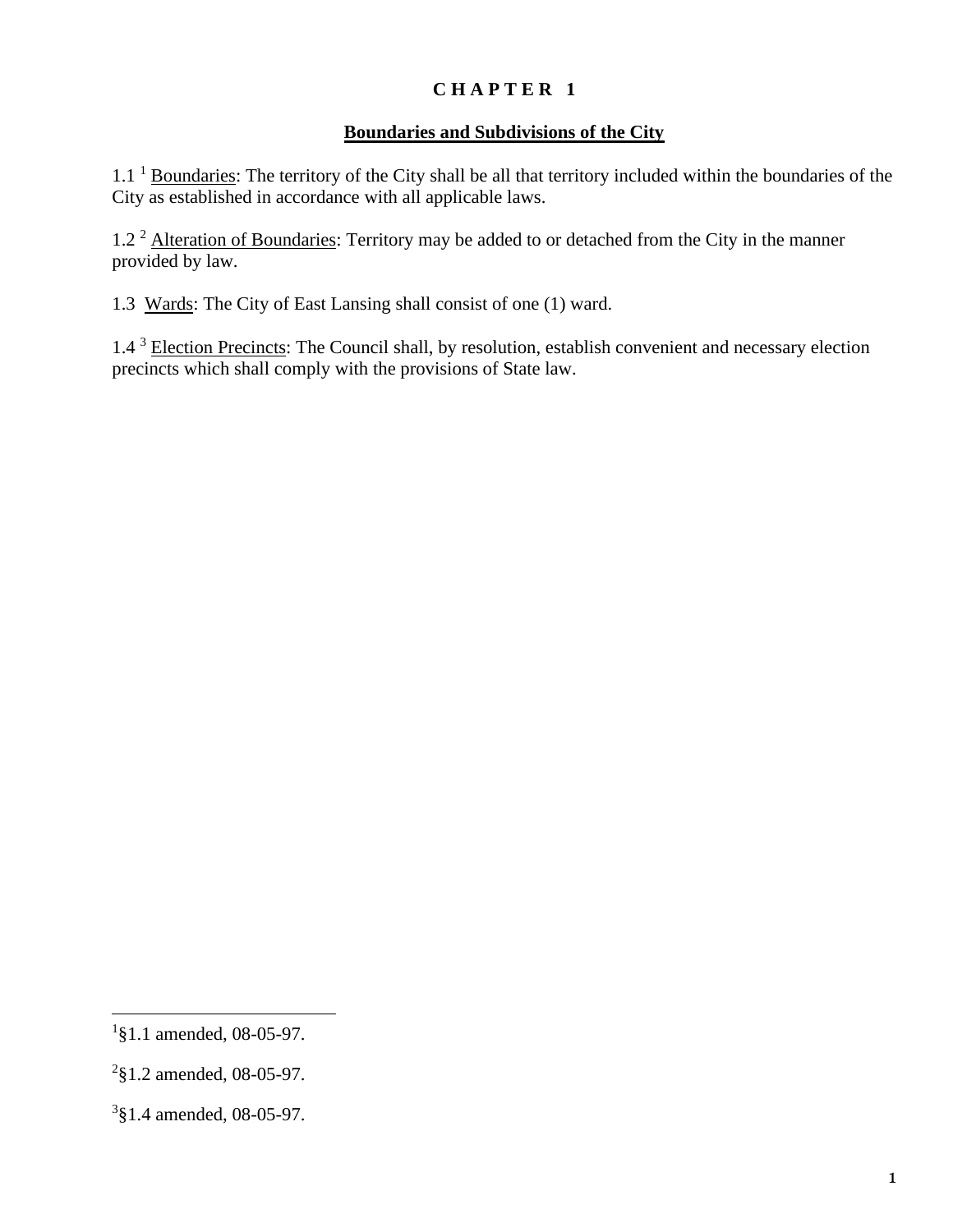#### **General Municipal Powers**

 $2.1<sup>1</sup>$  Powers of the City: The City shall have all powers, privileges, and immunities, not inconsistent with the provisions of this Charter, which may be possessed by the City of East Lansing by virtue of its incorporation under 1909 P.A. 279, as amended, and 1895 P.A. 215 as amended, as if fully set forth in this Charter. The powers of the City under this Charter shall be construed liberally in favor of the City, and the specific mention of particular powers in this Charter shall not be construed as limiting the general powers of the City.

2.2<sup>2</sup> Exercise of Powers: In exercising any power, the City may utilize any procedure provided by law. If alternate procedures are to be found in different statutes, then the Council shall select that procedure which it deems to be most expeditious and to the best advantage of the City and its inhabitants. Where no procedure for the exercise of any power of the City is set forth, either in this Charter or in any statute of the State of Michigan, the Council may prescribe by resolution or ordinance a procedure for the exercise of the power. The city and its officers shall not, in the exercise of any power granted to or possessed by the City, discriminate against any person on the basis of marital or family status.

 $1$ §2.1 amended, 08-05-97.

 $2$ §2.2 amended, 11-04-97.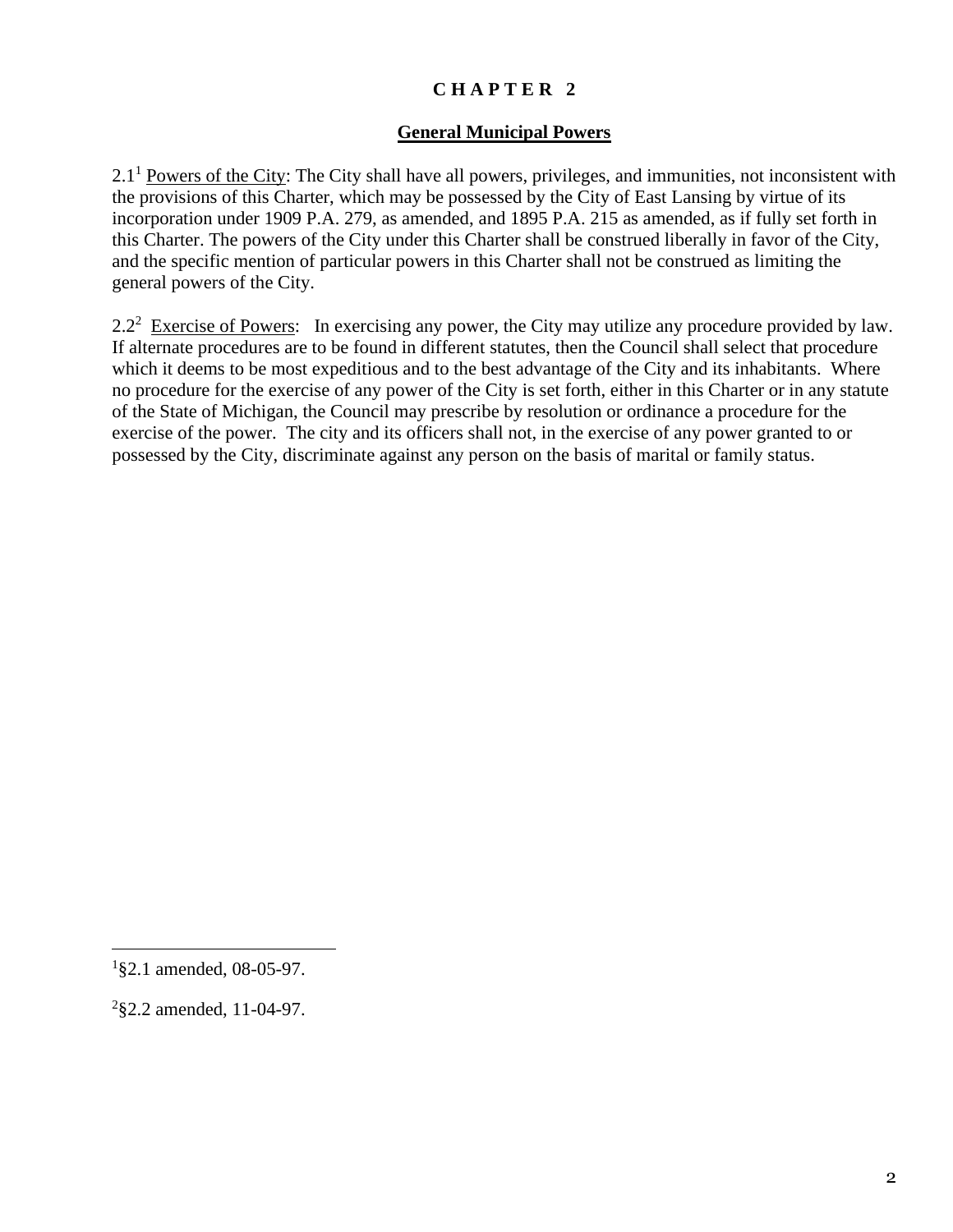## **General Provisions Affecting Officers of the City**

 $3.1<sup>1</sup>$  Officers to be Elected: The elective officers of the City shall be five (5) Council members, all of whom shall be elected by the City at large.

3.2<sup>2</sup> Eligibility for Office in City: No person shall be eligible for any elective office of the City unless he or she is a resident of the City and has registered to vote in the City.

 $3.3<sup>3</sup>$  Terms of Office: The terms of office of Council members shall be four (4) years. The terms of office of Council members shall commence on and date from the Tuesday following the regular City election at which they are elected.

3.4<sup>4</sup> Vacancies in Offices: Any elective City office shall become vacant, by operation of law and without the necessity of any action, upon the occurrence of one or more of the following events before the expiration of the term of such office:

- a. For any reason specified by State law creating a vacancy;
- b. If a Council member misses four (4) consecutive regular meetings of the Council, or twenty-five percent (25%) of regular meetings in any twelve (12) month period, without being excused by the Council;
- c. Conviction of a felony while in office;
- d. Misconduct in office which includes, but is not necessarily limited to;
	- 1) Conviction of a misdemeanor punishable by at least six (6) months in jail,
	- 2) A conviction of a charge of criminal contempt for a violation of a valid personal protection order entered by a Michigan Circuit Court,
	- 3) Conviction of any act committed while in office which constitutes misconduct in office under other provisions of this Charter.
- e. If a Council member ceases to maintain his or her legal domicile within the lawful boundaries of the City of East Lansing;
- f. If a Council member fails to take the oath of office required by State law.

<sup>&</sup>lt;sup>1</sup>§3.1 amended, 08-05-97.

 $2$ §3.2 amended, 08-05-97.

<sup>3</sup> §3.3 amended, 08-05-97.

<sup>4</sup> §3.4 amended, 08-05-97.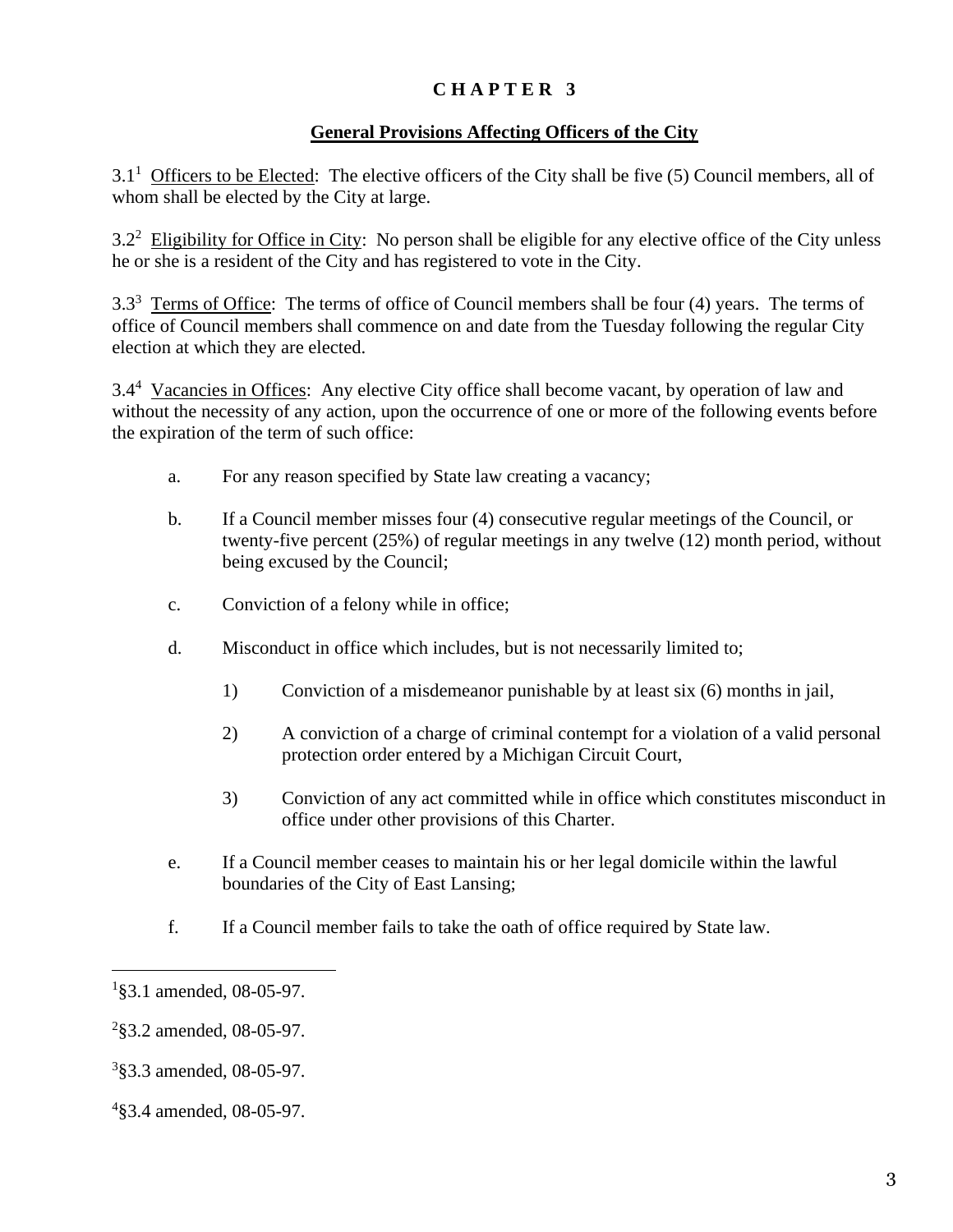$3.5<sup>1</sup>$  Resignations: Resignation of a Council member shall be made in writing and filed with the Clerk. The resignation shall be effective on any date set forth in the resignation and, if no date is set forth, shall be effective upon receipt. The Clerk shall deliver a copy of the resignation to each remaining Council member within 24 hours of its receipt.

3.6<sup>2</sup> Filling Vacancies: If a vacancy occurs on the City Council, the Council shall, within thirty (30) days after the vacancy occurs, appoint a person who possesses the qualifications required of Council members to serve until the next regularly scheduled City Council election, at which time a successor shall be elected to serve the unexpired term.

3.7<sup>3</sup> Shortening and Extending Term of Office: Except as provided by this Charter or other law, the term of office of a Council member shall not be shortened or extended. A Council member shall continue to hold office until the effective date of his or her resignation or until the approval of the canvass of the election at which his or her successor is elected.

3.8<sup>4</sup> Increase or Decrease of Compensation: The compensation of Council members shall be established and maintained in accordance with State law.

3.9<sup>5</sup> Oath of Office and Bond

3.10<sup>6</sup> Surety Bonds

3.11<sup>7</sup> Liability and Bond to Continue

3.12<sup>8</sup> Duty Upon Leaving Office: No later than 30 days following the effective date of the resignation, removal, or expiration of the term of any Council member, the Council member shall deliver to the City Manager or his or her designee all property of the City in his or her possession or control. Failure to comply with the provisions of this section shall constitute a misdemeanor.

- 3 §3.7 amended, 08-05-97.
- 4 §3.8 amended, 08-05-97.
- 5 §3.9 repealed, 08-05-97.
- 6 §3.10 repealed, 08-05-97.
- 7 §3.11 repealed, 08-05-97.
- 8 §3.12 amended, 08-05-97.

<sup>&</sup>lt;sup>1</sup>§3.5 amended, 08-05-97.

 $2$ §3.6 amended, 08-05-97.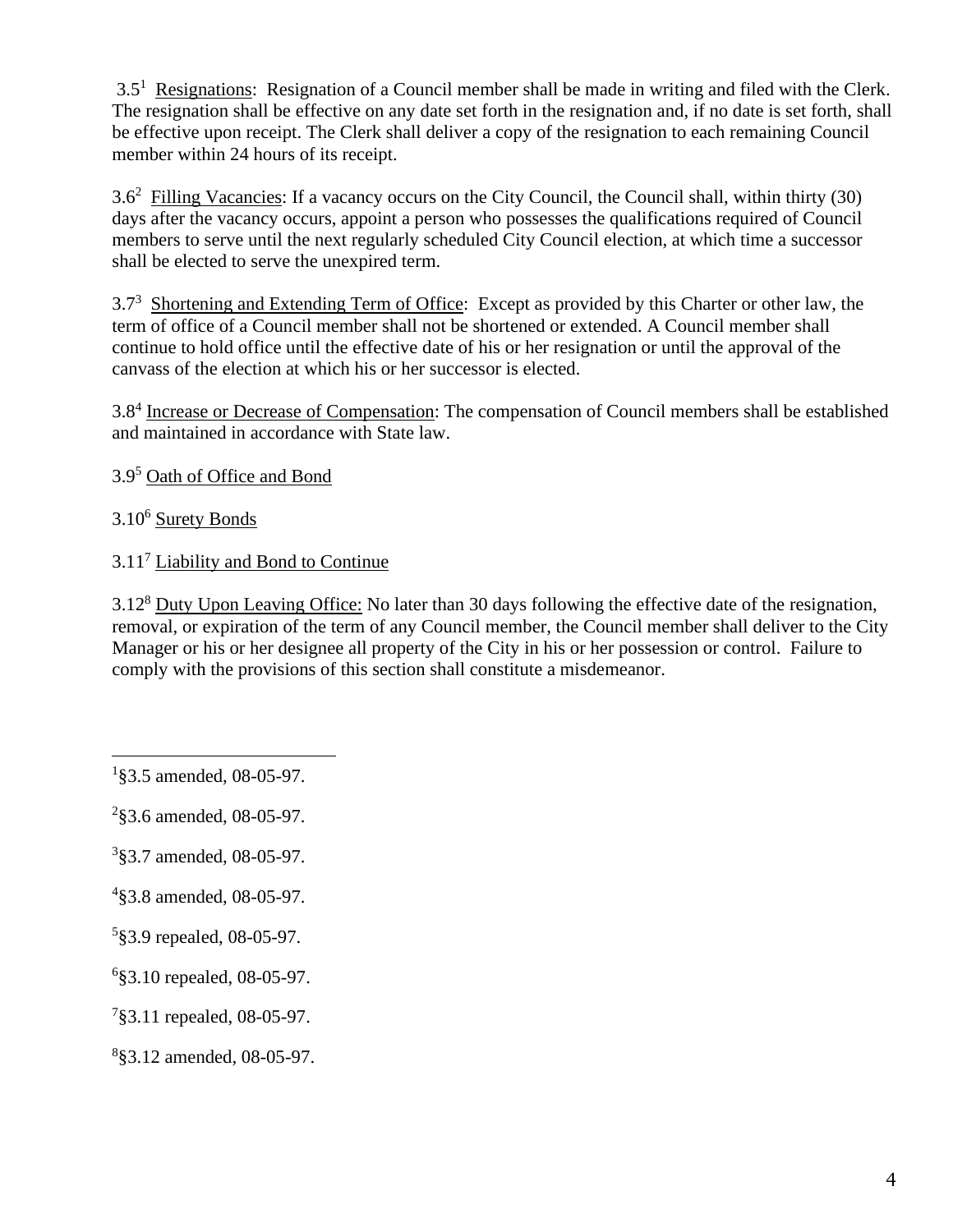3.13<sup>1</sup> Pecuniary Interests Prohibited: No elective officer shall be a party, directly or indirectly, to any contract between himself or herself and the City; nor shall any officer directly or indirectly solicit, negotiate, or represent any party to any contract between the City or any firm, private corporation, or trust of which the elective officer is a partner, member, employee, stockholder, or beneficiary, except as may be permitted by law; nor shall he or she stand as surety or sign any bail or appearance bond required by the ordinances of the City. These prohibitions shall not apply if the Council declares, by a two-thirds vote of the remaining members of the Council, that the best interests of the City are to be served by waiver of this prohibition, the contract is approved by a vote of not less than two-thirds of the full membership of the Council in open session not including the vote of a Council member making the disclosure, and the Council discloses the summary of information in its Minutes regarding the parties, terms, and nature of the pecuniary interest as required by law. Any elective officer of the City who violates the provisions of this section shall be guilty of misconduct in office.

<sup>1</sup> §3.13 amended, 08-05-97.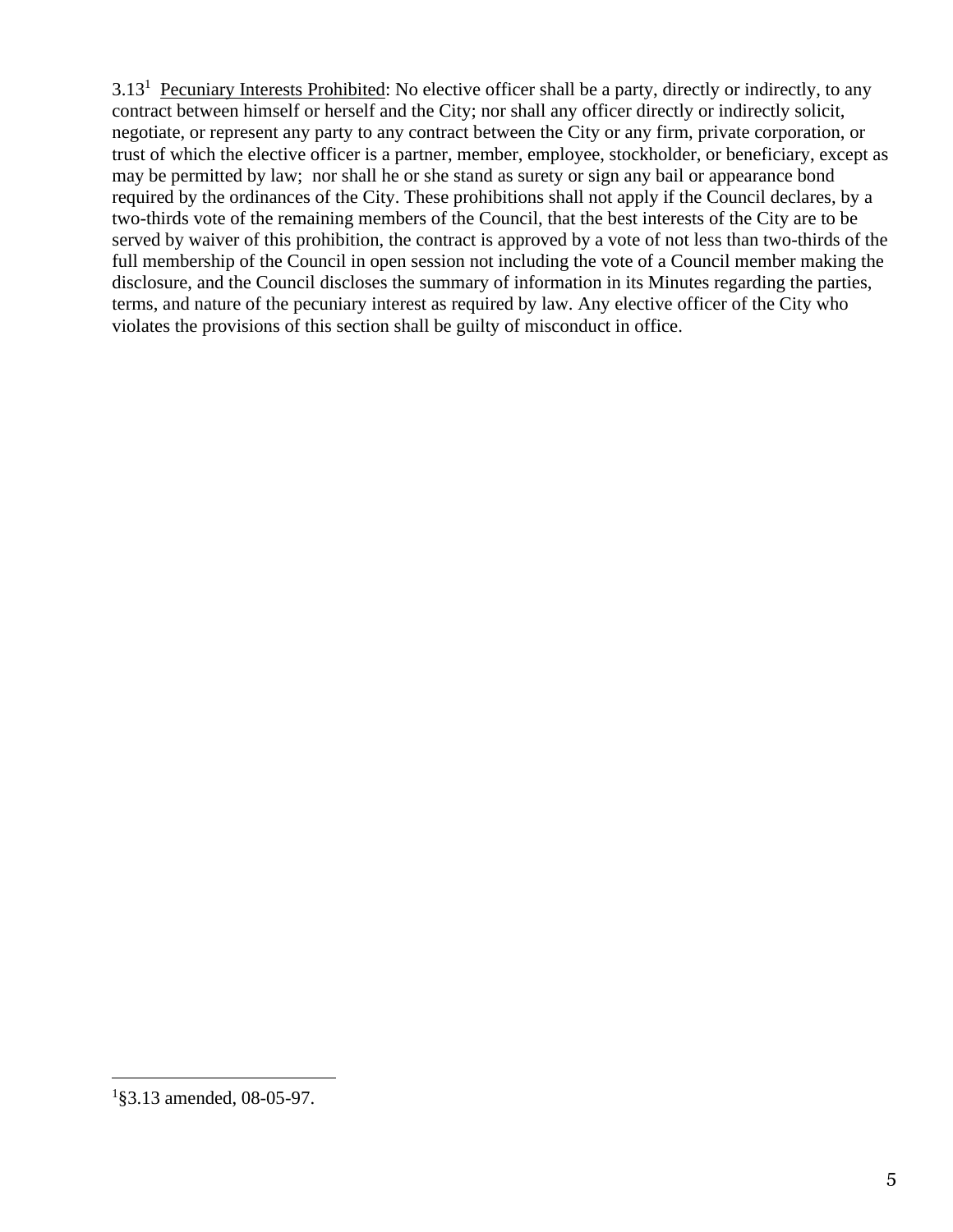## **The City Council**

 $4.1<sup>1</sup>$  City Governing Body: All powers of the City shall be vested in and all matters of policy of the City shall be exercised and determined by the City Council which shall be the legislative and governing body for all purposes required or permitted by law.

4.2 Judge of Qualification of Members: The Council shall be the judge of the eligibility and qualification of its own members, subject only to review by the courts.

4.3<sup>2</sup> Expenses of Members of the Council: The Council may authorize the reimbursement of reasonable expenses incurred on behalf of the City by a Council member.

4.4<sup>3</sup> Organization of the Council: The Council shall, at its meeting held on the Tuesday following each regular City election, elect one of its members to serve as Mayor and one to serve as Mayor Pro Tem. In the event of a vacancy occurring in the office of Mayor Pro Tem, the Council shall fill the vacancy from its elected membership.

4.5<sup>4</sup> Duties of Mayor:

- a. Insofar as required by law, and for all ceremonial purposes, the Mayor shall be recognized as the chief executive of the City. He or she shall not have any veto power.
- b. He or she shall authenticate by his or her signature such instruments as the Council, this Charter, or other law shall require.
- c. He or she shall exercise only such powers as this Charter, other law, or the Council shall specifically confer upon or require of him or her, including the powers of a Mayor to suppress riots and disorderly conduct as provided by law.

4.6<sup>5</sup> Mayor Pro Tem: The Mayor Pro Tem shall perform the duties of the Mayor when, on account of absence from the City, disability, or otherwise, the Mayor is unable to perform the duties of his or her office.

<sup>5</sup>§4.6 Added, 08-05-97; previous § 4.6 renumbered to § 4.7.

<sup>&</sup>lt;sup>1</sup>§4.1 amended, 08-05-97.

 $2$ §4.3 amended, 08-05-97.

<sup>3</sup> §4.4 amended, 08-05-97.

<sup>4</sup> §4.5 amended and renumbered as 4.5 & 4.6, 08-05-97.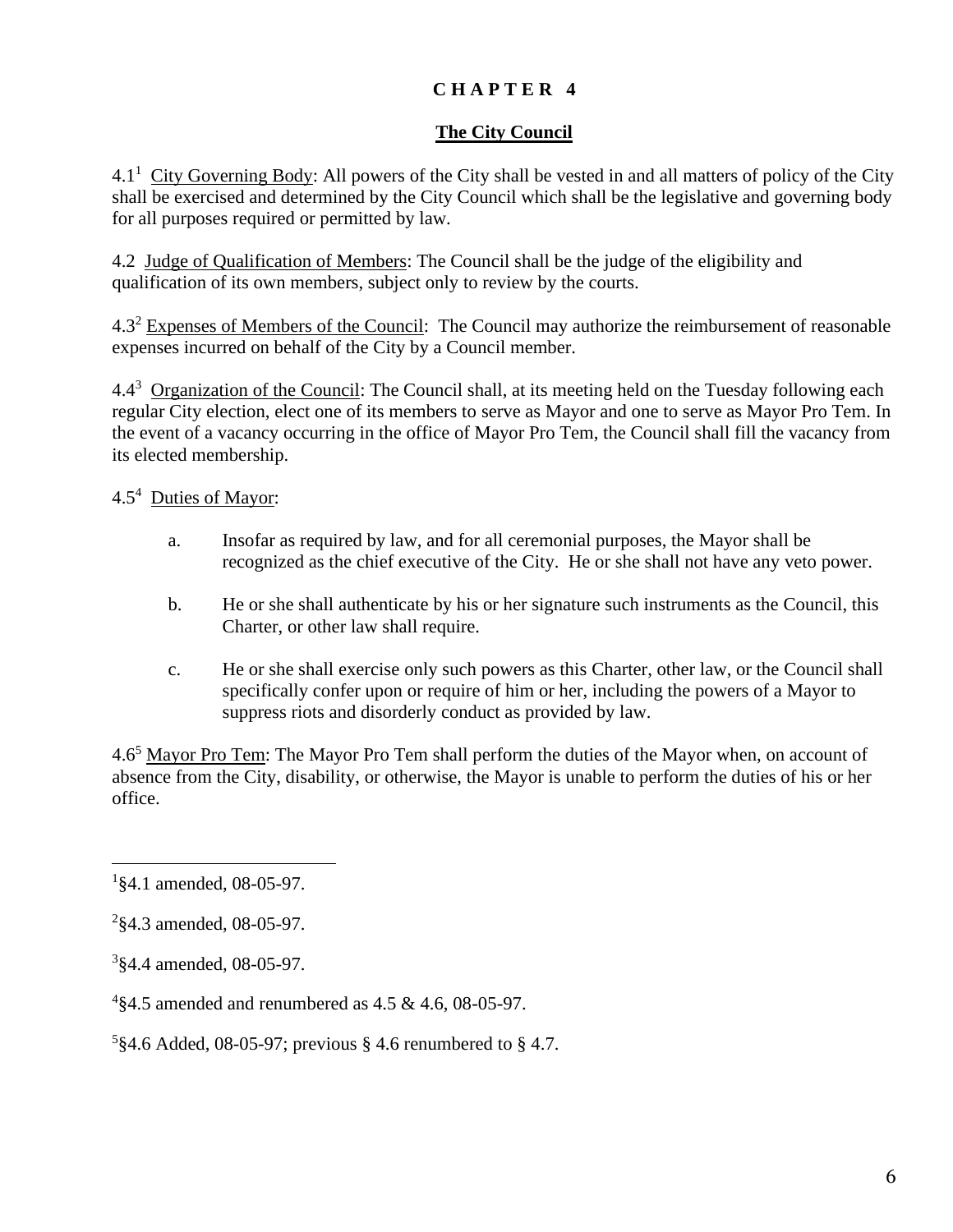## 4.7<sup>1</sup> Meetings of the Council:

- a. Meetings of the Council shall be established by resolution. Such resolution may designate the time and place of meetings and the type of meetings to be held. The Council shall hold at least one (1) meeting each month. If the time set for a regular meeting of the Council is a holiday, then such regular meeting shall be held at the same time and place on the next secular day which is not a holiday.
- b. A special meeting of the Council shall be called by the Clerk on the written request of the Mayor, any two (2) Council members, or the City Manager.
- c. All meetings of the Council shall be noticed and conducted in accordance with law and open to the public except where closed sessions are permitted by law, and rules of order of the Council shall provide that citizens shall have a reasonable opportunity to be heard at any meeting of the Council except closed sessions.
- d. Three (3) members of the Council shall be a quorum for the transaction of business at all meetings of the Council. In the absence of a quorum, all business of the Council shall, by operation of law, be adjourned to the next meeting of the Council.
- e. No business shall be transacted at any special meeting of the Council unless identified in the notice of such meeting.
- f. The Council shall determine its own rules and order of business and shall keep minutes as a permanent journal of its proceedings in the English language which shall be approved by the Council and signed by the Clerk. The vote upon the passage of all ordinances, and upon the adoption of all resolutions shall be recorded in the minutes. Each member of Council who shall be recorded as present shall vote on all questions decided by the Council unless a Council member declares a conflict and is excused by a majority of the other members present. Any person shall have access to the minutes and records of all regular and special meetings of the Council during business hours.
- g. The Council may, by vote of not less than two (2) of its members taken at a regular or special meeting, compel the attendance of Council members, and/or other officers of the City at meetings. The Council may enforce orderly conduct at any meeting. Any member of the Council or other officer of the City who refuses to attend such meetings or conduct himself or herself in an orderly manner shall be deemed guilty of misconduct in office. The Chief of Police shall serve as the Sergeant-at-Arms of the Council in the enforcement of the provisions of this section.

<sup>1</sup> §4.7 amended and renumbered, 08-05-97.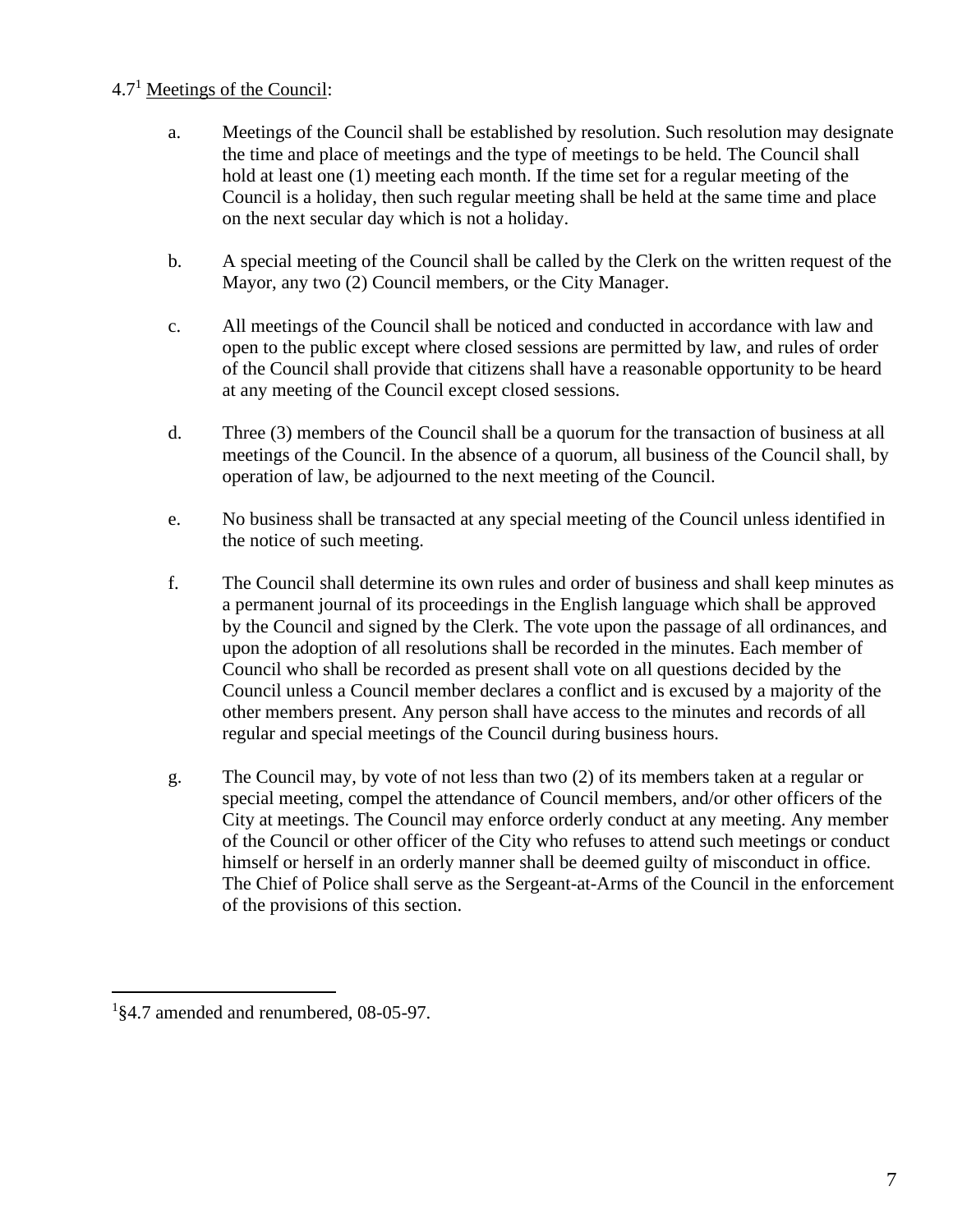#### 4.81 Restriction on Powers of the Council:

- a. The Council shall not have the power to contract with or give any official position to any person who is in default to the City, except any contract to cure the default.
- b. The Council shall not have the power to sell any real property of a value in excess of four dollars (\$4.00) per capita according to the last preceding U.S. Census, or any parkland, or a cemetery, or any property bordering on water, or vacate any street or public place leading to a waterfront, or engage in any business enterprise requiring an investment of money in excess of ten cents (104) per capita, unless approved by a simple majority of the electors voting at any general or special election. An annual inflation adjustment, tied to the consumer price index, shall be added to the current four dollar (\$4.00) per capita dollar limitation to sell real property.
- c. Except as otherwise provided in this Charter, no ordinance or resolution shall be adopted or passed except by the affirmative vote of at least three (3) members of the Council.
- d. There shall be no standing committees of the Council.

4.9 Investigations and Requests for Information: The Council, or any Council member, may request information of any employee or officer of the City regarding the conduct of any department, office, or officer of the City. The Council may make investigations as to municipal affairs, and for that purpose may subpoena witnesses, administer oaths, and compel the production of books, papers, and other evidence. Failure on the part of any officer of the City to obey the subpoena or to produce books, papers, and other evidence pursuant to the subpoena shall constitute misconduct in office. If the failure is on the part of any employee of the City, it shall constitute a misdemeanor.

<sup>1</sup> previous provisions of § 4.8 repealed, 05-05-15, amended 05-05-15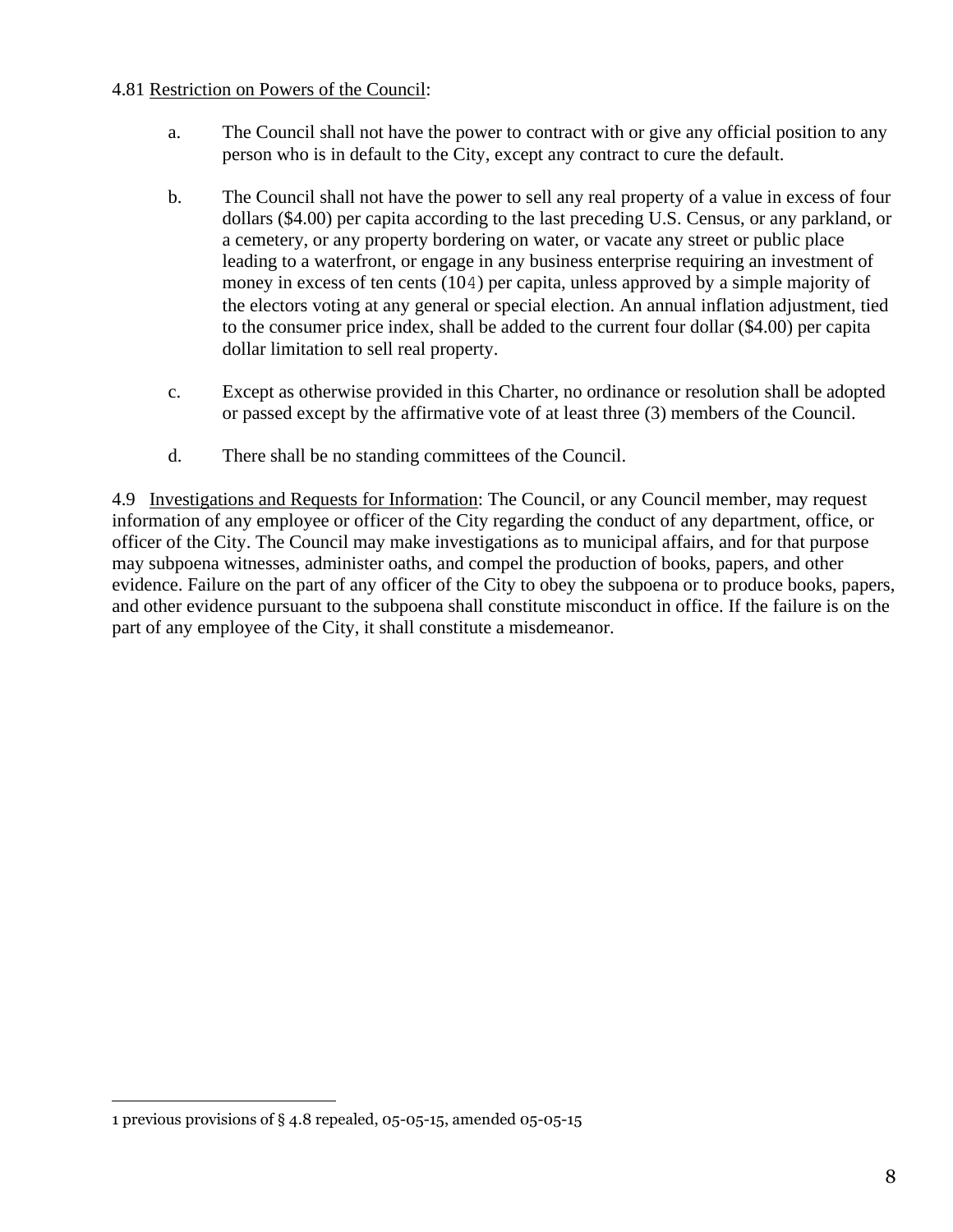#### **Responsibility and Authority of the City Council**

 $5.1<sup>1</sup>$  General Responsibility and Authority: The Council shall provide for the public peace, health, safety, and welfare of persons and property. In fulfilling this obligation, the Council may upon the recommendation of the City Manager, create, combine, or re-organize departments, agencies, and administrative offices and officers of the City Government.

 $5.2<sup>2</sup>$  Intergovernmental Contracts: The Council may join with any governmental unit or agency, by contract or otherwise as may be permitted by law, to perform jointly, any power or duty which is possessed or imposed upon the City of East Lansing.

#### 5.3<sup>3</sup> Other Powers and Responsibilities.

- a. The Council shall preserve and maintain, in accordance with this Charter or other applicable law, all City streets, alleys, bridges, and public places (whether or not the public places are located inside or outside the boundaries of the City) and the space above and beneath them, including, but not limited to the regulation of signs, awnings, or awning posts.
- b. The Council shall establish specifications and standards of materials and workmanship for all improvements required to be made under the provisions of this Charter.
- c. The Council shall by ordinance prescribe the terms and conditions upon which licenses may be granted, suspended, or revoked; and may require payment of reasonable sums for any licenses and the posting of a bond in a reasonable amount to assure the faithful observance of the law.
- d. The Council shall not accept dedication of streets unless and until the owners have provided facilities such as sewerage and water mains, and laterals, surfacing of streets, sidewalks, and street lighting acceptable to the Council and equivalent to services already available to residents in that section of the City.
- e. The Council shall have the power to acquire for the City by purchase, gift, condemnation, lease, construction, or otherwise, either inside or outside the City boundaries, any real or personal property deemed by the Council to be necessary for any public use or purpose within the scope of its powers or as authorized by law.
- f. The Council may enact all ordinances deemed necessary for the establishment, maintenance, and protection of all cemeteries and parks.
- g. The Council may, in its discretion, authorize the City to receive and hold any property in trust for cemetery, park, or other municipal purposes and shall use the property for the

<sup>&</sup>lt;sup>1</sup>§5.1 amended, 08-05-97.

 $2$ §5.2 amended, 08-05-97.

<sup>3</sup> §5.3 amended, 08-05-97.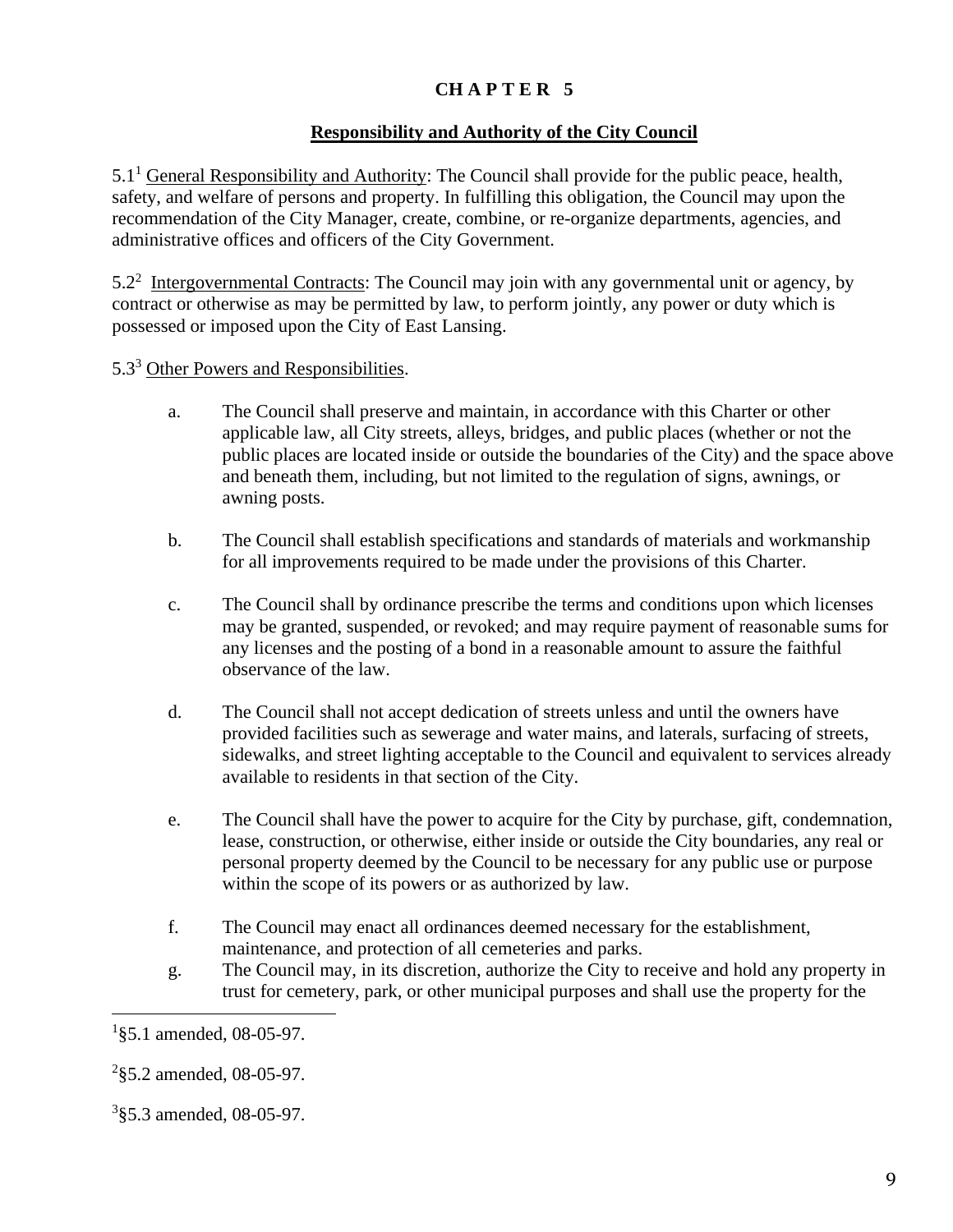purpose of the trust and for no other purpose except in cases where the common law *CY pres* doctrine applies or where otherwise prohibited by law.

- h. The Council shall determine the method of publication of all notices, ordinances, and proceedings for which a mode of publication is not prescribed by this Charter or by other law.
- i. The Council shall have any other power or responsibility established by law.

## 5.4<sup>1</sup> Limitation and Dedication of Streets

- 5.5<sup>2</sup> Licenses
- $5.6<sup>3</sup>$  Rights as to Property
- 5.7<sup>4</sup> Cemeteries and Parks

## $5.8<sup>5</sup>$  Trusts

## 5.9<sup>6</sup> House Trailers

5.10 Appropriation of Private Property: Private property may be taken and appropriated, either within or without the City, for any public use in connection with any acquisition, enlargement, or extension of municipal public utilities, including, but not by the way of limitation, utilities for supplying water, light, heat, power, gas, sewage treatment, and garbage disposal, or any of them; for the purpose of opening, widening, altering, and extending streets, alleys and avenues; for the construction of bridges, for public buildings, and for other public structures; for public grounds, parking spaces, parks, market places; for the improvement of waters and water courses within the City; for sewers, drains, and ditches; for public hospitals, pest houses, quarantine grounds, and public cemeteries; and for other lawful and necessary public uses. The ownership of such property shall be acquired by the City by negotiation and purchase, or in any other manner permitted by the general laws of the State for the taking of private property for public use.

5.11<sup>7</sup> Publications

7§5.11 repealed, 08-05-97.

<sup>&</sup>lt;sup>1</sup>§5.4 repealed, 08-05-97.

 $2$ §5.5 repealed, 08-05-97.

<sup>&</sup>lt;sup>3</sup>§5.6 repealed, 08-05-97.

<sup>&</sup>lt;sup>4</sup>§5.7 repealed, 08-05-97.

<sup>&</sup>lt;sup>5</sup>§5.8 repealed, 08-05-97.

<sup>6</sup> §5.9 repealed, 08-05-97.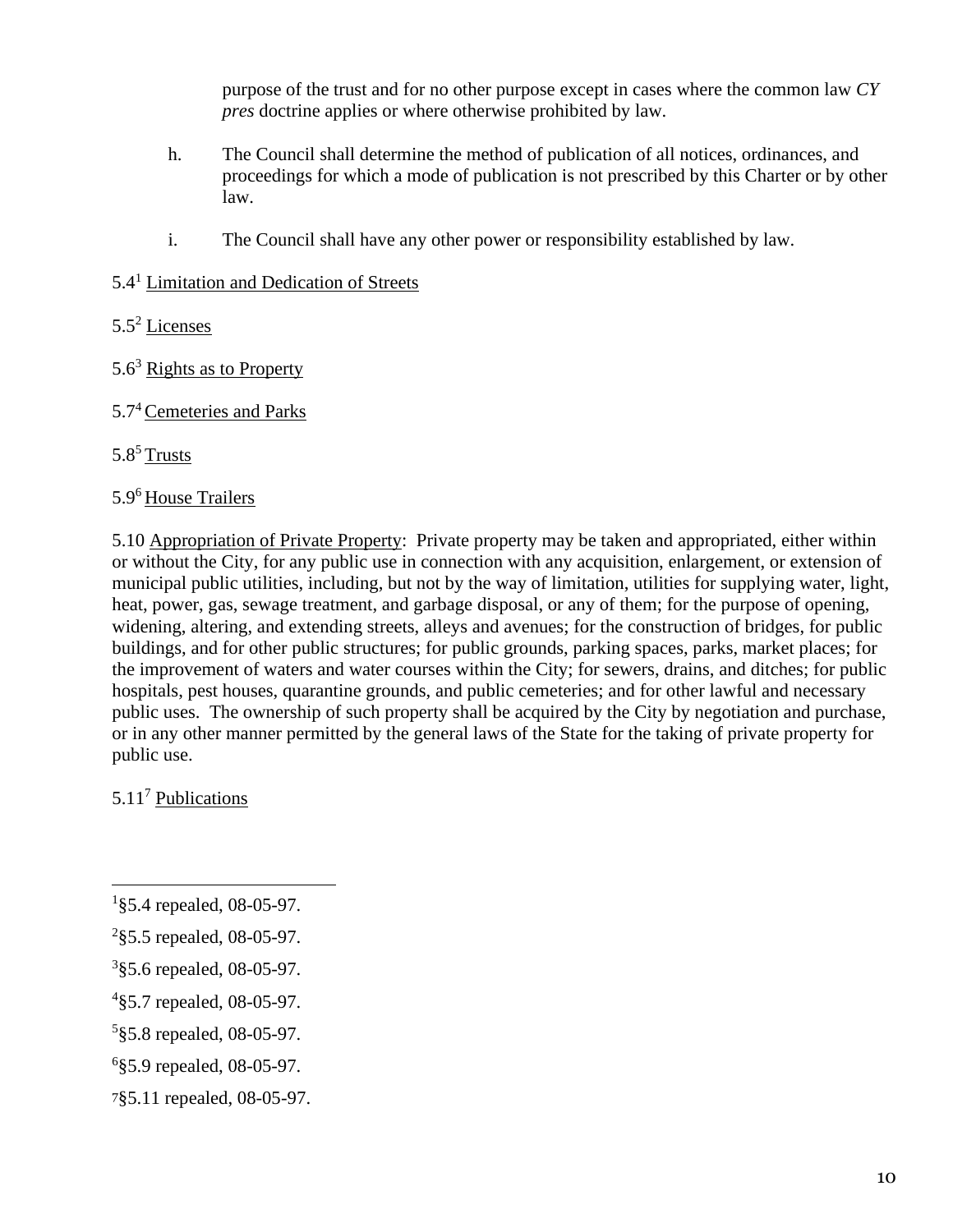#### **City Legislation**

- $6.1<sup>1</sup>$  Enactment: All legislation of the City of East Lansing shall be by ordinance or by resolution.
	- a. Resolutions.

The word "resolution" as used in this Charter shall mean the official action of the Council in the form of a motion which addresses matters required or permitted to be done by resolution by this Charter or by state or federal law and to matters pertaining to the internal affairs or concerns of the City government.

b. Ordinances.

The word "ordinance" shall refer to the adoption, by motion, of the following:

- 1. Laws of general application which provide for a fine or penalty.
- 2. Laws which grant, renew, or extend a franchise or regulate the rate charged for its services by a public utility.
- 3. The regulation of land use and development.
- 4. The amendment or repeal of any ordinance previously adopted.
- 5. Any other action required by law to be authorized by enactment of an ordinance.
- c. Form of Ordinances and Resolutions:

Each proposed ordinance shall be identified by a number and a short title. Each proposed ordinance shall be introduced in writing or printed form. The style of all ordinances passed by the Council shall be, "The City of East Lansing Ordains:". Each resolution shall be identified by the year in which it is passed, a sequential number equal to the number of resolutions passed in that year including the resolution in question, the general subject matter of the resolution, and the date of passage. The style of all resolutions passed by the Council shall be, "It Is Hereby Resolved by the City Council of the City of East Lansing:".

d. Procedure for Passage of Ordinances and Resolutions:

Except in the case of ordinances which are declared to be emergency ordinances, no ordinance shall be finally passed by the Council at the same meeting at which it is introduced. No ordinance shall be revised, altered, or amended by reference to its title

<sup>&</sup>lt;sup>1</sup>§6.1 amended, 08-05-97.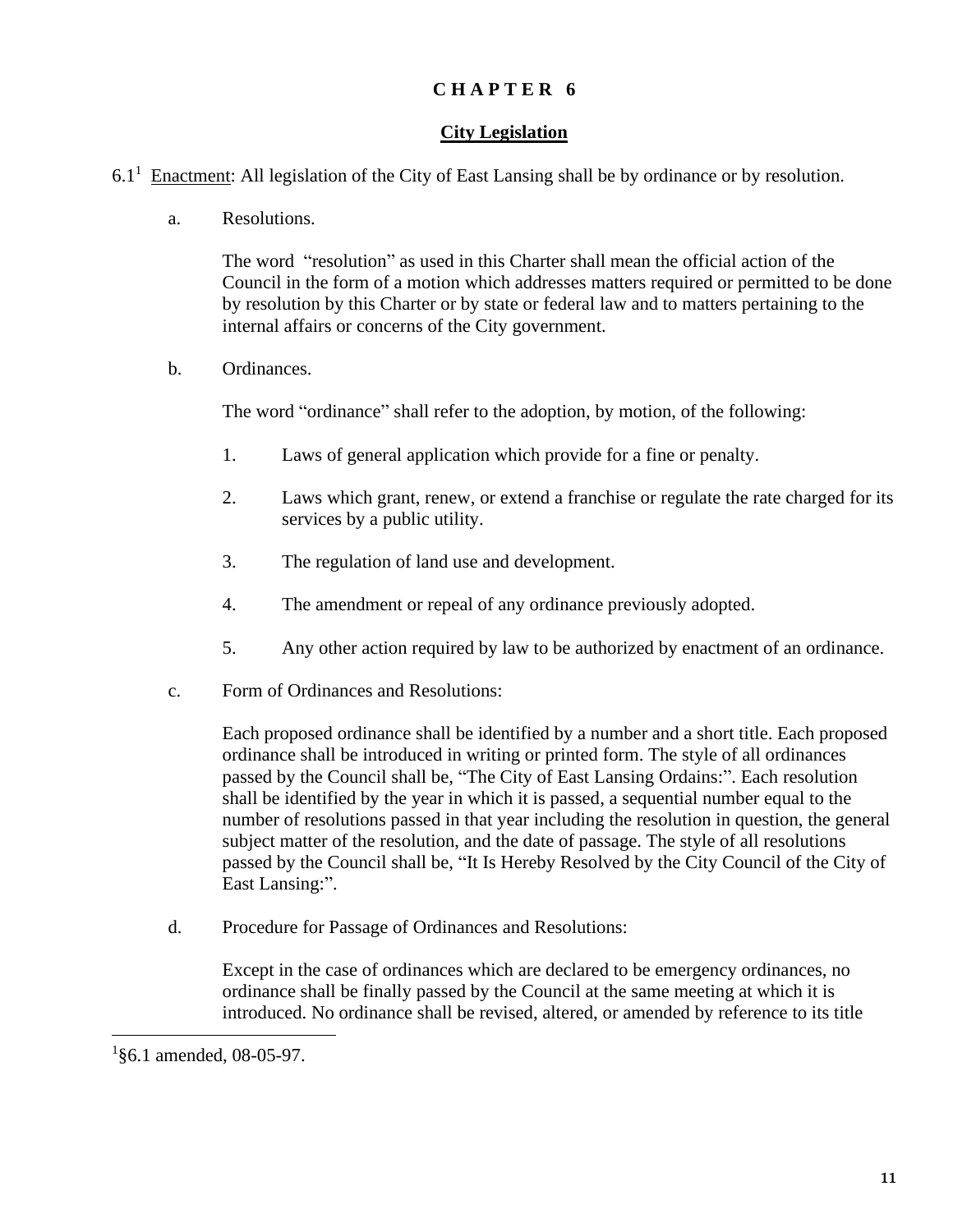only, but the section or sections of the ordinance revised, altered, or amended shall be reenacted and published at length, and all ordinances, when enacted, shall be immediately recorded by the Clerk in a book to be called "The Code of the City of East Lansing". Upon passage of an ordinance, the Mayor and Clerk shall authenticate the ordinance by signing it.

Any resolution may be introduced and passed at any meeting of the Council unless another procedure is required by law. When passed, the Clerk shall authenticate the resolution by signing it. All resolutions of the Council shall be recorded in a book to be called "Resolutions of the Council" and maintained in chronological order of passage by general subject matter.

 $6.2<sup>1</sup>$  Penalties: The Council shall provide in each ordinance that prohibits or requires any act, for the punishment of those who violate its provisions. No punishment for the violation of any City ordinance or for the commission by any officer of the City of any act declared by this Charter to constitute misconduct in office shall exceed the maximum penalty permitted by State law.

6.3<sup>2</sup> Publication of Ordinances: A summary of each ordinance passed by the Council shall be published in accordance with applicable law at least once within fifteen (15) days after the adoption of an ordinance by the Council. Ordinances of the City shall become effective immediately upon the publication thereof, unless a date upon which an ordinance shall become effective, which is subsequent to the date of the publication thereof, is specifically provided in the ordinance itself. Publication of any matter adopted by reference in such ordinance shall not be required.

6.4<sup>3</sup> Technical Codes: The Council may adopt any provision of State law or any detailed technical regulations as a City ordinance or code by citation of such provision of State law or by reference to any recognized codes, official or unofficial, provided that any provision of State law or recognized official or unofficial code shall be clearly identified in the ordinance adopting it as an ordinance of the City. Upon adoption by reference of any code, printed copies shall be made available by the City to members of the public for inspection or purchase at a reasonable charge.

6.5<sup>4</sup> Compilation: Copies of the Code of the City of East Lansing, copies of the Resolutions of the Council, and copies of this Charter, as amended, shall be prepared and made available to members of the public for review at City Hall and the City Library during business hours. The City shall provide and sell additional copies of the Code of the City of East Lansing and the Resolutions of the Council at cost.

6.6<sup>5</sup> Periodic Review of the Code of the City of East Lansing: At least once every ten (10) years, beginning with the year 2000, the Council shall, by resolution, direct the review of the Code of the City

<sup>&</sup>lt;sup>1</sup>§6.2 amended, 08-05-97.

 $2$ §6.3 amended, 08-05-97.

<sup>3</sup> §6.4 amended, 08-05-97.

<sup>4</sup> §6.5 amended, 08-05-97.

<sup>5</sup> §6.6 amended, 08-05-97.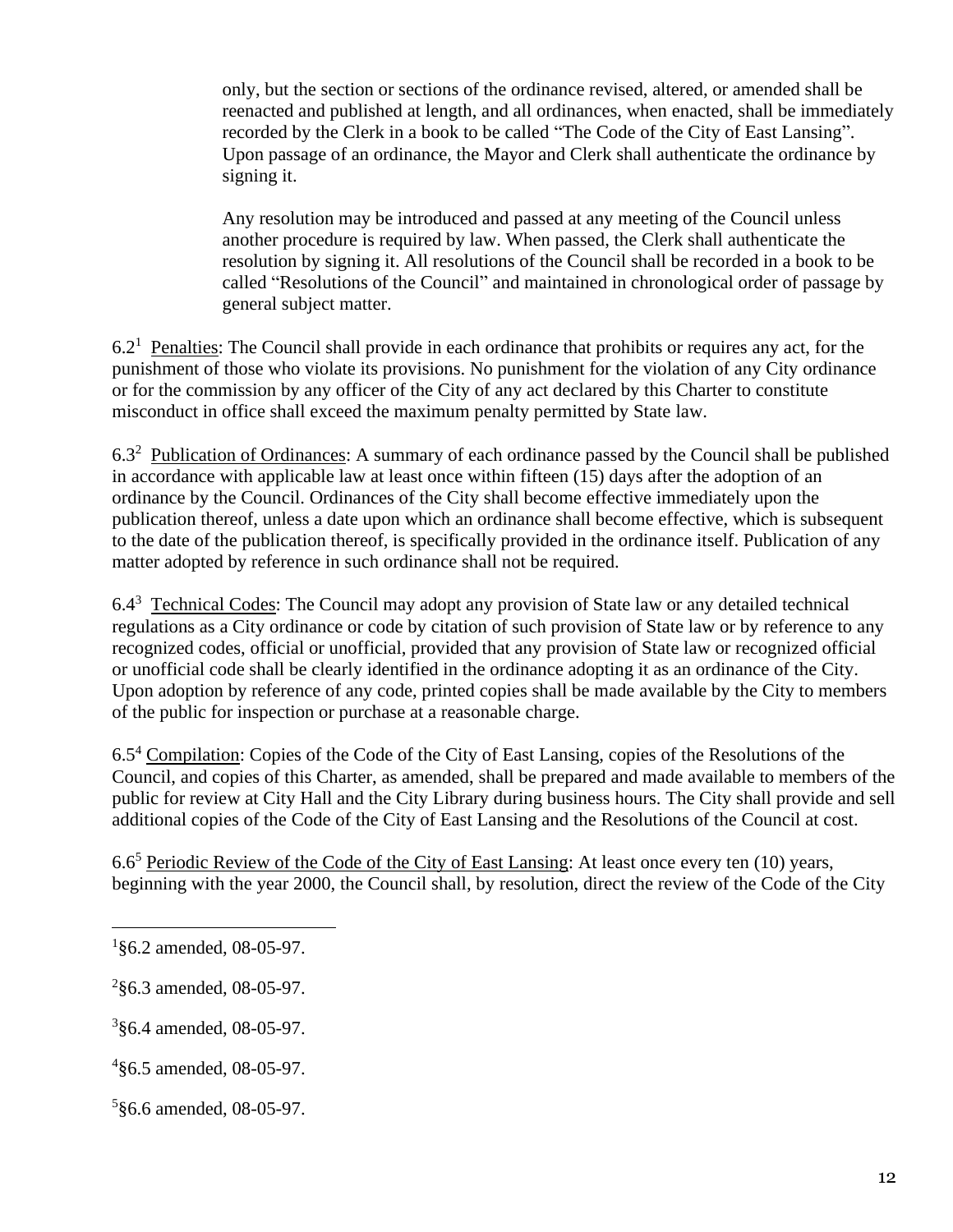of East Lansing and shall consider any amendments or repeals recommended as a result of that review. Any ordinance codifying, recodifying, or continuing the Code of the City of East Lansing may amend, repeal, revise, or rearrange ordinances or parts of ordinances by reference to title only. The copies of ordinances and of any compilation, code, or codes referred to in this Chapter may be certified by the Clerk and, when so certified, shall be competent evidence in all courts and legally established tribunals as to the matters contained therein.

6.7 Initiative and Referendum: An ordinance may be initiated by petition, or a referendum on an ordinance enacted by the Council may be had, by a petition, as hereinafter provided.

6.8 Petitions: An initiatory or a referendary petition shall be signed by not less than fifteen percent (15%) of the registered electors of the City, who have signed said petition within six (6) months before date of filing the petition with the Clerk. Before being circulated for signatures, all such petitions shall be approved as to form by the Clerk. No such petition need be on one paper, but may be aggregate of two (2) or more petition papers. Each signer of a petition shall sign his name in ink or indelible pencil, and shall place thereon, after his name, the date and his place of residence by street and number, or by other customary designation. To each petition paper there shall be attached a sworn affidavit by the circulator thereof, stating the number of signers thereto and that each signature thereon is the genuine signature of the person whose name it purports to be, and that it was made in the presence of the affiant. Such petition shall be filed with the Clerk who shall, within ten (10) days, canvass the signatures thereon to determine the sufficiency thereof. Any signatures obtained more than six (6) months before the filing of such petition with the Clerk shall not be counted. If found to contain an insufficient number of signatures of registered electors of the City, or to be improper as to form or compliance with the provisions of this section, the Clerk shall notify forthwith the person filing such petition and ten (10) days from such notification shall be allowed for the filing of supplemental petition papers. When found sufficient and proper, the Clerk shall present the petition to the Council at its next regular meeting.

6.9 Council Procedure: Upon receiving an initiatory or referendary petition from the Clerk, the Council shall, within thirty (30) days, either,

- a. If it be an initiatory petition, adopt the ordinance as submitted in the petition;
- b. If it be a referendary petition, repeal the ordinance to which the petition refers; or
- c. In either case, determine to submit the proposal to the electors.

6.10 Submission to Electors: Should the Council decide to submit the proposal to the electors, it shall be submitted at the next election held in the City for any other purpose, or, in the discretion of the Council, at a special election. The result shall be determined by a majority vote of the electors voting thereon, except in cases where otherwise required by the constitution or laws of the State of Michigan.

6.11 Ordinance Suspended: The certification by the Clerk of the sufficiency of a referendary petition within thirty (30) days after the passage of the ordinance to which such petition refers shall automatically suspend the operation of the ordinance in question pending repeal by the Council or final determination by the electors as the case may be. An ordinance adopted by the electorate through initiatory proceedings may not be amended or repealed by the Council for a period of two (2) years after the date of the election at which it was adopted. Should two (2) or more ordinances, adopted at the same election, have conflicting provisions, the one receiving the highest vote shall prevail as to those provisions.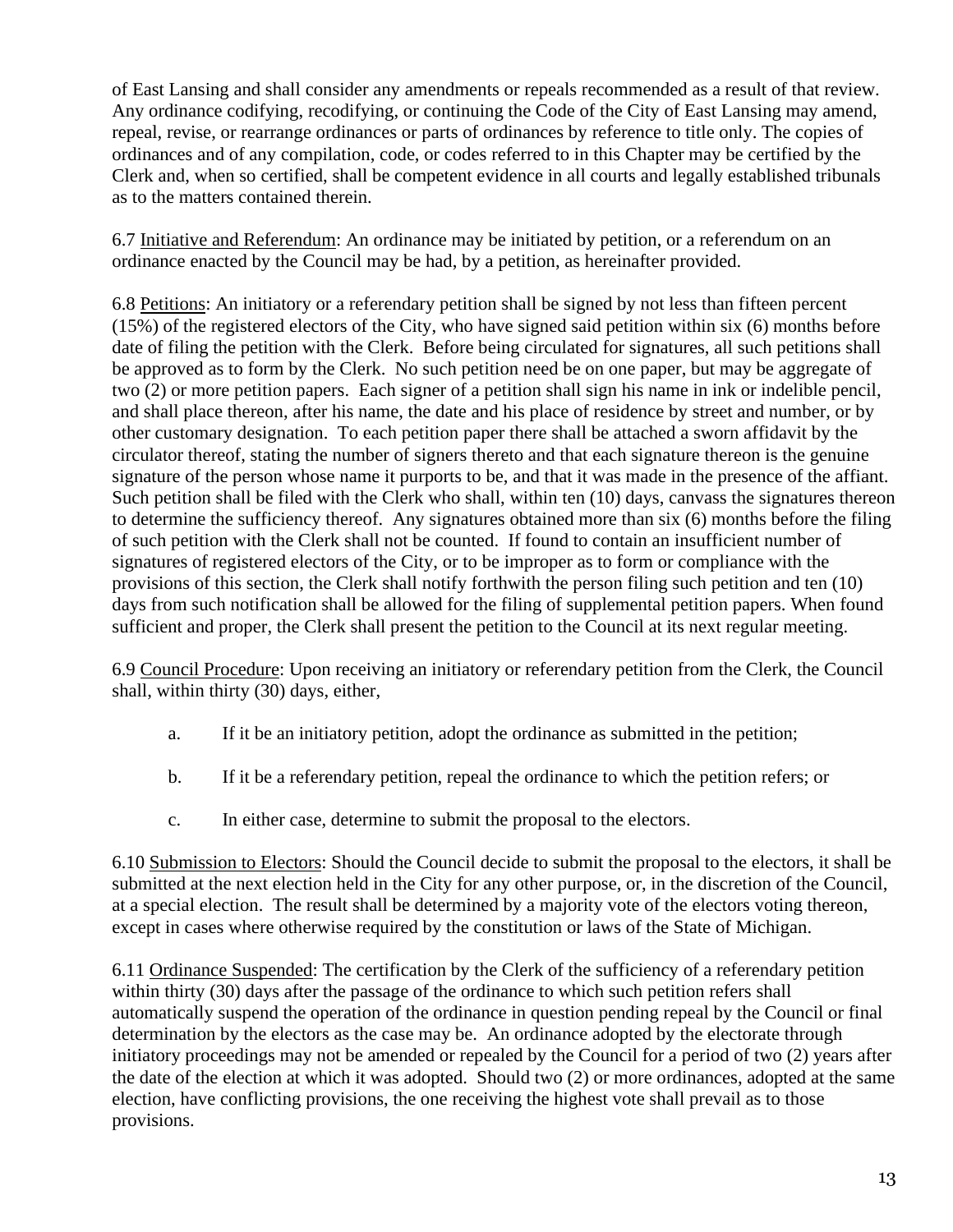6.1240 Marijuana: Nothing in the Code of Ordinances shall apply to the use, possession or transfer of less than 1 ounce of marijuana, on private property, or the transportation of less than 1 ounce of marijuana by a person who has attained the age of 21 years.

1§ 6.12 added, 05-05-15.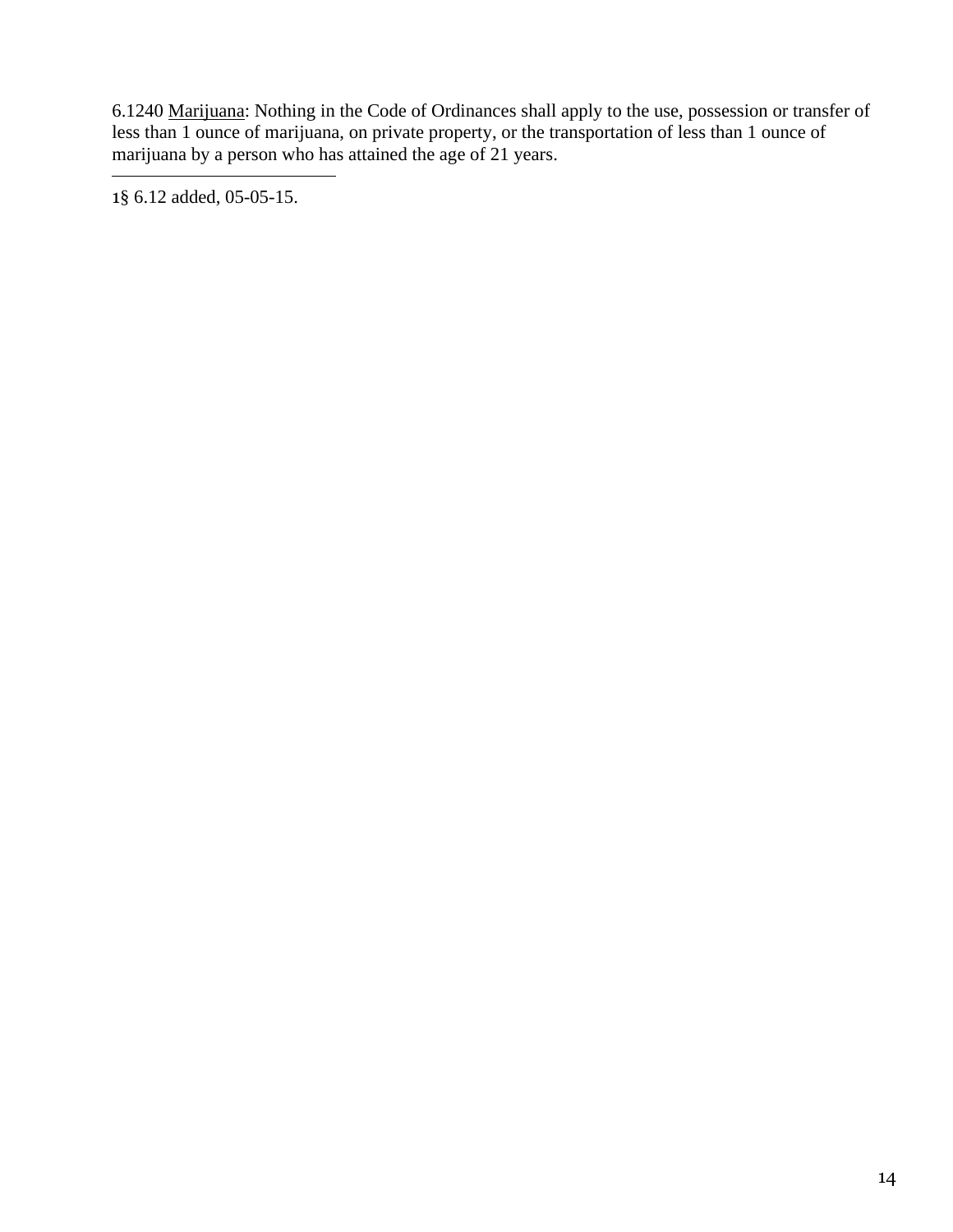#### **The Administrative Service**

#### 7.1<sup>1</sup> The Administrative Officers - General

- a. The chief administrative officer of the City shall be the City Manager. The City Manager shall, after consultation with the Council, appoint a City Clerk, a Treasurer, a Chief Financial Officer, an Assessor, a City Engineer, a Chief of Police, a Human Resource Manager, a Fire Chief, and any other administrative officer established by the Council pursuant to the authority granted in §5.1 of this charter. These officers shall serve at the pleasure of the City Manager.
- b. The Council shall, by written contract, retain the services of a City Manager and a City Attorney, who shall be considered administrative officers of the City. The contracts may establish duties and responsibilities in addition to but not in derogation of those set forth in this Charter and shall also set their compensation. The contracts shall provide that they will hold office at the pleasure of the Council.
- c. The compensation of all administrative officers of the City appointed by the City Manager shall be set by the City Manager in accordance with budget appropriations.
- d. All personnel employed by the City who are not elected officers of the City or declared to be administrative officers by or under authority of this Charter shall be deemed to be employees of the City.
- e. Except as otherwise required in subsection 7.1.a, neither the Council nor any of its members or committees shall in any manner interfere with the City Manager in the exercising of his or her judgment in the appointment or assignment of administrative officers and employees in the administrative service. Neither the Council nor any member thereof shall give orders to any of the subordinates of the City Manager.
- f. No person shall be eligible for employment as an administrative officer of the City unless he or she is a citizen of the United States of America.

7.2<sup>2</sup> City Manager: The City Manager shall be responsible to the Council. The City Manager shall be selected on the basis of executive and administrative qualifications, without regard to partisan political or religious preferences and need not be a resident of the City at the time of appointment but shall become a resident of the City within ninety (90) days after his or her appointment and shall, with the approval of the Council, designate a Deputy City Manager who shall perform the duties of City Manager during a vacancy in the office. The City Manager may also designate an Administrative Officer to serve as Acting City Manager during the absence of the City Manager and Deputy City Manager from the City.

<sup>1</sup> §7.1 amended, 08-05-97.

 $2$ <sup>2</sup>§7.2 amended, 08-05-97.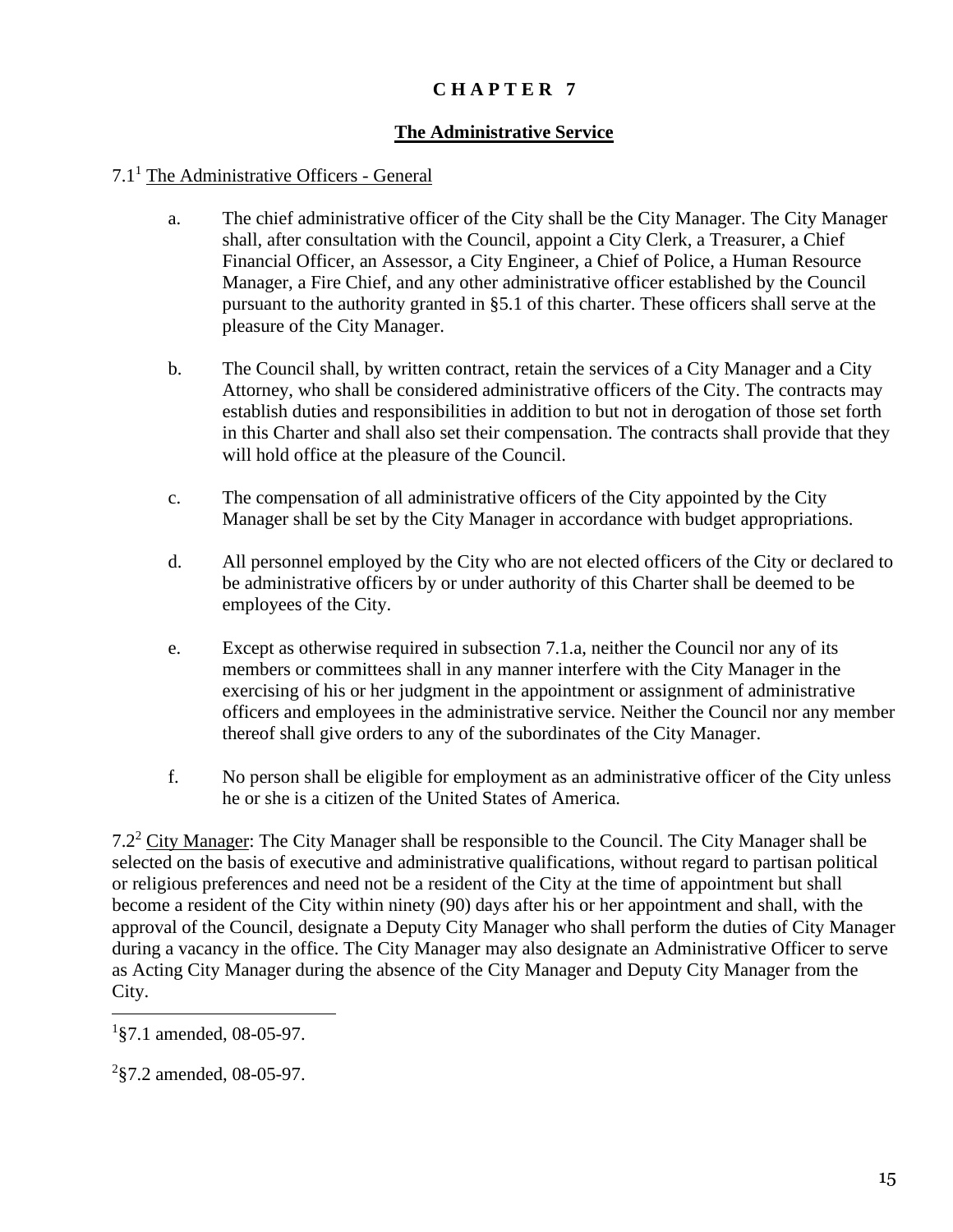No person who has been elected a member of the Council under this Charter shall be eligible for appointment as City Manager or Deputy City Manager until two (2) years have elapsed following the expiration of the term for which he or she was elected.

- 7.3<sup>1</sup> Powers and Duties of the City Manager: The functions of the City Manager shall be:
	- a. To see that all laws and ordinances are enforced;
	- b. To manage and supervise all public improvements, works and undertakings of the City; to supervise the construction, repair, maintenance, and cleaning of streets, sidewalks, bridges, pavements, sewers, and of all public buildings or other property belonging to the City; to manage and supervise all City utilities and to preserve all property, tools, and appliances of the City;
	- c. To see that all terms and conditions imposed in favor of the City or its inhabitants in any public utility franchise, or in any contract, are faithfully kept and performed.
	- d. To attend all meetings of the Council, with the right to take part in discussions, but without the right to vote;
	- e. To be a member, ex officio, of all committees of the Council;
	- f. To prepare and administer the annual budget under policies formulated by the Council and keep the Council fully advised at all times as to the financial condition and needs of the City;
	- g. To recommend adoption of ordinances and resolutions which are necessary to carry out the duties of the office of City Manager.
	- h. To be responsible to the Council for the efficient administration of all departments of the City government;
	- i. To be personnel director of all City employees or delegate such duties to some other officer or employee of the City. No such delegation shall relieve the City Manager of any responsibility for the proper conduct of this duty.
	- j. To be responsible for the purchasing of all goods and services for the City and the disposal of surplus personal property, subject to limitations which the Council may establish by resolution or are otherwise established by this Charter and in accordance with budget appropriations;
	- k. To perform such other duties as may be prescribed by this Charter or as may be required of the City Manager by ordinance or by direction of the Council.
	- l. To exercise and perform all administrative functions of the City that are not imposed by this Charter or any City ordinance upon some other official.

7.4<sup>1</sup> City Clerk:

<sup>1</sup> §7.3 amended, 08-05-97.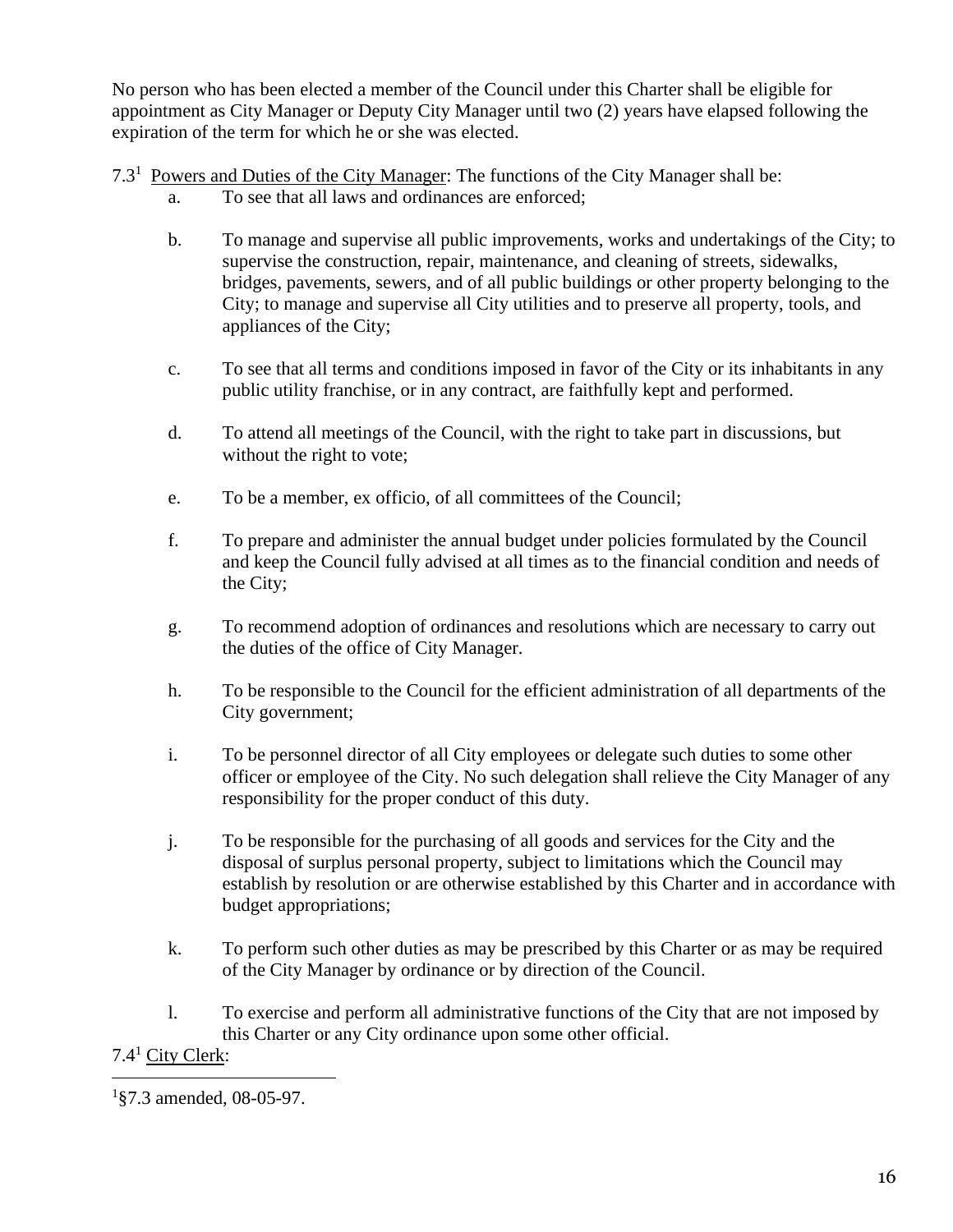- a. The City Clerk shall attend all meetings of the Council and shall keep minutes as a permanent journal in the English language of its proceedings. The Clerk shall maintain all ordinances and resolutions of the Council in the manner prescribed by this Charter.
- b. The City Clerk shall be custodian of the City Seal, and shall affix it to all documents and instruments requiring the seal, and shall attest the same. The City Clerk shall also be custodian of all papers, documents, and records pertaining to the City of East Lansing, the custody of which is not otherwise provided for.
- c. The City Clerk shall perform any other duties required by State law, this Charter, or by the Council.

# 7.5<sup>2</sup> Chief Financial Officer:

- a. The Chief Financial Officer shall keep and be responsible for the financial records of the City. The system of accounts of the City shall conform to such uniform system as may be required by law.
- b. The Chief Financial Officer shall be responsible for and keep accurate detailed accounts of:
	- 1. All taxes assessed by the City, and all moneys due the City from any and every source.
	- 2. Moneys collected and received and the several sources from which they are derived.
	- 3. All funds of the City and disbursements made therefrom.
- c. The Chief Financial Officer shall examine and audit all accounts and claims against the City except claims for unliquidated damages. No expenditure of funds shall be made except in accordance with an appropriation approved by Council. The appropriation shall specify the fund from which it is payable, and shall be paid from no other fund.
- d. All the books of account of the City shall be balanced at the end of each calendar month, and a report made thereon by the Chief Financial Officer to the City Manager and to the City Council.
- e. The Chief Financial Officer shall have the custody of all moneys of the City, and the Clerk's bond, and all evidence of value belonging to the City or held in trust by the City.
- f. The Chief Financial Officer shall perform such other duties as may be required of him or her by this Charter or by the City Manager and may have all powers and duties conferred upon a City Treasurer by other law if the office of Treasurer is combined by Council with the office of the Chief Financial Officer.

 $1$ §7.4 amended, 08-05-97.

 $2$ §7.5 amended, 08-05-97.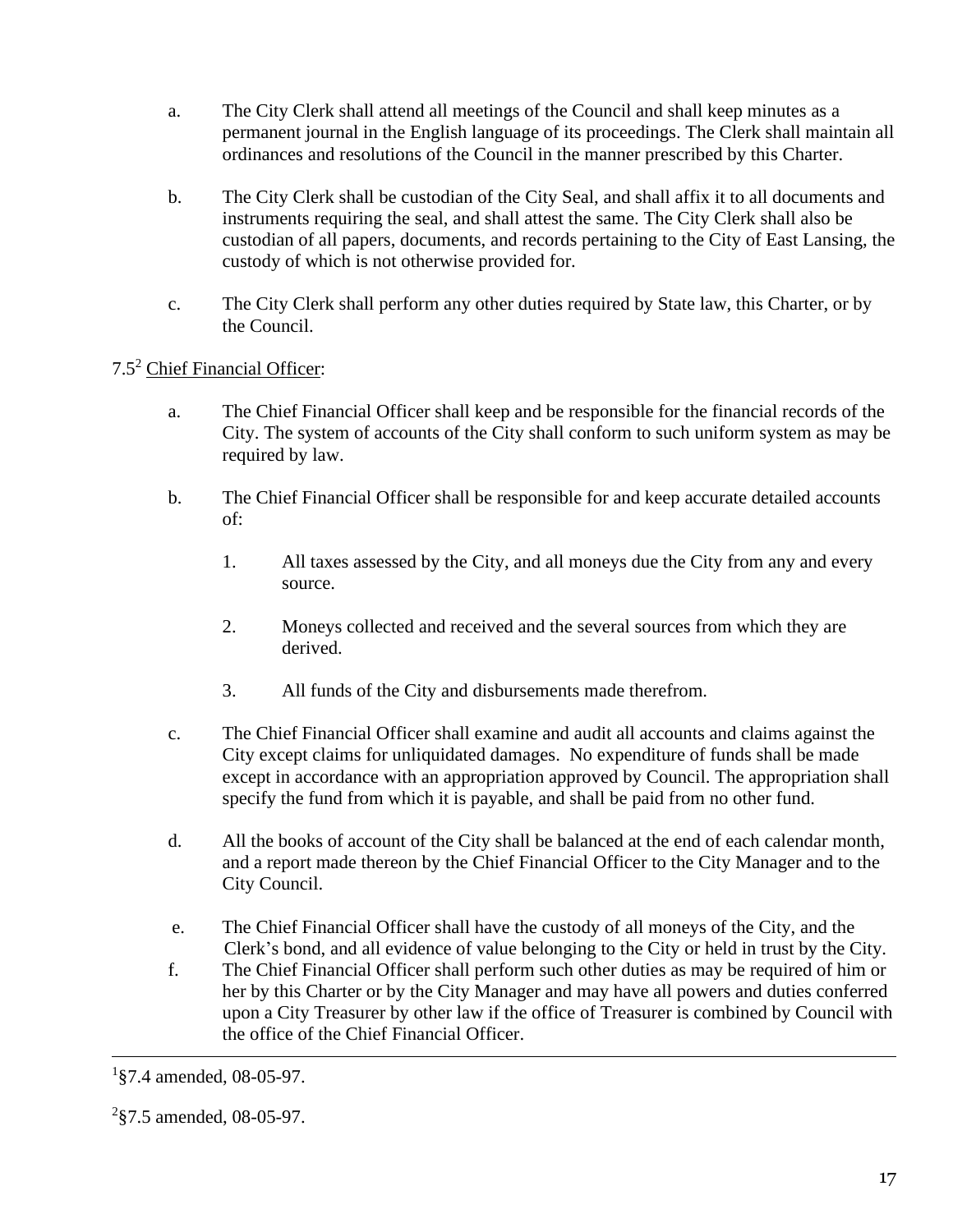# 7.6<sup>1</sup> City Attorney:

- a. The City Attorney shall act as legal advisor to, and attorney and counsel for, the Council and all its members in matters relating to their official duties. He or she shall give written opinions to any official or department of the City when requested in writing by the Council or the City Manager, and shall file a copy of the formal opinion(s) with the City Clerk, who shall maintain the formal opinions of the City Attorney in chronological order by year, in loose leaf form. A copy of these opinions shall be available for review by the public at City Hall and the City Library.
- b. The City Attorney may be retained by the City Council to conduct for the City all cases in all courts and before all legally constituted tribunals whenever the City is a party.
- c. The City Attorney shall prepare, or officially pass upon, all contracts, bonds, and other instruments in writing, in which the City is concerned and shall certify their legality and correctness of form prior to execution.
- d. The City Attorney shall file in the office of the City Clerk the original copy of all franchises granted by the City, of all contracts and agreements entered into by or on behalf of the City, and if retained for that purpose, of all papers constituting a part of the proceedings in all courts or legally constituted tribunals to which the City is a party, together with the pertinent data and information concerning the same.
- e. The City Attorney shall have the responsibility of calling to the attention of the Council and City Manager all changes or developments in the laws affecting the City.
- f. The City Attorney shall perform such other duties as may be required by this Charter or by the Council.
- g. The Council may retain special legal counsel to handle any matter to which the City is a party or in which the City has an interest, or to assist and co-counsel with the City Attorney. The Council may create a legal department to represent the City in all litigation or administrative proceedings to which the City is a party.
- h. The remuneration set by Council for the City Attorney shall be in contemplation of the normal duties of that office. Special compensation may be provided, at the discretion of the Council, for litigation commenced on behalf of or against the City in any court or in any administrative proceeding. No such special compensation shall be paid by the Council, except in accordance with a written agreement between itself and the City

Attorney, executed prior to the service for which the special compensation is to be paid has been rendered.

# $7.7<sup>1</sup>$  Treasurer:

 $1\$ 37.6 amended, 08-05-97.

<sup>1</sup> §7.7 amended, 08-05-97.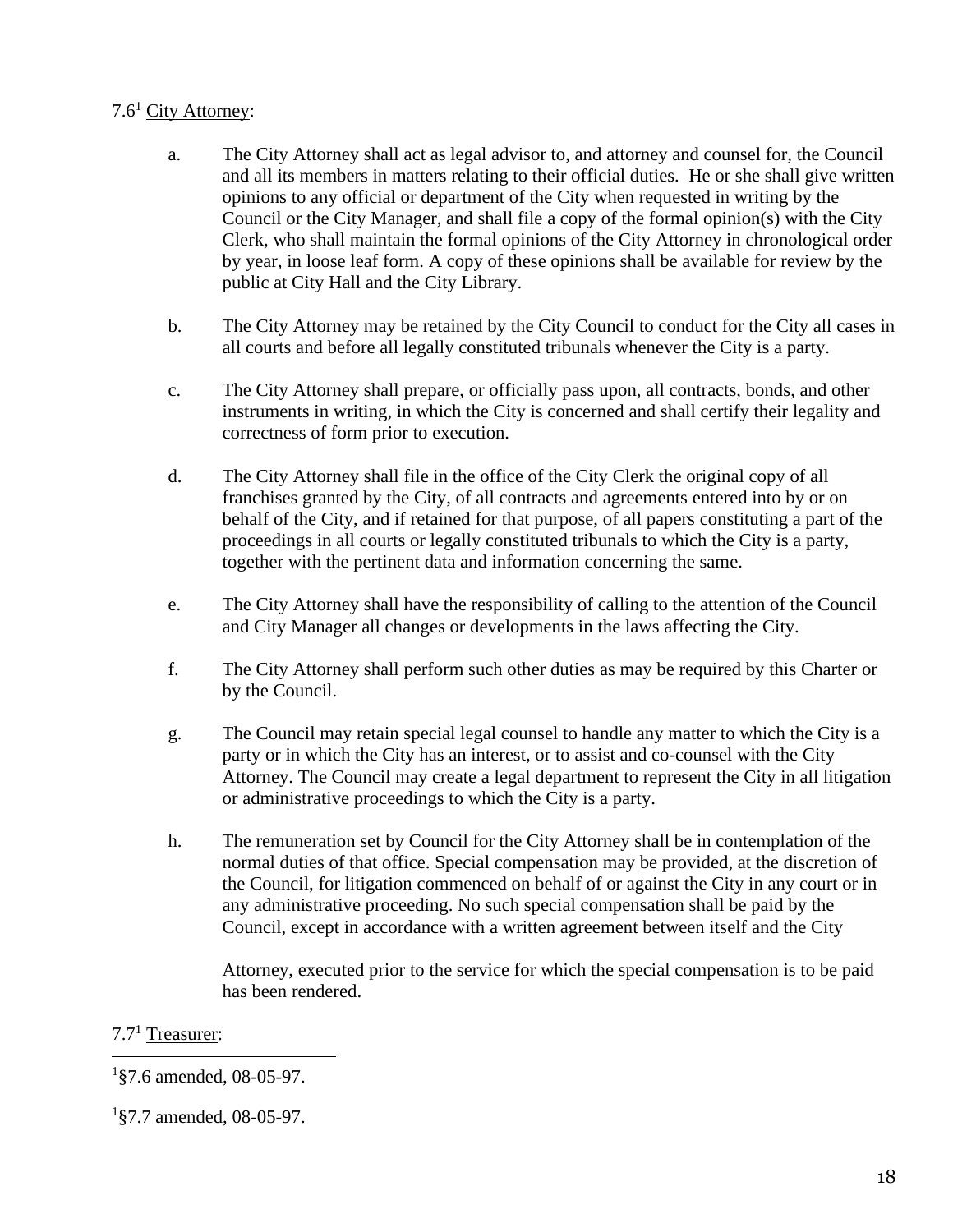- a. The Treasurer shall keep and deposit all moneys or funds in such a manner and only in such places as the Council may determine. The Treasurer shall report the same in detail to the Chief Financial Officer.
- b. The Treasurer shall have such powers and duties in regard to the collection and custody of State, County, School District, and City taxes and moneys as may be conferred upon him or her by this Charter or by State law.
- c. The Treasurer shall perform such other duties as may be prescribed for him or her by this Charter or by the City Manager.

# 7.8<sup>2</sup> Deputy Clerk or Treasurer:

#### 7.9<sup>3</sup> City Assessor:

- a. The City Assessor shall possess all the powers vested in and shall be charged with all the duties imposed upon assessing officers by State law.
- b. The City Assessor shall make and prepare all regular and special assessment rolls in the manner prescribed by State law.
- c. The City Assessor shall perform such other duties as may be prescribed for him or her in this Charter or by the City Manager.

#### 7.10<sup>4</sup> Purchasing Agent:

# 7.11<sup>5</sup> Nepotism:

7.12<sup>6</sup> Ethics and Nepotism: The Council shall provide by ordinance for laws to secure ethics in government and to prohibit nepotism, which ordinance shall provide at a minimum, that no relatives of the City Manager or any Council member shall be hired by the City for any purpose during the term for which any Council member was elected, or during the tenure of the City Manager. This section shall not affect the employment rights of any person already employed by the City at the time of election or appointment. Any person hired in violation of the provisions of this Section shall forfeit all rights to employment with the City while the prohibited relationship exists. For purposes of this Section, the Term "relatives" shall mean the spouse, brother, sister, parents, children, stepchildren, grandchildren, father-in-law, mother-in-law, sister-in-law, brother-in-law, daughter-in-law, and son-in-law.

 $2$ §7.8 repealed, 08-05-97.

<sup>3</sup> §7.9 amended, 08-05-97.

<sup>4</sup> §7.10 repealed, 08-05-97.

<sup>5</sup> §7.11 repealed, 08-05-97.

<sup>6</sup> §7.12 amended, 08-05-97.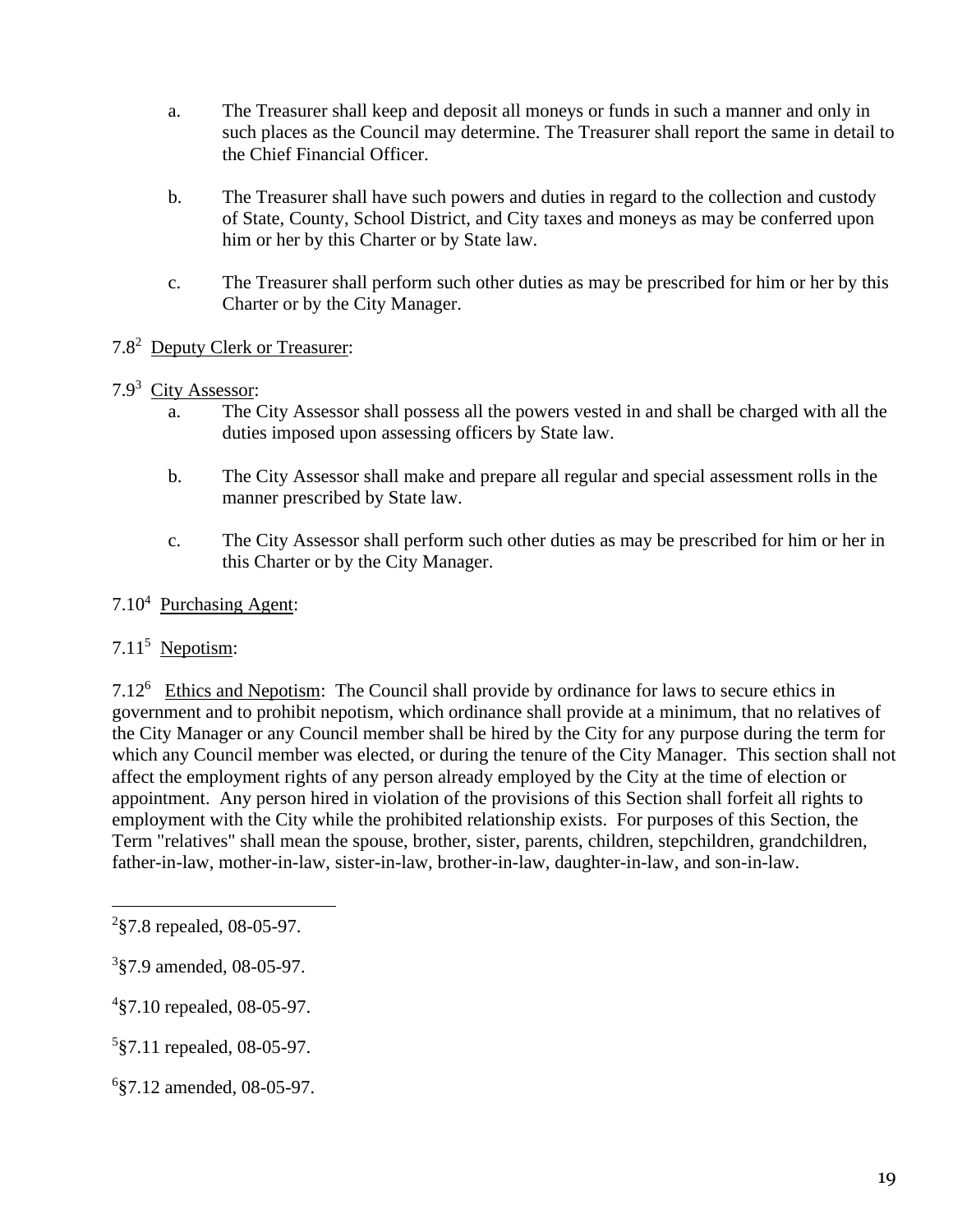7.13<sup>1</sup> Restrictions Concerning Other Offices: No regular City employee or administrative officer shall seek any elective office of the City of East Lansing, unless he or she resigns from his or her position with the City.

7.14<sup>2</sup> Classified Service: The Council may approve, by ordinance, a classification system of personnel management proposed by the City Manager for employees in the service of the City.

7.15<sup>3</sup> Pension Plan: The Council may provide to the administrative officers and employees of the City, a sound pension and retirement plan in accordance with the requirements of law.

7.16<sup>4</sup> Employee Benefits: The Council shall have power to make available to the administrative officers and employees of the City any employee welfare benefit plan.

<sup>1</sup> §7.13 amended, 08-05-97.

<sup>2</sup> §7.14 amended, 08-05-97.

<sup>3</sup> §7.15 amended, 08-05-97.

<sup>4</sup> §7.16 amended, 08-05-97.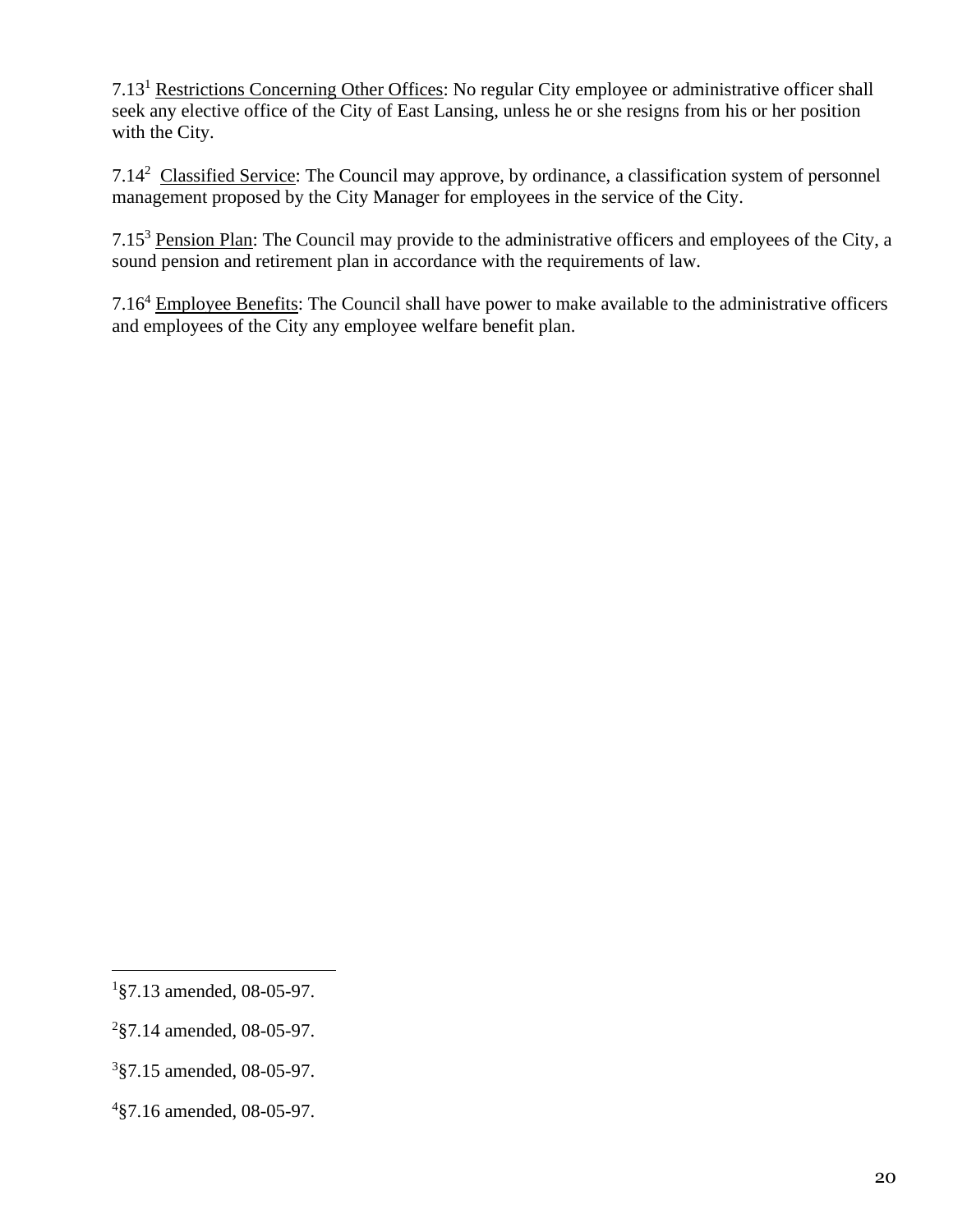# **Municipal Court<sup>1</sup>**

# **C H A P T E R 9**

# **Supervisors<sup>1</sup>**

<sup>&</sup>lt;sup>1</sup>Chapter 8 repealed, 11-04-97.

<sup>&</sup>lt;sup>1</sup>Chapter 9 repealed, 11-05-68.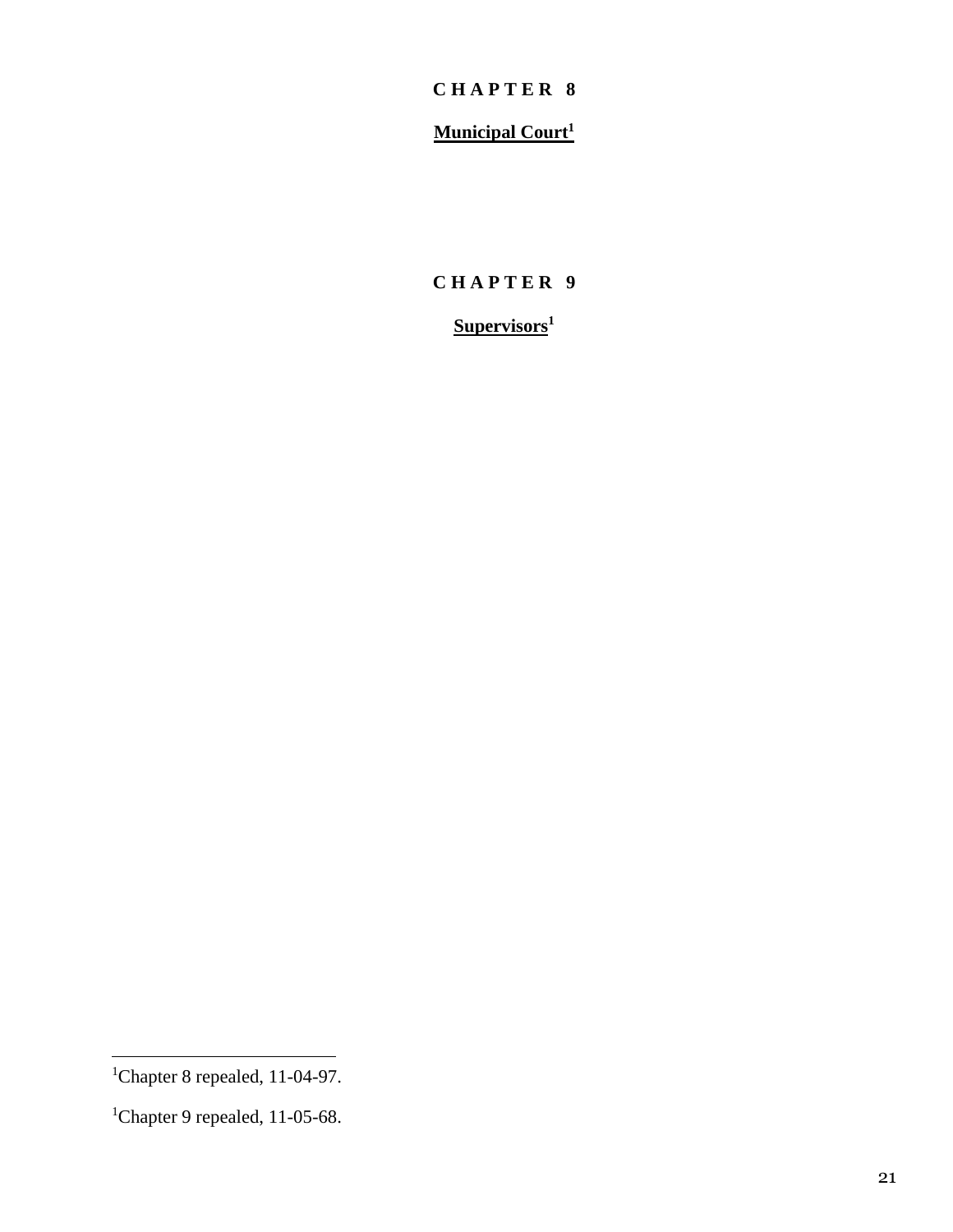#### **General Finance - Budget Procedure**

10.1<sup>1</sup> Fiscal Year: The fiscal year and budget year of the City shall begin on the first day of July and end on the thirtieth day of June of the following year unless the City Council shall change the year by ordinance.

10.2<sup>2</sup> Budget Procedure: The City Manager shall receive an itemized estimate of the expenditures for the next fiscal year, for all departments or activities of the City. The City Manager shall prepare a complete itemized budget for the next fiscal year and shall submit it to the Council on or before a date which Council establishes by resolution, but no later than the first regular meeting of the City Council in April.

10.3<sup>3</sup> Budget Document: The budget shall present a complete financial plan for the next fiscal year. It shall include, at least, the following information:

- a. Detailed estimates of all proposed expenditures for each department and office of the City, showing the expenditures for corresponding items for the current and last preceding fiscal years, with reasons for increases and decreases recommended, as compared with appropriations for the current year;
- b. Statements of the bonded and other indebtedness of the City, showing the debt redemption and interest requirements, the debt authorized and unissued, and the condition of sinking funds, if any;
- c. Detailed estimates of all anticipated income of the City from sources other than taxes and borrowing, with a comparative statement of the amounts received by the City from each of the same or similar sources for the last preceding and current fiscal years;
- d. A statement of the estimated balance or deficit, as the case may be, for the end of the current fiscal year;
- e. An estimate of the amount of money to be raised from current and delinquent taxes and the amount to be raised from bond issues which, together with income from other sources, will be necessary to meet the proposed expenditures;
- f. Such other information as the Council may by resolution, establish.

10.4 Budget Hearing: A public hearing on the budget shall be held before its final adoption, at such time and place as the City Council shall direct, and notice of such public hearing shall be published at least one (1) week in advance by the City Clerk. A copy of the proposed budget shall be on file and

<sup>2</sup>§10.2 amended, 11-04-97.

3 §10.3 amended, 11-04-97.

<sup>1</sup> §10.1 amended, 11-04-97.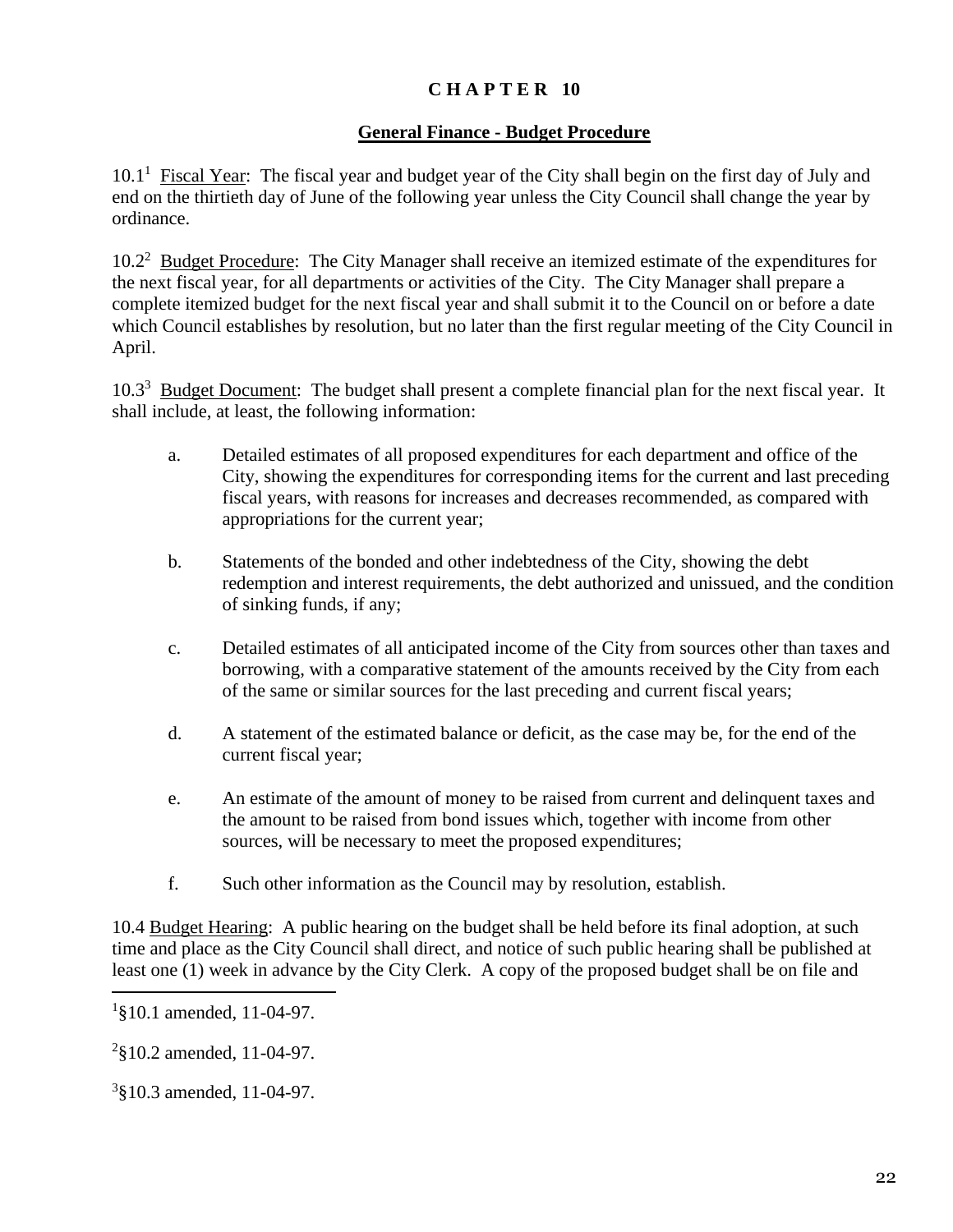available to the public for inspection during office hours at the office of the Clerk for a period of not less than one (1) week prior to such public hearing.

10.5<sup>1</sup> Adoption of Budget, Tax Limit: Not later than the last regular meeting of the City Council in May, the Council shall, by resolution, adopt the budget and appropriate all money to be spent in the next fiscal year. Such resolution shall provide for a levy of the amount necessary to be raised by taxes upon real and personal property for general municipal purposes, which levy shall not exceed two percent (2%) of the assessed valuation of all real and personal property subject to taxation in the City. Beginning the next fiscal year after the first year in which the City levies, assesses and collects an excise tax on income or income tax pursuant to the provision of the City Income Tax Act, 1964 PA 284, the levy shall not exceed one and three-tenths percent (1.3%) of the assessed valuation of all real and personal property subject to taxation in the City (13 mills) in any year in which the City levies, assesses and collects such a tax.

10.6<sup>2</sup> Transfer of Appropriations: After the budget has been adopted, no money shall be expended by the City nor shall any obligation for the expenditure of money be incurred, except pursuant to the budget appropriation. The Council may transfer all or any unencumbered appropriation balance from one department fund to another by subsequent resolution.

10.7<sup>3</sup> Lapse of Appropriations: The balance in any appropriation, except for an appropriation for a capital expenditure, which has not been encumbered at the end of the budget period shall lapse. An appropriation for a capital expenditure shall lapse unless expended, encumbered, or re-appropriated within three years of the appropriation.

10.8<sup>4</sup> Budget Control: Within 30 days after the end of each quarterly period during the budget period, and more often if required by the Council, the City Manager shall submit to the Council a budget report showing the relation between the estimated and actual revenues and expenses during the previous quarter; and if the report indicates that revenues will be less or expenses greater than anticipated for the budget period, the Council shall reduce or amend appropriations, except amounts required for debt and interest charges, to such a degree as may be necessary to keep the budget balanced.

10.9<sup>5</sup> Independent Audit and Annual Report: An independent audit shall be made of all accounts of the City government annually and more frequently if deemed necessary by the Council. Such audit shall be made by qualified accountants experienced in municipal accounting following Generally Accepted Accounting Principles (GAAP), and the results of the audit shall be made available to the general public

 $2$ §10.6 amended, 11-04-97.

<sup>3</sup>§10.7 added, 11-04-97.

 $4§10.8$  amended (and renumbered), 11-04-97.

5 §10.9 amended, 11-04-97.

<sup>1</sup>§11.1 amended, 08-07-2018.

<sup>&</sup>lt;sup>1</sup>§10.5 amended, 11-07-2017.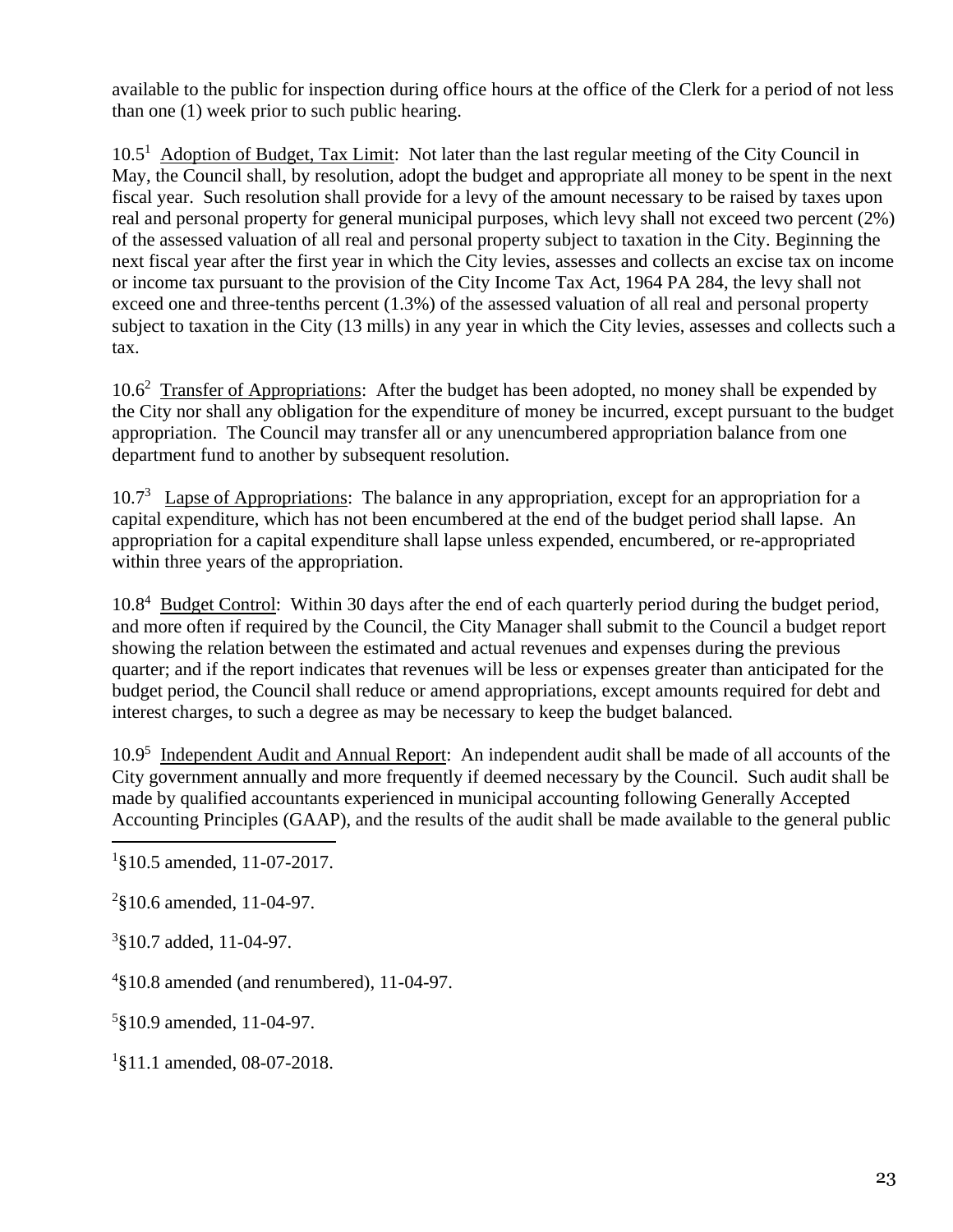within 180 days of the close of the fiscal year. Within 90 days after the close of the fiscal year, an annual report of the City business shall be published by the City Manager in such form as will disclose pertinent facts concerning the activities and finances of the City government.

## **C H A P T E R 11**

#### **General Taxation**

 $11.1<sup>1</sup>$  Power to Provide Funds: In order to carry out the purposes, powers, and duties of the City government established by this Charter, the City may assess, levy and collect taxes, rents, tolls and excises. The City is authorized to levy an excise tax on income in accordance with State law. If any income tax is levied by the City, the City must dedicate twenty percent (20%) of the net income tax revenue, as defined herein, to police and fire protection, the City must dedicate twenty percent (20%) of the net income tax revenue, as defined herein, to the maintenance and improvement of streets and sidewalks, water and sewer systems, and parks, and recreation, and City-owned facilities, and the City must dedicate sixty percent (60%) of the net income tax revenue, as defined herein, to supplemental payments for the City's unfunded pension liabilities. Net income tax revenue means the income tax revenue actually received by the City minus the difference between the amount of property taxes which lawfully could have been assessed without the reduction in property taxes required by Section 10.5 of the City Charter and the amount of property taxes actually received by the City, as calculated annually; and, further reduced by the cost of administration of the excise tax on income and refunds. Any income tax authorized by this section shall have a duration through December 31, 2030, at which time the authority provided by this section shall cease.

11.2 Subjects of Taxation: The subjects of ad valorem taxation for municipal purposes shall be the same as for State, County, and School purposes under the general law. Except as otherwise provided by this Charter, City taxes shall be levied, collected and returned in the manner provided by State law.

11.3<sup>1</sup> Exemptions: No exemptions from taxation shall be allowed, unless required or permitted by State law.

11.4<sup>2</sup> Assessment Day: The assessment day for both real and personal property in the City shall be as provided by State law.

11.5<sup>3</sup> Time for Making Assessment Rolls: In each year, the Assessor shall make and complete an assessment roll in the time, manner, and form provided in the general tax law of the State.

11.6<sup>4</sup> Notice of Real and Personal Property Assessment: The Assessor shall give notice by first class mail or any other method authorized by law, of the annual assessment of any property to the taxpayer of record according to the last assessment roll of the City addressed to the address of the taxpayer as shown on the roll. The failure on the part of the Assessor to give any notice or of any taxpayer to receive any notice shall not invalidate all or any part of the assessment roll of the City.

4 §11.6 amended, 11-04-97.

<sup>1</sup> §11.3 amended, 11-04-97.

<sup>&</sup>lt;sup>2</sup>§11.4 amended, 11-04-97.

<sup>3</sup> §11.5 amended, 11-04-97.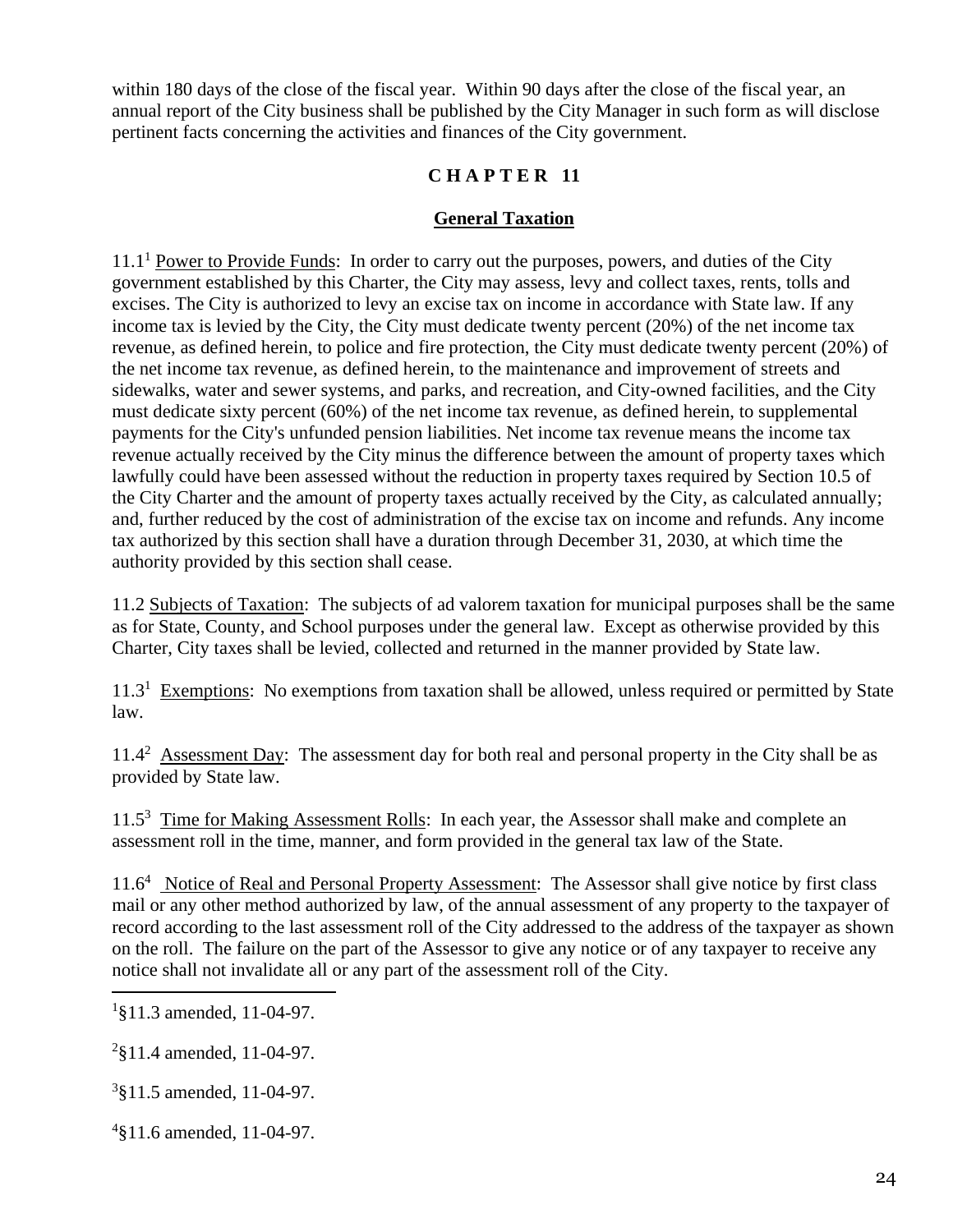11.7<sup>5</sup> Board of Review - Appointment of Members: The assessment roll shall be reviewed by a Board of Review which shall be composed of no less than five (5) registered and qualified electors of the City of East Lansing. The members of the Board of Review shall be appointed by the City Council for terms of three (3) years, and may be reappointed. Members of the Board of Review shall hold office from January 1 of the first year of their term of office until December 31 of the year in which their term of office expires. The remuneration of the members of the Board of Review shall be determined by the City Council.

11.8 Meeting of the Board of Review: Unless otherwise provided by State law, the Board of Review shall convene on the Tuesday next following the first Monday in March of each year to review and correct the assessment roll.

11.9<sup>1</sup> Notice of Meeting: The City Clerk shall publish notice of the time and place of meeting of the Board of Review not less than ten (10) days immediately preceding the meeting.

11.10<sup>2</sup> Organization and Functions of the Board of Review: On the first day of its meeting in each year, the Board of Review shall elect one of its members chairperson. The assessor shall be Secretary of the Board and shall consult with and advise the Board and take part in its deliberations but shall not be entitled to vote. It shall be the duty of the Assessor to keep a permanent record of all proceedings, and to record all resolutions and decisions of the Board. A majority of the members of the Board shall constitute a quorum. The members of said Board shall take the constitutional oath of office which shall be filed with the City Clerk. The Board shall have the powers and duties in all respects as established by State law. It shall hear the complaints of all persons considering themselves aggrieved by assessments, and if it shall appear that any person or property has been wrongfully assessed, or omitted from the roll, the Board shall correct the roll in such manner as it shall deem just and in accordance with the law. In all cases, the assessment roll shall be reviewed according to the facts existing on the tax day and no change of the status of any property after tax day shall be considered by the Board in making its decisions. No person other than the Board of Review shall make or authorize any change upon or additions or corrections to the assessment roll.

11.11<sup>3</sup> Endorsement of Roll - Validity: After the Board completes its review of the assessment roll, it shall endorse the roll in the manner provided by State law. Upon the endorsement of the roll it shall be the assessment roll and tax roll of the City for county, school, and City taxes and for any other taxes on real and personal property that may be authorized by State law. The omission of endorsement shall not affect the validity of the roll.

11.12<sup>4</sup> Clerk to Certify Tax Levy:

5 §11.7 amended, 11-04-97.

<sup>1</sup>§11.9 amended, 11-04-97.

2 §11.10 amended, 11-04-97.

3 §11.11 amended, 11-04-97.

4 §11.12 repealed, 11-04-97.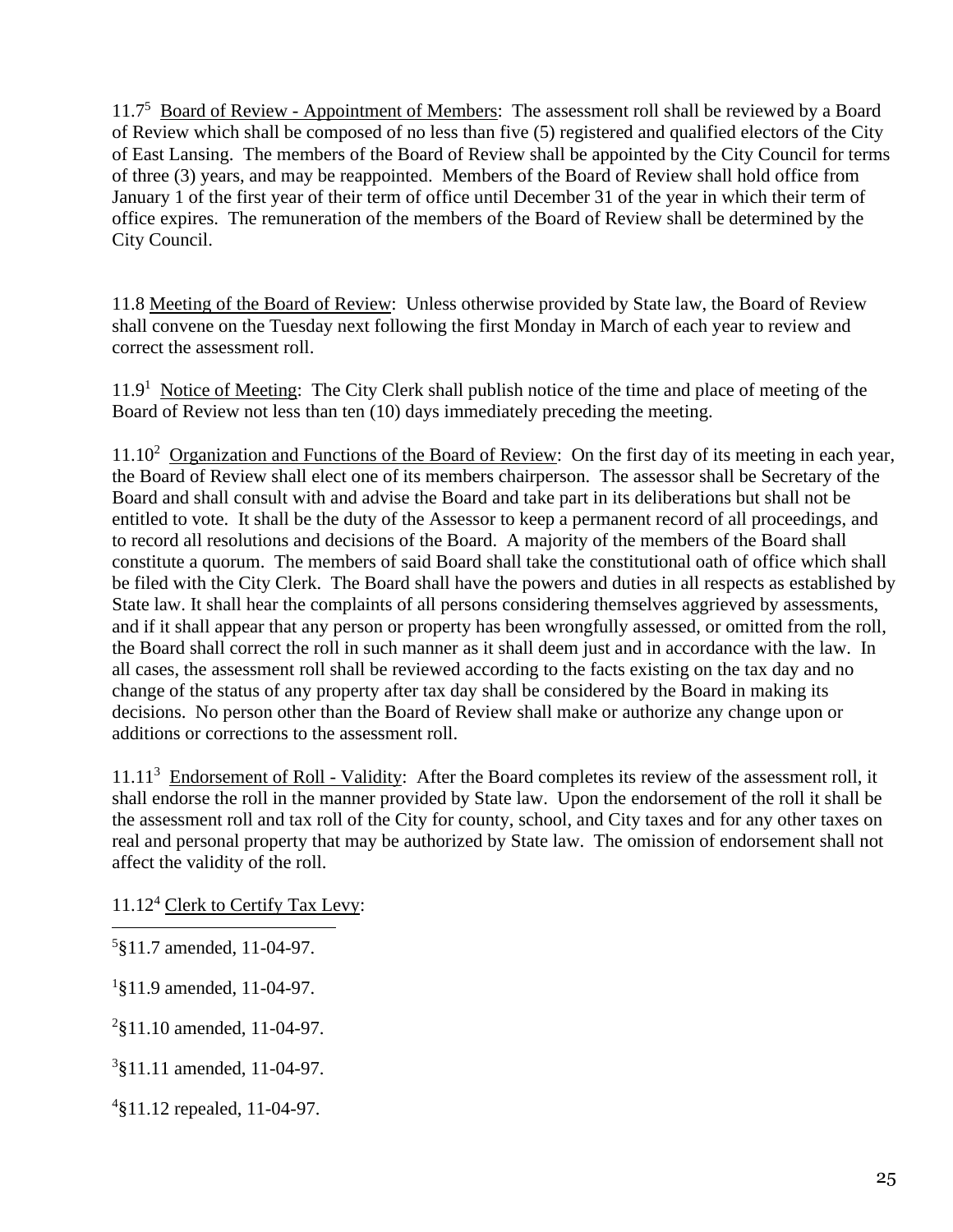# 11.13<sup>5</sup> City Tax Roll:

## 11.14<sup>6</sup> Tax Roll Certified for Collection:

11.15<sup>1</sup> Tax Lien on Property: All City taxes are a debt due to the City from the persons to whom they are assessed, and the amounts assessed on any interest in real or personal property as well as any interest or other charges permitted by State law shall become a lien upon the real or personal property on a date and in the priority established in accordance with State law.

11.16<sup>2</sup> Taxes Due: City taxes shall be due on the first day of July of the year when levied or another date established in accordance with State law.

11.17<sup>3</sup> Notification of Taxes Due: Notice of taxes due shall be provided in accordance with State law.

11.18<sup>4</sup> Collection Fees and Interest: All taxes paid on or before August 31st (for summer taxes) or February 14th (for winter taxes), shall be collected by the Treasurer together with such collection and administration fees authorized by law. The Treasurer shall also add to all summer taxes paid after August 31st a 3% collection fee, and on all winter taxes paid after February 14th, the collection and administration fees authorized by law. The fees shall belong to the City and shall constitute a charge and shall be a lien against the property to which the taxes themselves apply, collectible in the same manner as the taxes to which they are added.

#### 11.19<sup>5</sup> Apportioning of Tax on Portion of Taxed Items:

11.20<sup>6</sup> Delinquent Taxes: The Chief Financial Officer shall report delinquent taxes in the manner required by State law.

11.21<sup>7</sup> Protection of City Lien: The City shall have the power to protect its lien in any manner authorized by State law or this Charter.

- <sup>2</sup>§11.16 amended, 11-04-97.
- 3 §11.17 amended, 11-04-97.
- 4 §11.18 amended, 11-04-97.
- 5 §11.19 repealed, 11-04-97.
- 6 §11.20 amended, 11-04-97.
- 7 §11.21 amended, 11-04-97.

<sup>5</sup> §11.13 repealed, 11-04-97.

<sup>6</sup> §11.14 repealed, 11-04-97.

<sup>1</sup> §11.15 amended, 11-04-97.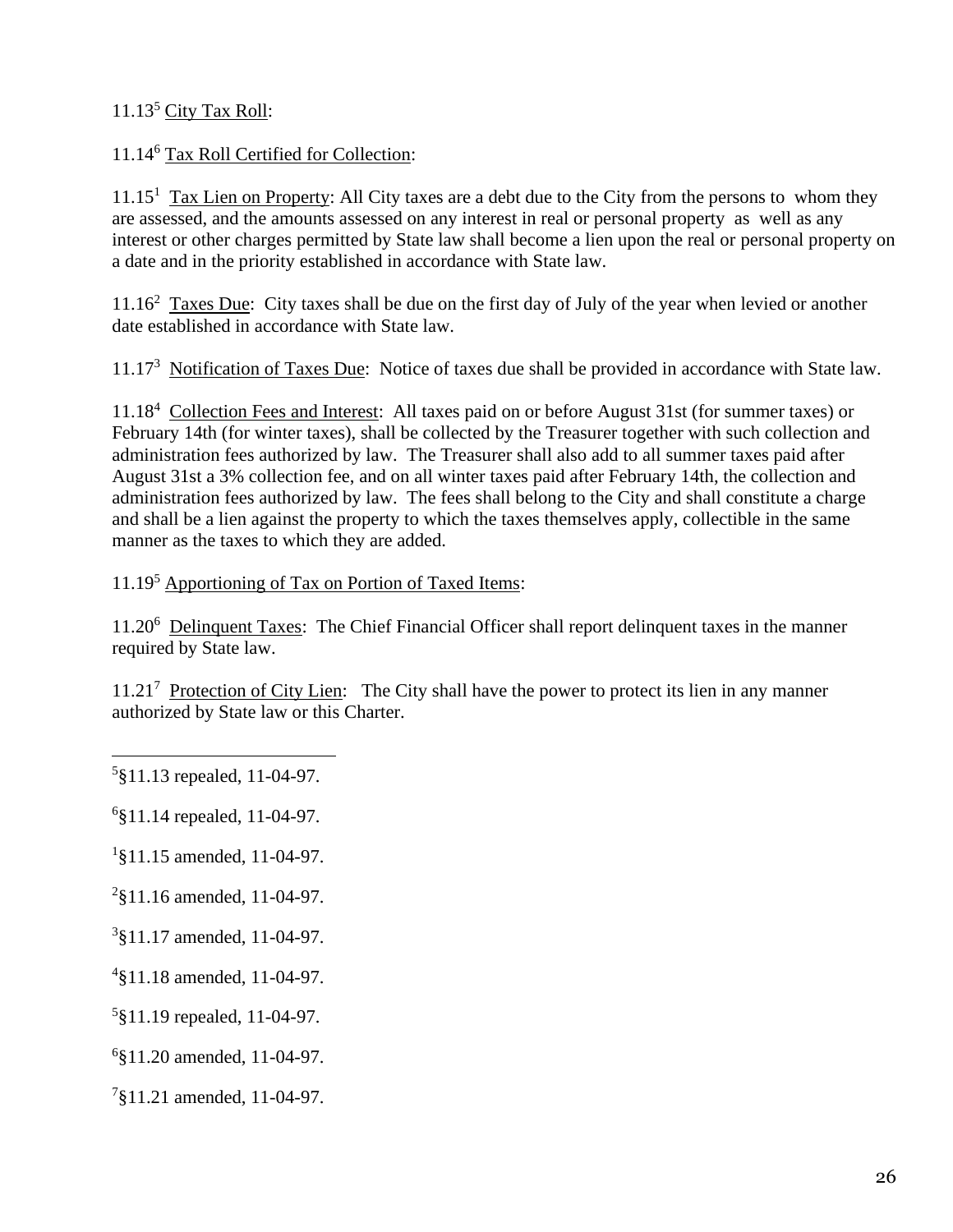## **General Finance - Borrowing Power<sup>1</sup>**

12.1 General Borrowing: Subject to the applicable provisions of State law and this Charter, the Council may authorize the borrowing of money for any purpose within the scope of the powers vested in the City and the issuance of bonds of the City or other evidences of indebtedness and may pledge the full faith, credit, and resources of the City for the payment of the obligation created.

12.2 Special Assessment Bonds: The Council shall, subject to applicable State law, have authority to borrow money in anticipation of the payment of special assessments made for the purpose of defraying the cost of any public improvement, or in anticipation of the payment of any combination of such special assessments, and to issue bonds for such purpose. Such special assessment bonds may be an obligation of the special assessment district or districts or may be both an obligation of the special assessment district or districts and a general obligation of the City. All collections on each special assessment roll or combination of rolls shall be set apart in a separate fund for the payment of the principal and interest of the bonds issued in anticipation of the payment of such special assessment, and shall be used for no other purpose.

12.3 Other Bonds: The City Council may authorize, by resolution, the issuance of revenue or other types of bonds in the manner and for the purposes permitted by State law.

12.4 Other Bonds: The City shall have power to issue revenue or other types of bonds in the manner and for the purposes permitted by the Constitution and general laws of the State of Michigan.

12.5 Preparation and Record: Each bond or other evidence of indebtedness shall contain on its face a statement specifying the purpose for which it is issued and it shall be unlawful to use the proceeds thereof for any other purpose. Any person who violates this provision shall be deemed guilty of misconduct in office. All bonds and other evidences of indebtedness issued by the City shall be signed by the Mayor and countersigned by the City Clerk, under the seal of the City upon authority of the Council. Interest coupons may be executed with the facsimile signatures of the Mayor and Clerk. A complete and detailed record of all bonds and other evidences of indebtedness issued by the City shall be kept by the Chief Financial Officer. Upon the full payment of any bond or other evidence of indebtedness, the same shall be marked "Canceled" by the Chief Financial Officer.

12.6 Unissued Bonds: No unissued bonds of the City shall be issued or sold to secure funds for any purpose other than that for which they were specifically authorized, and if any bonds are not sold within five (5) years after authorization, the authorization shall, as to the bonds, be null and void, and the bonds shall be canceled.

<sup>8</sup> §11.22 repealed, 11-04-97.

<sup>&</sup>lt;sup>1</sup>Chapter 12 amended, 11-04-97.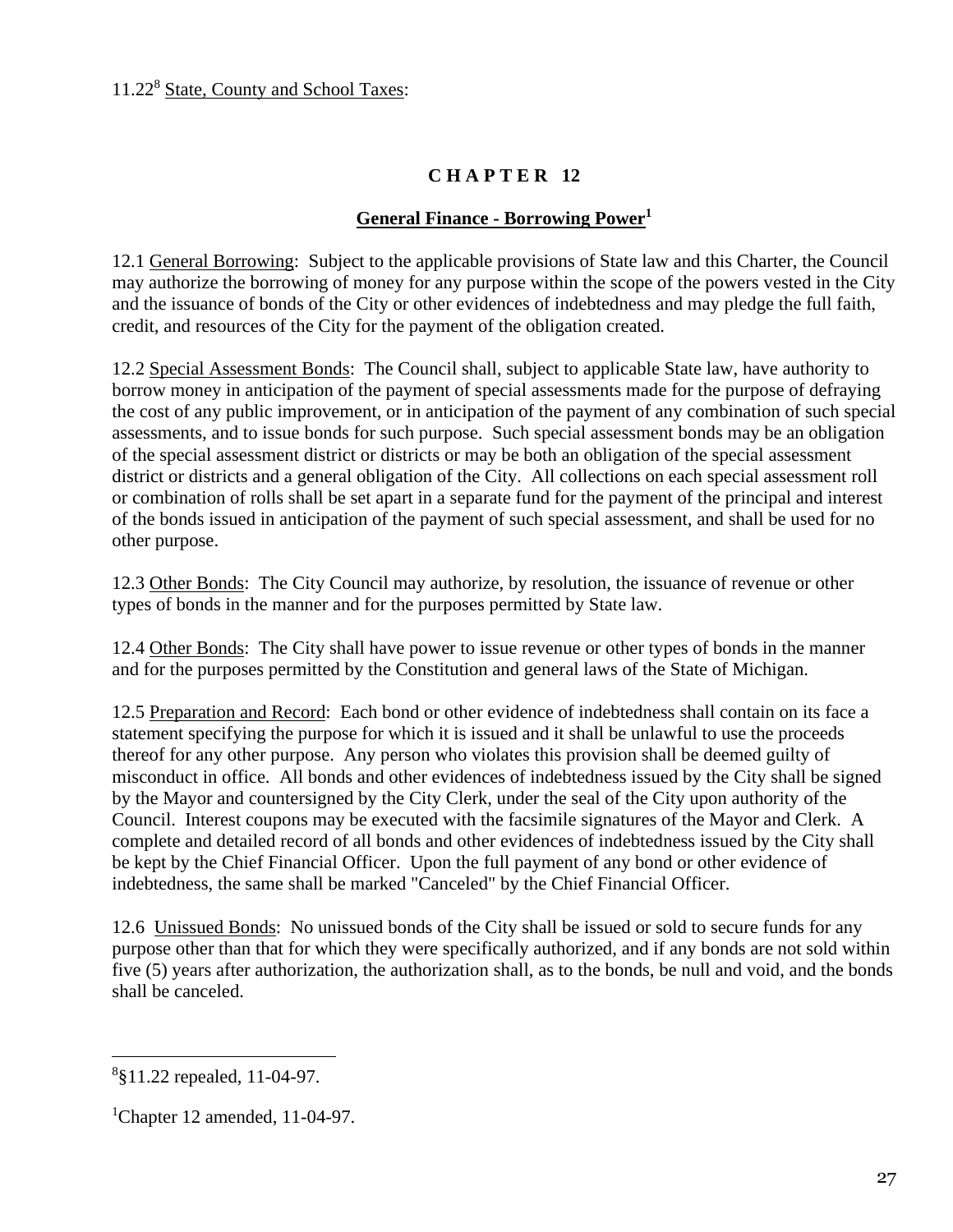#### **Special Assessments**

13.1<sup>1</sup> General Power Relative to Special Assessments: The Council shall have the power to determine the necessity of any public improvement and to determine if all or any part of the expense shall be defrayed by special assessment upon the property benefited. The City Council shall also have the power to abate and to recover the costs of the abatement of a public hazard or nuisance which is dangerous to the health, safety, or welfare of the public by special assessment against the real property upon which the nuisance was located, and Council shall, by ordinance, establish procedures for the exercise of this authority.

13.2<sup>2</sup> Initiation of Special Assessments: Proceedings for the making of public improvements within the City by special assessments may be commenced by resolution of the City Council, on its own initiative, or by a petition signed by property owners who represent not less than sixty percent (60%) of total assessed value of the privately owned real property located in the proposed district, in accordance with the last preceding general assessment roll. However, in the case of special assessments for paving or similar improvements which are normally assessed on a frontage basis against abutting property, the petition must be signed by owners of at least sixty percent (60%) of the frontage of the property to be assessed. Each signature shall also be identified by street address or other identification of the property owned by the signer, and the petition shall be verified by the affidavit of the individual circulating the petition. The petition shall be addressed to the City Council and filed with the City Clerk. The Clerk shall verify each signature on the petition. If it appears that a petition was not signed by a sufficient number of property owners, the petition shall not be presented to the Council. If a petition is presented to the Council, the Council is not required to establish a special assessment district.

13.3<sup>3</sup> Survey and Report: If the City Council decides to consider the making of a public improvement to be paid for by special assessment, the Council shall, by resolution, direct the City Manager to prepare a report which shall include necessary plans, profiles, specifications, estimates of cost, an estimate of the life of the improvement, a description of the assessment district or districts, and other pertinent information which permits the Council to decide the cost, extent, and necessity of the improvement proposed and what part or proportion should be paid by special assessments upon the property benefitted and what part, if any, should be paid by the City at large. The Council shall not proceed with any public improvement until such report of the City Manager has been filed and a public hearing has been held by the Council for the purpose of hearing objections to the making of such public improvement. The notice shall be made by publication prior to the holding of the public hearing and shall be mailed by first class mail to each affected property prior to the holding of the hearing. At the public hearing, the Council may modify the scope of the public improvement.

<sup>&</sup>lt;sup>1</sup>§13.1 amended, 11-04-97.

<sup>&</sup>lt;sup>2</sup>§13.2 amended, 11-04-97.

<sup>3</sup> §13.3 amended, 11-04-97.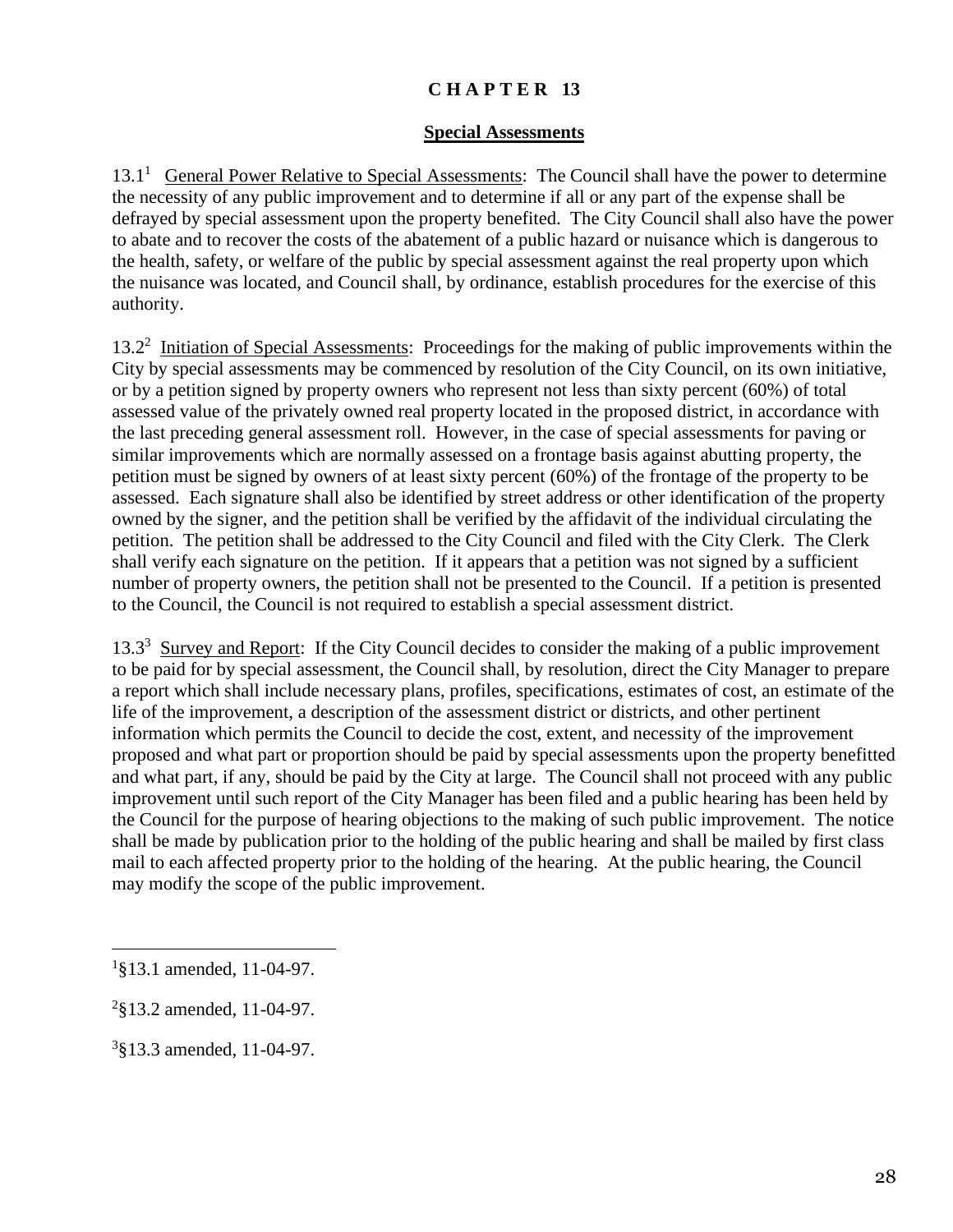13.4<sup>1</sup> Cost of Property Added: The cost of any property acquired, whether by condemnation or otherwise, for the purpose of any public improvement, including the cost of any proceedings required to acquire the property, may be added to the cost of any special assessment.

13.5<sup>2</sup> Determination on the Project, Notice:

13.6<sup>3</sup> Objections to Improvement: If more than fifty percent (50%) of the number of owners of privately owned real property to be assessed for any improvement, or in case of paving or similar improvements more than fifty percent (50%) of the number of owners of frontage to be assessed for any such improvement, object in writing to the proposed improvement, prior to or at the public hearing required by §13.3, the improvement shall not be made by proceedings authorized by this Chapter without a four-fifths (4/5) vote of the members of the Council.

13.7<sup>4</sup> Determination of the Council: After the City Council has considered the report and held the public hearing required by §13.3, a resolution may be passed which determines the necessity of the improvement; specifically describes the improvement; establishes which part or proportion of the cost of the improvement is to be paid by special assessment, designating the method of apportioning the assessment, and what part, if any, is to be paid by the City at large; designating the limits of any special assessment district; and, directing the preparation of a special assessment roll of all parcels within the designated district benefited by the improvement.

13.8<sup>5</sup> Deviation from Plans and Specifications: Any deviation from the original plans or specifications adopted by resolution of the City Council shall also be approved by Council resolution. A copy of the resolution authorizing such changes or deviation shall be certified by the City Clerk and attached to the original plans and specifications on file.

13.9 Financing Public Improvements: The Council shall specify the provisions and procedures for financing the improvements. No contract or expenditure, except for the cost of preparing necessary profiles, plans, specifications, and estimates of cost, shall be made for the same until special assessments to defray the costs of the improvement shall have been levied.

13.10<sup>6</sup> Special Assessment Roll:

13.11<sup>7</sup> Assessor to Attach Certificate to Assessment Roll:

<sup>1</sup>§13.4 amended, 11-04-97.

 $2$ §13.5 repealed, 11-04-97.

3 §13.6 amended, 11-04-97.

4 §13.7 amended, 11-04-97.

5 §13.8 amended, 11-04-97.

6 §13.10 repealed, 11-04-97.

7 §13.11 repealed, 11-04-97.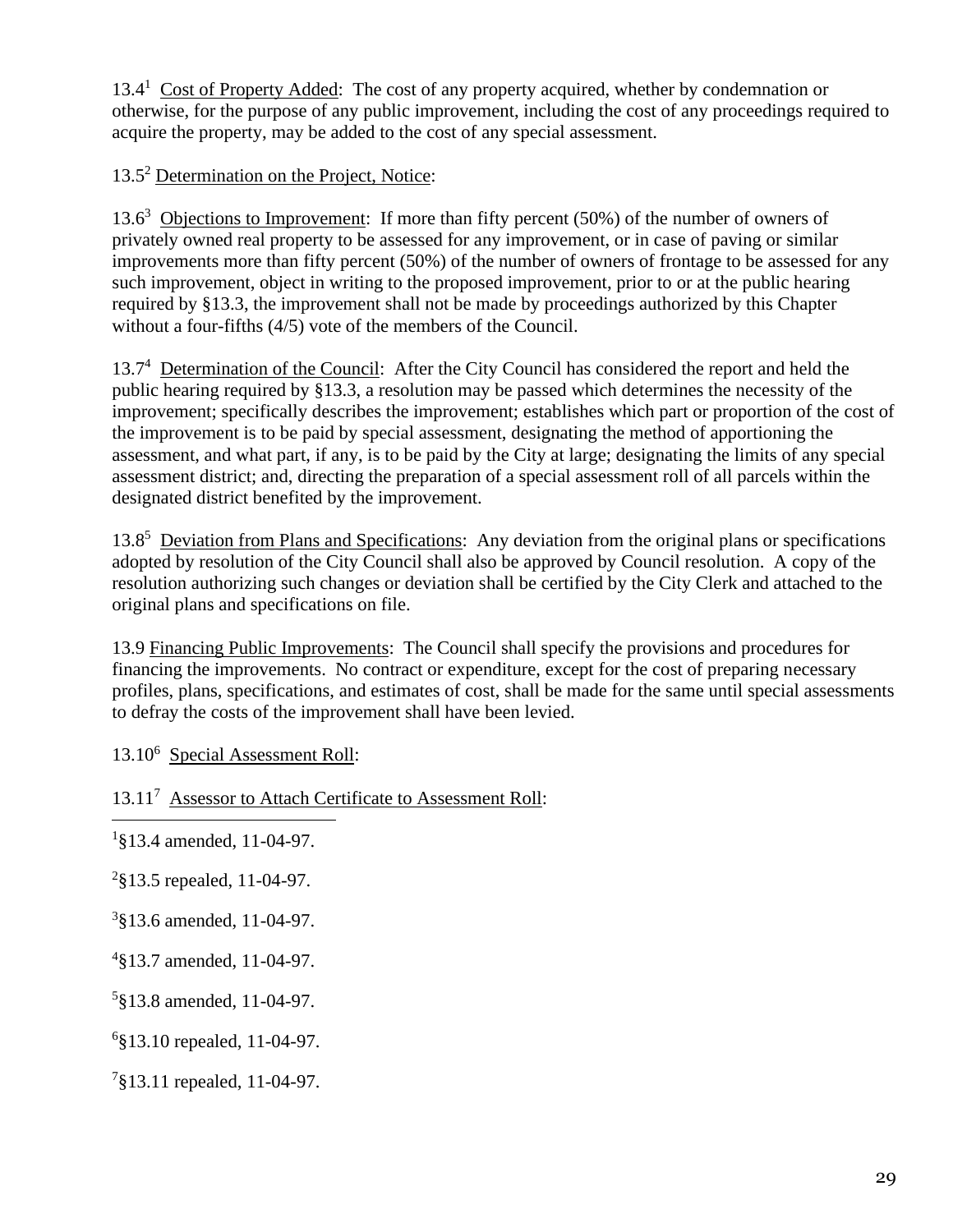13.12<sup>1</sup> Special Assessment Roll - Objections: After preparation of any special assessment roll, the City Council, by resolution, shall accept the assessment roll and order it to be filed in the office of the City Clerk for public examination; shall fix the time and place of a public hearing to receive comments and objections to the special assessment roll; and, direct the Clerk to publish a notice of the public hearing. The notice shall be made by publication at least ten (10) days prior to the holding of the hearing and shall be mailed by first-class mail to each affected property owner at the address shown on the tax assessment records at least ten (10) days prior to the holding of the hearing. Objections to the special assessment may be made in person or in writing. The Assessor shall be present at every meeting of the Council at which a special assessment is to be reviewed. After the public hearing is held, the Council may pass a resolution confirming the special assessment roll and directing the collection of the special assessment in the time and manner determined by the Council. The Council may correct any errors in the special assessment roll.

# 13.13<sup>2</sup> Changes and Corrections in Assessment Roll:

## 13.14<sup>3</sup> Collection of Special Assessments:

13.15<sup>4</sup> Partial Payments - When Due: If the City Council establishes a special assessment district, the Council may provide for the payment of special assessments in ten (10) or less annual installments. The first installment is due upon confirmation of the special assessment roll. Deferred installments are due annually but, in the discretion of the Council, may be made a part of each annual City tax roll until all annual installments have been paid. Interest may be charged on all deferred installments at a rate not to exceed the maximum rate authorized by State law. Any special assessment and accumulated interest may be paid in whole or part in advance.

13.16<sup>5</sup> Delinquent Special Assessments: Special Assessments and all accumulated interest and other charges are a lien upon the property assessed of the same character and effect as the lien created by the general property tax act. The same collection fees shall be collected on delinquent special assessments and upon delinquent installments of such special assessments as are provided by this Charter and State law for other property taxes. Delinquent special assessments shall be subject to the same penalties and enforcement procedures as apply to the collection of other City property taxes.

13.17<sup>6</sup> Hazards and Nuisances:

<sup>1</sup> §13.12 amended, 11-04-97.

<sup>&</sup>lt;sup>2</sup>§13.13 repealed, 11-04-97.

<sup>3</sup> §13.14 repealed, 11-04-97.

<sup>4</sup> §13.15 amended, 11-04-97.

<sup>5</sup> §13.16 amended, 11-04-97.

<sup>6</sup> §13.17 repealed, 11-04-97.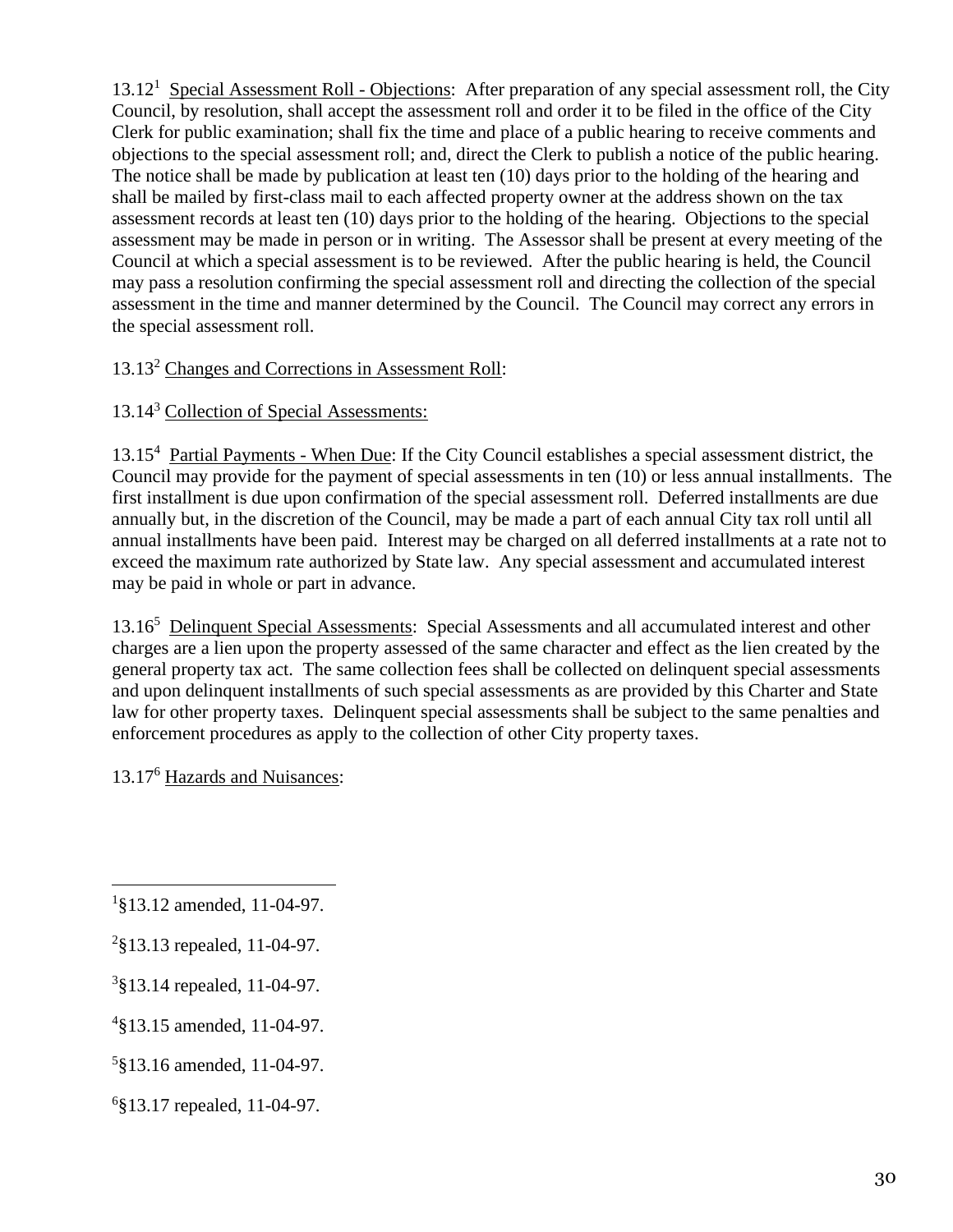# 13.18<sup>1</sup> Amount, Council to Determine:

13.19<sup>2</sup> Additional Assessments, Refunds: The City Manager shall, within sixty (60) days after the completion of each public improvement financed by special assessment, compile the actual cost and certify the cost to the Assessor, who shall adjust the special assessment roll to reflect the actual cost. When any special assessment roll shall prove insufficient to meet the costs of the improvement for which it was made, the City Council may make an additional pro rata assessment of the amount benefited by the assessment. If the special assessment is larger than necessary by five percent (5%) or less, the Council may place the excess in the general fund or make a pro rata refund. If the excess special assessment is greater than five percent (5%), the entire excess shall be refunded, pro rata.

13.20<sup>3</sup> Additional Procedures: If the provisions of this Charter or State laws are insufficient to carry into full effect the making of any special assessment, the City Council may provide, by ordinance, any additional steps or procedures required to effect the public improvement.

13.21<sup>4</sup> Special Assessment Accounts: Except as otherwise provided in this Charter, moneys raised by special assessment to pay the cost of any public improvement shall be held in a special fund to pay the cost of the public improvement or to repay any money borrowed to make the public improvement. Each special assessment account must be used only for the improvement project for which the assessment was levied, except as otherwise provided in this Charter.

13.22<sup>5</sup> Contested Assessments: Unless notice is given to the City Council in writing of an intention to contest or enjoin the collection of any special assessment for the construction of any public improvement or the removal or abatement of any public hazard or nuisance, within fifteen (15) days after the date of the resolution of the Council confirming the special assessment roll, which notice shall state the grounds on which the special assessment is to be contested, no suit or action of any kind shall be instituted or maintained for the purpose of contesting or enjoining the collection of the special assessment.

13.23<sup>6</sup> Correction of Error: Whenever any confirmed special assessment is determined to be defective or invalid, the City Council may, by subsequent resolution, cure the defect.

<sup>1</sup> §13.18 repealed, 11-04-97.

<sup>&</sup>lt;sup>2</sup>§13.19 amended, 11-04-97.

<sup>3</sup> §13.20 amended, 11-04-97.

<sup>4</sup> §13.21 amended, 11-04-97.

<sup>5</sup> §13.22 amended, 11-04-97.

<sup>6</sup> §13.23 amended, 11-04-97.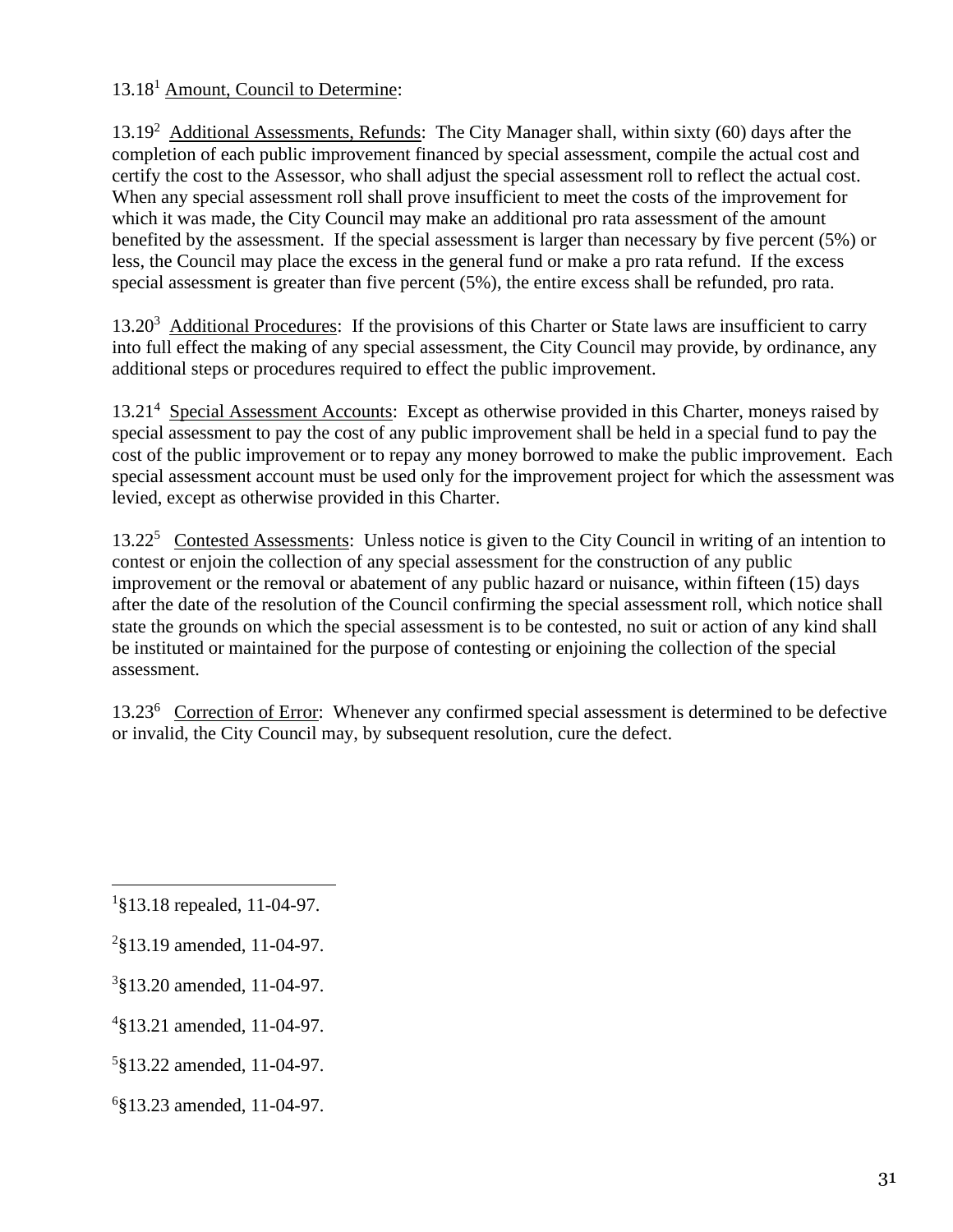## **Elections**<sup>1</sup>

14.1 Election Procedure: State law shall apply to and control all procedures relating to registration and qualification of electors, city elections, notice of elections and voting hours except as otherwise provided by this Charter.

# 14.2<sup>2</sup> Primary Election:

14.3 Regular City Elections: Except as otherwise provided in this Charter, a nonpartisan regular city election shall be held on the Tuesday succeeding the first Monday in November in each odd numbered year.

14.4 Special Elections: Special elections shall be held when called by resolution of the City Council at least twenty-one (21) days in advance of such election, or when required by this Charter or State law. Any resolution calling a special election shall set forth the purpose of such election. No more than two (2) special elections shall be called by City Council in any one calendar year.

14.5 Election Commission: An election commission is hereby created, consisting of the City Clerk, the Mayor, and the City Attorney. The Clerk shall be chairperson. The commission shall have charge of all activities and duties required of it by State law and this Charter relating to the conduct of elections in the City. In any case where election procedure is in doubt, the election commission shall prescribe the procedure to be followed.

14.6<sup>3</sup> Nominating Petitions: Persons desiring to qualify as candidates for any elective office under this Charter shall file a petition with the City Clerk signed by not less than fifty (50) and no more than one hundred (100) registered electors of the City not later than 4:00 p.m. on the twelfth Tuesday prior to the date of the regular City election held in November. Blank petitions in substantially the same form as required by State law for State and county officers, except for references to party, shall be prepared and furnished by the Clerk for each candidate. The Clerk shall certify the nominating petitions in accordance with the requirements of State law. After the filing of a nominating petition for a city office, the candidate shall not be permitted to withdraw unless a written notice of withdrawal is served on the City Clerk not later than 4:00 p.m. of the third day after the last day for filing the petition.

<sup>&</sup>lt;sup>1</sup>Chapter 14, amended, 11-04-97.

<sup>&</sup>lt;sup>2</sup>§14.2 repealed, 11-04-03.

<sup>3</sup> §14.6 amended, 11-04-03 and 11-08-05.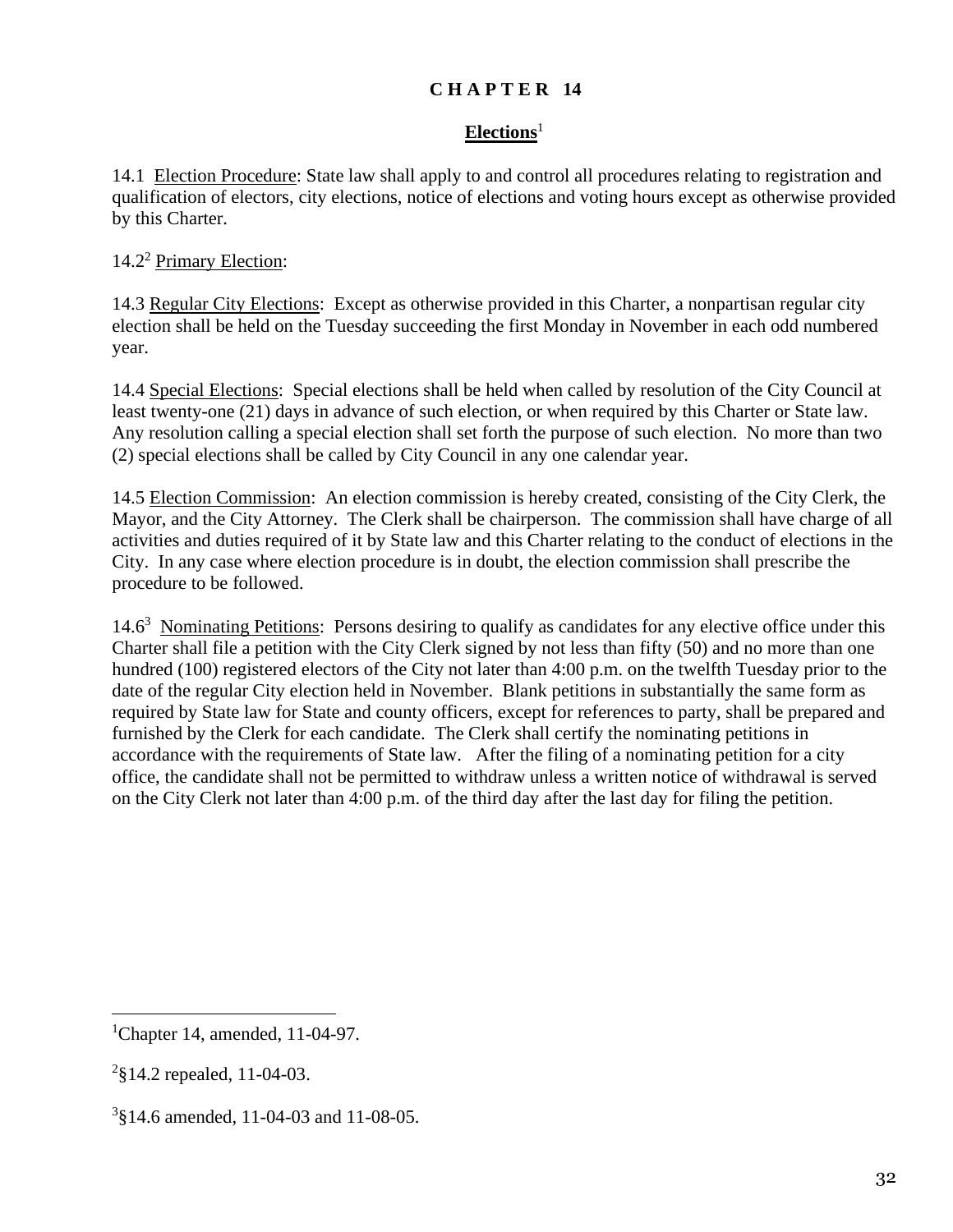14.7 Approval of Petitions: When petitions are filed by persons other than the candidate, they may be accepted for filing only when accompanied by the written consent of the candidate. Within five (5) days after petition(s) are filed, the City Clerk shall determine the sufficiency of the signatures on each petition filed, and if any petition does not contain the required number of legal signatures, shall immediately notify the candidate in writing of the insufficiency of the petition. Each petition which is found by the Clerk to contain the required number of signatures of registered electors shall be marked "In Order," with the date of review, and a copy shall be made and sent to the candidate.

14.8 Public Inspection of Petitions: All nominating petitions shall be available for public inspection in the office of the City Clerk beginning five (5) days after the final filing date for the petitions.

14.9 Form of Ballots: The form of the ballot used in any city primary or general election shall be in conformance with State law, except that no party designation or emblem shall appear upon any City ballot. The names of qualified nominees for each office shall be listed in a single column and shall be rotated on the ballot.

14.10 Recall: Any elective official may be removed from office by the electors of the City in the manner provided by State law. A vacancy created by the recall of any elective official shall be filled in the manner prescribed by State law.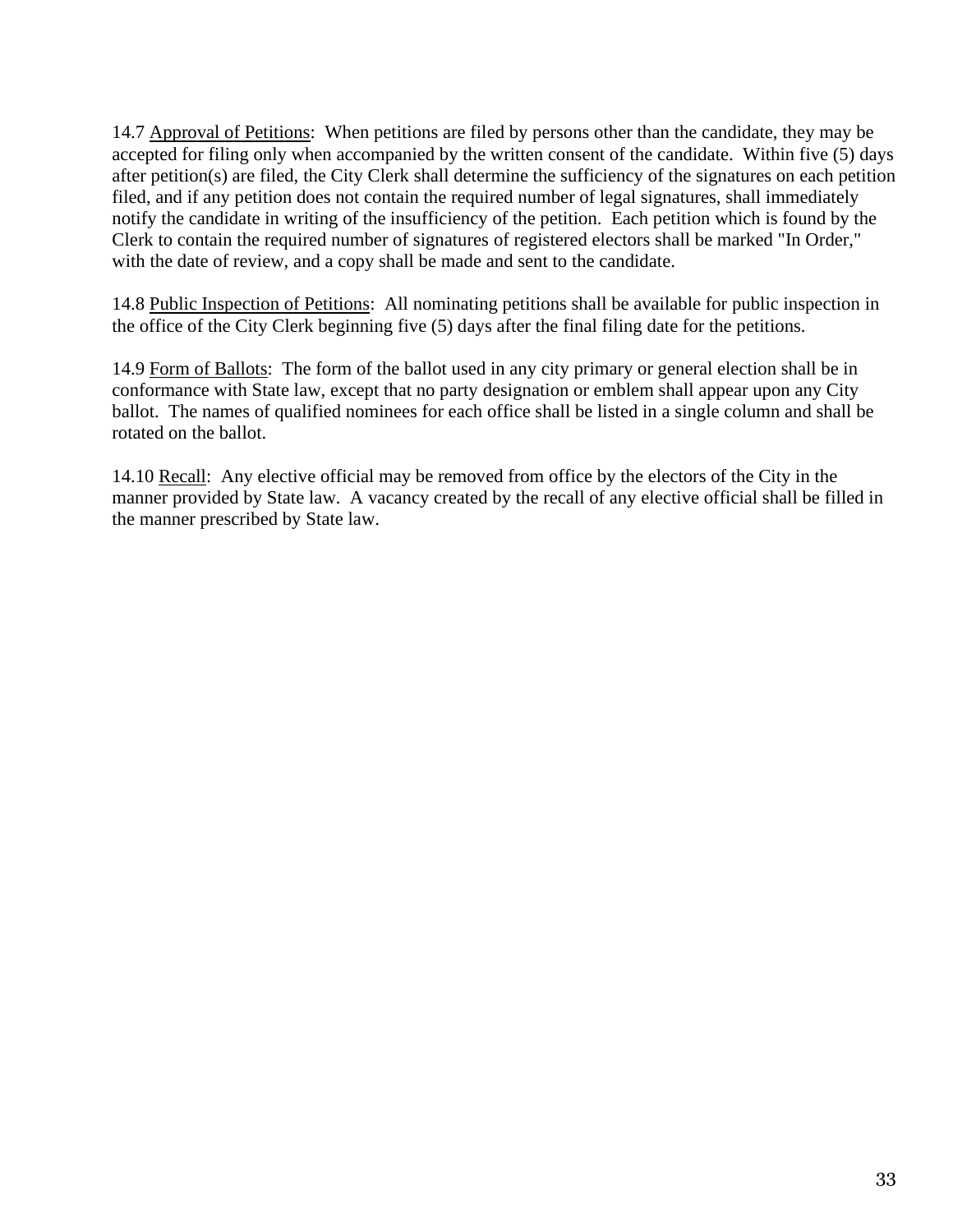## **Contracts - Franchises - Permits**

15.1 City May Perform Public Work: The Council shall have power to do any public work or make any public improvement by the employment of the necessary labor and the purchase of the necessary supplies and materials with separate accounting as to each improvement so made, or to do such work by contract duly let after competitive bidding. Where competitive bids are secured, the City, or any City department qualified to do the work, may enter a bid on an equal footing with other bidders. The Council shall also have power to do any public work or make any public improvement under any legally constituted plan under which the labor is furnished by any other government unit, department, or agency of the United States or the State of Michigan, or which is wholly or in part financed by them or either of them.

15.2 Plans and Specifications: Except as otherwise provided in this Charter the responsibility for the preparation of plans and specifications, estimating of the cost, advertising for bids, supervision and approval of the work upon or for any public work or public or special improvement is vested in the City Manager.

15.3<sup>1</sup> Contracts: Whenever it becomes desirable for the City to enter into a contract with a second party for any purpose whatever, the contract shall be drawn or approved as to form by the City Attorney and certified by the Chief Financial Officer as to sufficiency of funds. No contract shall be entered into without the authorization of the City Council. The Council may, by resolution, specifically delegate its authority to execute a contract to the City Manager. Copies of all contracts shall be filed in the office of the City Clerk.

15.4 Modifications in Contracts: When it becomes necessary, in the prosecution of any work or improvement done under contract, to make alterations or modifications in such contract, such alterations or modifications shall be made only upon resolution of the Council. No such order shall be effective until the price to be paid for the material and work, or both, under the altered or modified contract shall have been agreed upon in writing and signed by the contractor and the City Manager upon authority of the Council, and copy thereof and of the proceedings authorizing such alteration or modification certified by the Clerk, attached by the Clerk to the original contract on file in his office.

15.5 Franchises: No franchise or grant which is not revocable at the will of the Council shall be granted or become operative until the same shall have been referred to the people at a regular or special election and has received the approval of three-fifths (3/5) of the electors voting thereon at such election. All irrevocable public utility franchises and all renewals, extensions, and amendments thereof shall be granted only by ordinance. No such ordinance shall be adopted before thirty (30) days after application therefor has been filed with the Council, nor until a full public hearing has been held thereon. No such ordinance shall be submitted to the electors at an election to be held less than thirty (30) days after the grantee named therein has filed with the Clerk its unconditional acceptance of all of the terms of such franchise, and it shall not be submitted to a special election unless the expense of holding the election, as

<sup>&</sup>lt;sup>1</sup>§15.3 amended, 08-05-97.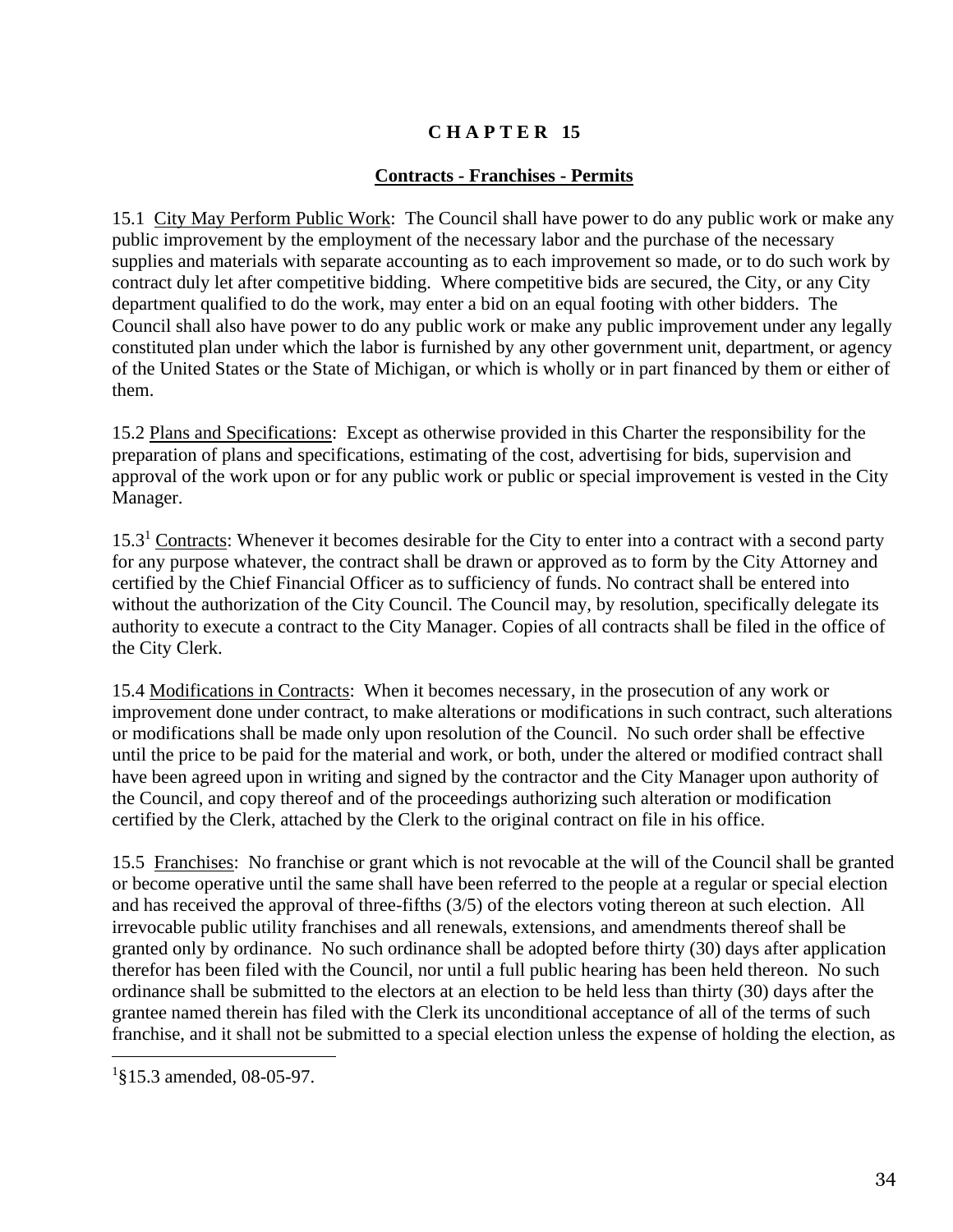determined by the Council, shall have been paid to the Treasurer by the grantee. No exclusive franchise shall ever be granted and no franchise shall be granted for a longer term then thirty (30) years.

15.6 Licenses and Franchises Remain in Effect: All licenses and franchises granted by the City of East Lansing and in force within the City when this Charter becomes law, shall remain in full force and effect until the expiration of the time for which they were respectively granted, has lapsed under conditions contained in the license or franchise granted, or until any such licenses or franchises may have been taken over by the City by purchase, condemnation, grant or otherwise.

15.7 Control and Revocation: The Council shall cause to be instituted such actions or proceedings as may be necessary to prosecute a public utility company for violations of its franchise, the City charter, or ordinances of the City, and may revoke, cancel, or annul all franchises that may have been granted by the City, which, for any reason, have become inoperative, illegal, or void and not binding upon the City.

15.8 Provisions Stated Not to be Exclusive: The enumeration and specification of particular matters in this Charter which must be included in every franchise or grant shall never be construed as impairing the right of the Council to insert in such franchise or grant any other and further matters, terms, or conditions as may be within the power of the City to impose or require and which the Council shall deem proper to protect the interests of the people of the City.

15.9 Right of Regulation: All public utility franchises granted after the adoption of this Charter, whether it be so provided in the granting ordinance or not, shall be subject to the right of the City:

- a. To repeal the same for misuse, or non-use, or for failure to comply with the provisions thereof;
- b. To require proper and adequate extension of plant and service and maintenance thereof at the highest practicable standard of efficiency;
- c. To establish reasonable standards of service and quality of products and prevent unjust discrimination in service or rates;
- d. To require continuous and uninterrupted service to the public in accordance with the terms of the franchise throughout the entire period thereof;
- e. To impose such other regulations as may be determined by the Council to be conducive to the safety, welfare, and accommodation of the public.

15.10 Regulation of Rates: All public utility franchises shall make provision therein for fixing rates, fares, and charges, and for readjustments thereof at periodic intervals at the discretion of the City. The value of the property of the utility used as a basis for fixing such rates, fares, and charges shall in no event include a value predicated upon the franchise, goodwill, or prospective profits.

15.11 Revocable Permits: Temporary permits for public utilities, revocable at any time at the will of the Council, may be granted by the Council by ordinance on such terms and conditions as it shall determine, provided that such permits shall in no event be construed to be franchises or amendments to franchises.

15.12 Use of Streets by Utility: Every public utility franchise shall be subject to the right of the City to use, control, and regulate the use of its streets, alleys, bridges, and public places and the space above and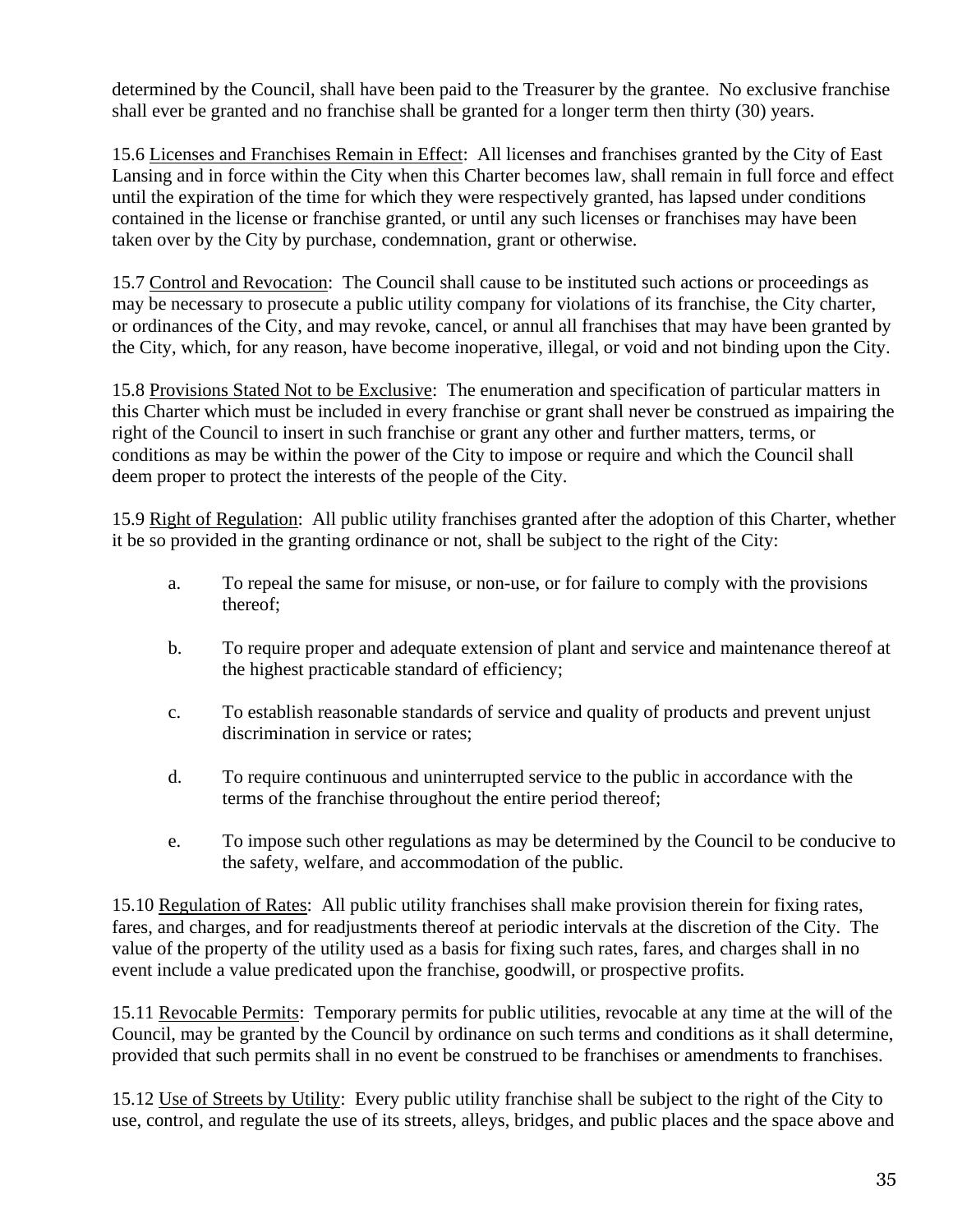beneath them. Every public utility shall pay such part of the cost of improvement or maintenance of streets, alleys, bridges, and public places, as shall arise from its use thereof and shall protect and save the City harmless from all damages arising from said use; and may be required by the City to permit joint use of its property and appurtenances located in the streets, alleys, and public places of the City, by the City, and other utilities in so far as such joint use may be reasonably practicable and upon payment of reasonable rental therefor; provided, that in the absence of agreement, upon application by any public utility, the Council shall provide for arbitration of the terms and conditions of such joint use and the compensation to be paid therefor, which award shall be final.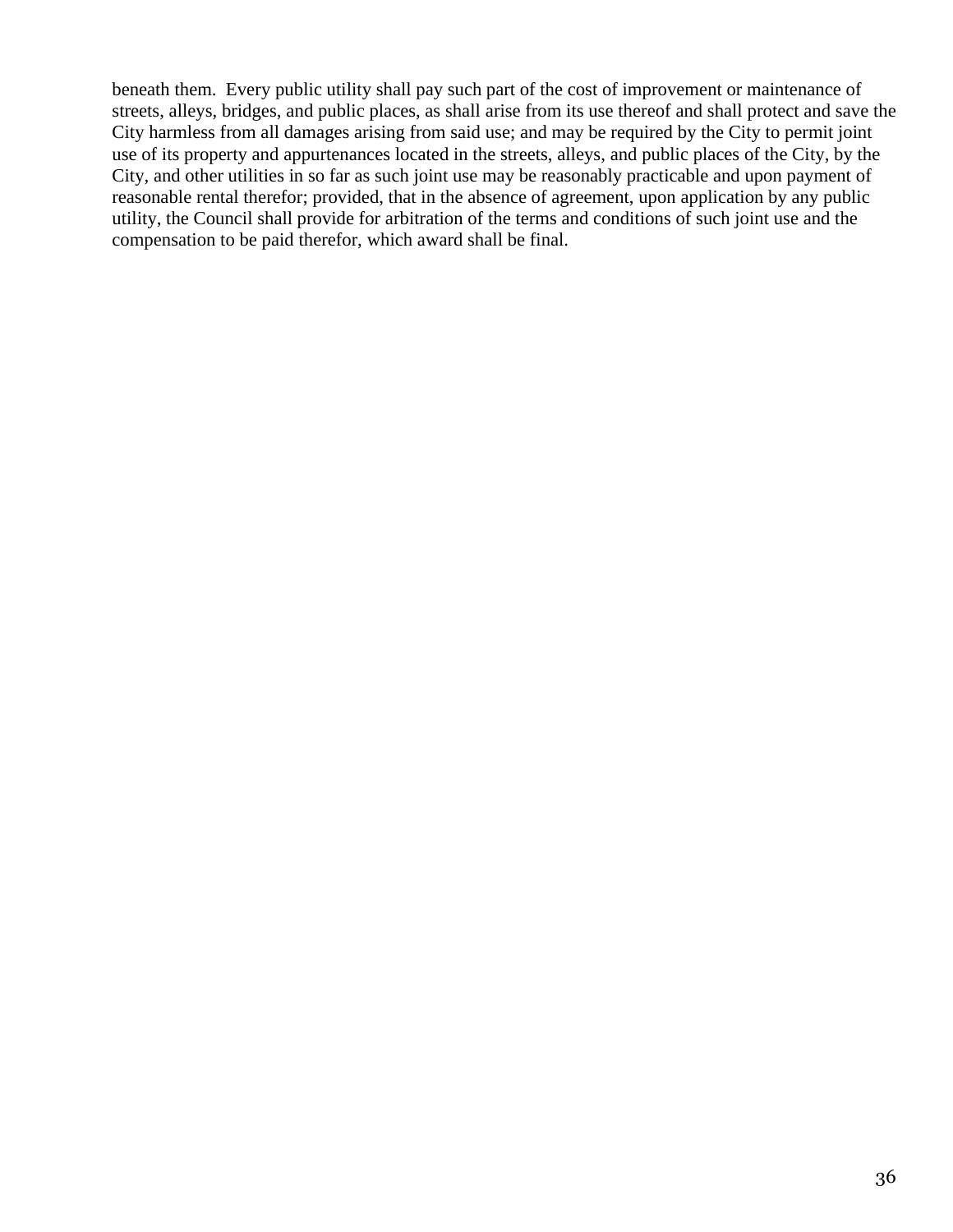#### **Municipal Utilities**

16.1<sup>1</sup> General Powers Respecting Utilities: The City shall possess and hereby reserves to itself all the powers granted to cities by State law to acquire, construct, own, operate, improve, enlarge, extend, repair and maintain, either within or without its corporate limits, including, but not by the way of limitation, public utilities for supplying water, light, heat, power, gas, sewage treatment, and garbage disposal facilities, or any of them, to the municipality and its inhabitants; and also to sell and deliver water, light, heat, power, gas and other public utility services, outside its corporate limits to the extent permitted by State law.

16.2<sup>2</sup> Rates: The City Council shall have the power to fix, from time to time, such just and equitable rates as may be deemed advisable for supplying the inhabitants of the City and others with water; with electricity for light, heat, and power; and with such other utility services as the City may provide.

16.3<sup>3</sup> Utility Charges - Collection: The City Council shall provide, by ordinance, for the collection of all public utility charges made by the City. With respect to water, the City shall have all the power granted to cities by 1939 PA 178. When any person or persons, or any firm or corporation, shall fail or refuse to pay to the City any sums due on utility bills, service or services upon which such delinquency exists may be shut off or discontinued and suit may be instituted by the City for the collection of the amount owed.

16.4<sup>4</sup> Accounts: Separate accounts, distinct from any other City accounts, shall be kept for each public utility owned or operated by the City in a manner which shows the true and complete financial result of such City ownership or operation, or both, including all assets, liabilities, revenues, and expenses. The accountants shall show, as nearly as possible, the value of any service furnished to or rendered by any such public utility by or to any City department. The City Council shall annually cause a report to be made, showing the financial results of such City ownership or operation, or both, which report shall give for each utility, the information specified in this section, and further information as the Council shall require. The report shall be kept in the office of the City Clerk for public inspection.

16.5<sup>5</sup> Disposal of Utility Assets: The City shall not sell, exchange, lease, or dispose of the property, easements, income, or other equipment, or assets belonging to any utility which it may acquire, unless approved at an election held for that purpose in the manner provided in this Charter, by majority vote of the electors of the City voting thereon. The provisions of this section shall not, however, apply to the sale or exchange of any articles of equipment of any City owned utility which are worn out or useless, or which could, with advantage to the service, be replaced by new and improved machinery or equipment.

<sup>1</sup> §16.1 amended, 11-04-97.

 $2$ §16.2 amended, 11-04-97.

<sup>3</sup> §16.3 amended, 11-04-97.

<sup>4</sup> §16.4 amended, 11-04-97.

<sup>5</sup> §16.5 amended, 11-04-97.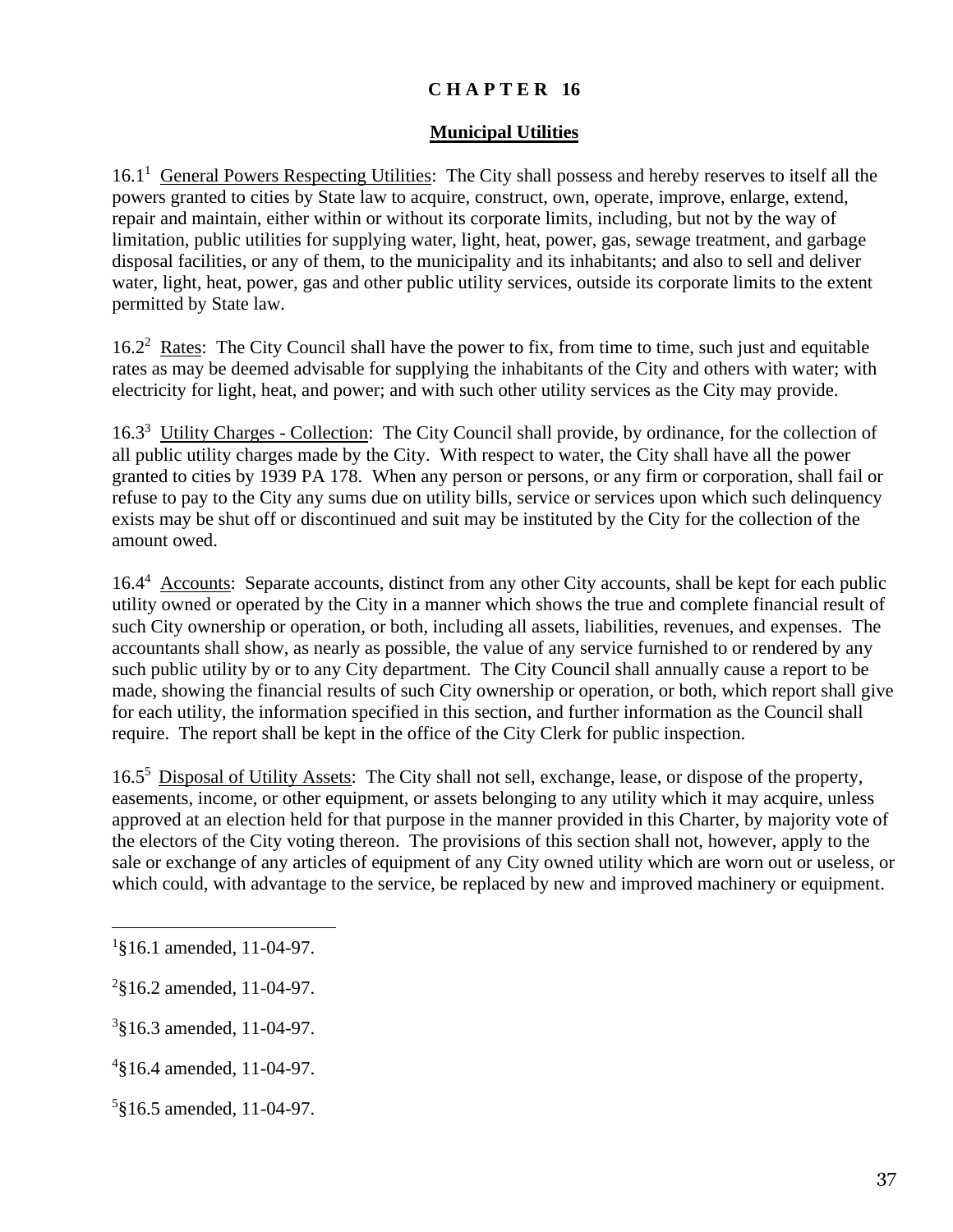#### **City Library**

17.1 Library Board: There is hereby created the East Lansing Library Board consisting of five (5) electors of the City to be appointed by the Council to serve for terms of five (5) years. In the first instance, the members of said Board shall be comprised of the Board of Directors of the East Lansing City Library, who hold such office at the time of the adoption of this Charter. Such persons shall hold office until the thirtieth day of June of the year in which their respective terms expire. At the first meeting of the Council in June the Council shall appoint one person as a member of such Board for the full term of five (5) years. Members of the Board shall serve without compensation. In all cases where a vacancy occurs, the Council shall fill the vacancy within thirty (30) days for the balance of the term in which the vacancy occurs. The Council may remove any member of the Board for misconduct or neglect of duty.

17.2 Organization of Board: The members of the Library Board shall, at their first meeting in July of each year, organize and elect one (1) of their number president. A majority of the Board shall constitute a quorum for the transaction of business. The Board shall appoint a Librarian, a secretary, and all necessary personnel required to operate and conduct the affairs entrusted to it. All accounts of the Board shall be subject to audit, the same as the accounts of other departments and boards of the City.

17.3 Powers and Duties of Board: The Library Board shall hold at least one regular meeting in each calendar month, and shall be charged and entrusted with the management, supervision, and control of all City library facilities which are or shall be owned or operated by the City and shall have power to make and adopt all such by-laws, rules and regulations as they may deem necessary and expedient for the transaction of their business, not inconsistent with the general ordinances of the City or the provisions of this Charter. Such Board shall have the control and management of all trusts and bequests to or for the benefit of the City's library facilities, unless otherwise provided in the instruments creating such trusts or making such bequests, and shall administer such trusts and bequests as provided in this Charter for the administration of trusts.

17.4 Library Budgets: On or before the first Monday in April of each year, the board shall submit to the Council careful estimates in detail of the amount of money which, according to the judgment of the Board, will be needed for the library facilities of the City during the ensuing year, which estimates may be increased, modified, or adopted by the Council as in its judgment may seem justifiable.

17.5<sup>1</sup> Library Receipts to *Chief Financial Officer*: The Board shall, on or before the tenth day of each month, forward all moneys received by it to the Chief Financial Officer, who shall issue a receipt for the money. The receipt shall be maintained in the records of the Library Board, and a copy shall be provided to the City Council at its next meeting.

<sup>1</sup> §17.5 amended, 08-05-97.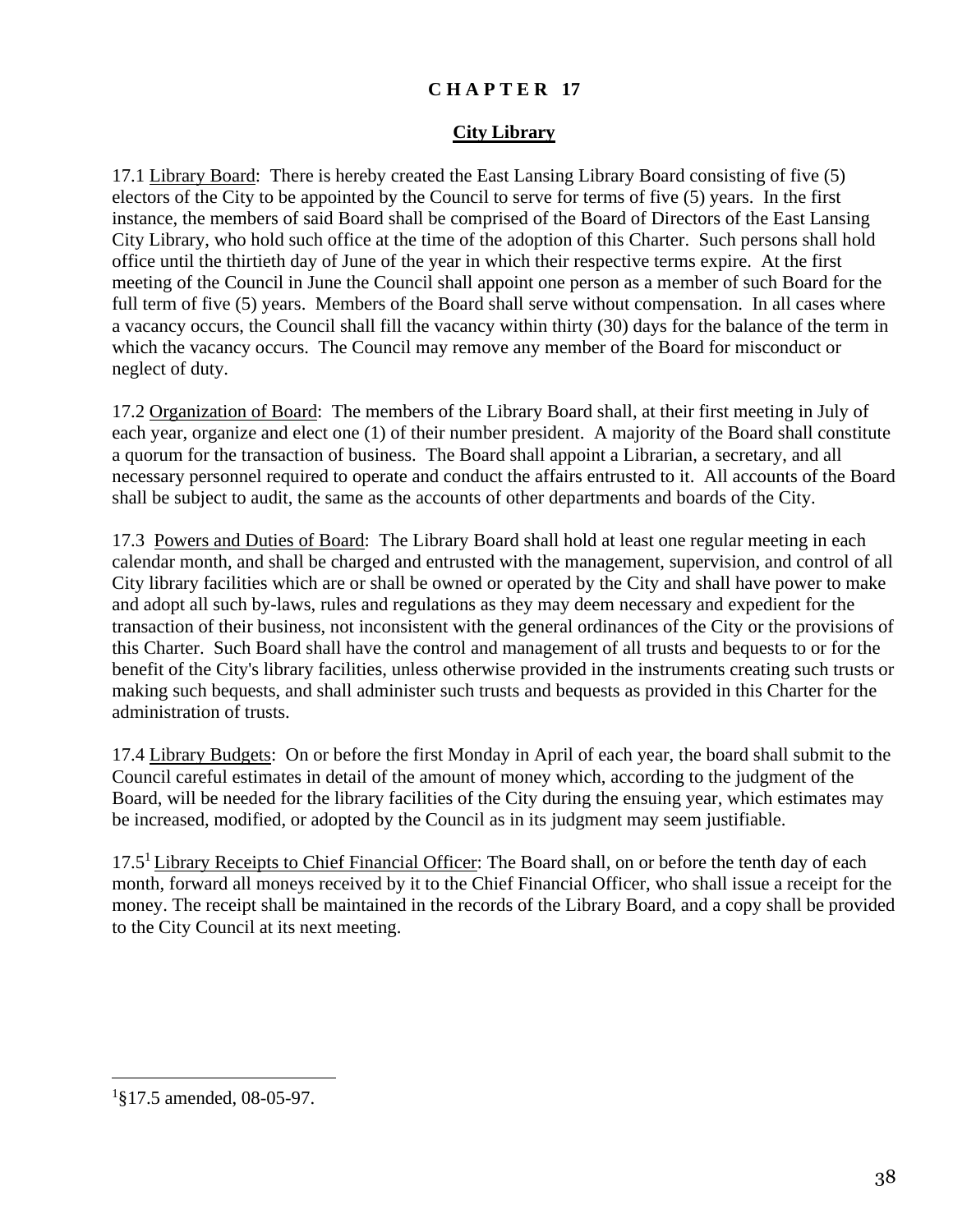#### **Alcoholic Beverages**

18.1<sup>1</sup> Alcoholic Beverages: It shall be unlawful for any person, directly or indirectly, or by any clerk, agent or employee, to manufacture, sell, keep for sale, barter, give away or furnish any alcoholic liquor as defined by the Michigan Liquor Control Act except as follows:

- a. Hotels or motels where there are more than fifty (50) sleeping rooms and where there is a public dining room and general kitchen on the premises for the accommodation of more than fifty (50) diners.
- b. Restaurants for the accommodation of more than fifty (50) diners.
- c. The sale of packaged alcoholic beverages not consumed on the premises.
- d. "Clubs" licensed under the provisions of the Michigan Liquor Control Act (1933 PA 8, as amended).
- e. Establishments, located in areas annexed to the City of East Lansing, which were duly licensed by the State of Michigan for the sale of alcoholic beverages prior to the date of annexation.
- f. The lawful private manufacture or consumption under State law of alcoholic liquor on private premises.
- g. Druggists or registered pharmacists selling alcohol in compliance with the restrictions and requirements imposed by law.

<sup>1</sup> §18.1 amended, 11-04-97.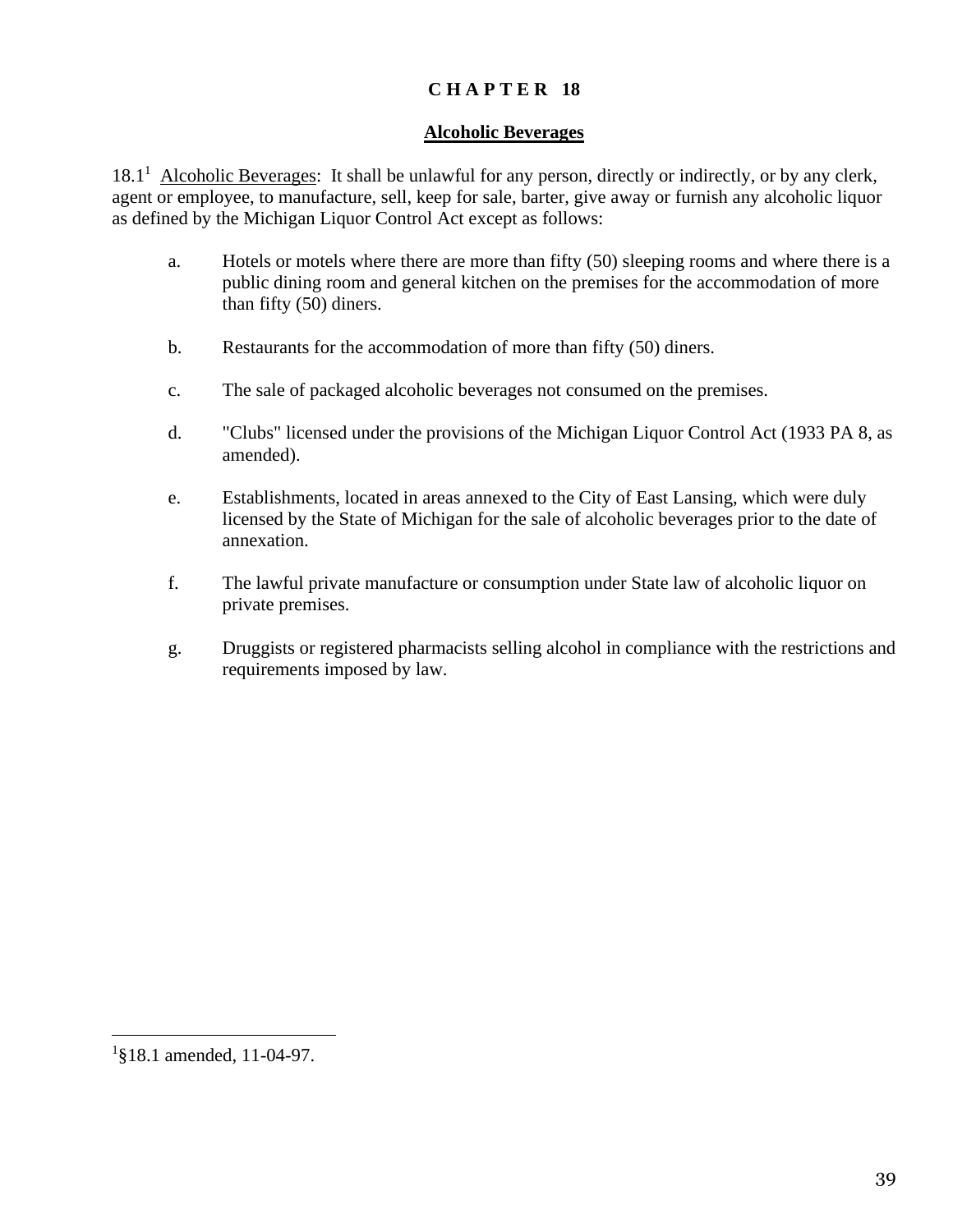#### **City Liability**

19.1<sup>1</sup> Notice to City of Claim for Injury Arising From Contract or Negligence Other Than Street Defects or Building Defects: No contract or tort action shall be brought against the City for any injury to person or property unless brought within the period limited by law from the time such injury was sustained, nor unless the person or persons claiming to be injured serves or causes to be served, within sixty (60) days after the injury has occurred, a notice in writing upon the City Clerk, which notice shall set forth substantially the time and place of the injury, and its nature, the manner in which it occurred, the extent of the injury so far as known, the names and addresses of the witnesses known, and a statement that the person receiving the injury intends to hold the City liable for damages sustained by him or her. No person shall bring any action against the City to recover for any injury to person or property unless the person also presents to the Clerk his or her verified complaint, in writing, setting forth particularly the nature and extent of the injury and the amount of damages claimed, which claim shall be presented to the City Council. It shall be a sufficient bar and answer in any court to any action or proceeding for the collection of any demand or claim against the City for any injury that the notice of injury and the verified complaint were not presented and filed within the time and in the manner provided by this section. This section shall not expand any right of action available to any claimant under State law.

19.2<sup>2</sup> Notice to City of Claim for Injury Arising from Street Defects or Building Defects: The City shall not be liable in damages sustained by any person in the City, by reason of any defective highway, street, bridge, sidewalk, crosswalk, or culvert, or by reason of any obstruction, ice, snow, or other incumbrance upon any street, sidewalk, crosswalk, or public highway, or by reason of a dangerous or defective public building situated in the City, unless the person shall serve or cause to be served, personally or by certified mail, return receipt requested, within one hundred twenty (120) days after the injury has occurred, a notice in writing, upon the City Clerk, which notice shall set forth the time and place of such injury, the exact location and nature of the defect, the manner in which it occurred, the injury sustained, the names and addresses of the witnesses known, and a statement that the person receiving the injury intends to hold the City liable for damages. If the claim arises out of a defective highway, and the injured person is under the age of 18 years at the time the injury occurred, he or she shall serve the notice required by the preceding sentence not more than 180 days from the time the injury occurred, which notice may be filed by a parent, attorney, next friend, or legally appointed guardian. If the claim arises out of a defective highway and the injured person is physically or mentally incapable of giving notice, then he or she shall serve the notice required by the first sentence of this section within 180 days after the termination of the disability. No person shall bring any action against the City for any damages to person or property arising out of any obstruction, ice, snow, or other incumbrance upon any street, sidewalk, crosswalk, or public highway, situated in the City, unless he or she shall also present to the Clerk his or her verified complaint, setting forth particularly the nature and extent of the injury and the amount of damages claimed, which claims shall be presented to the City Council.

<sup>&</sup>lt;sup>1</sup>§19.1 amended, 11-04-97.

<sup>&</sup>lt;sup>2</sup>§19.2 amended, 11-04-97.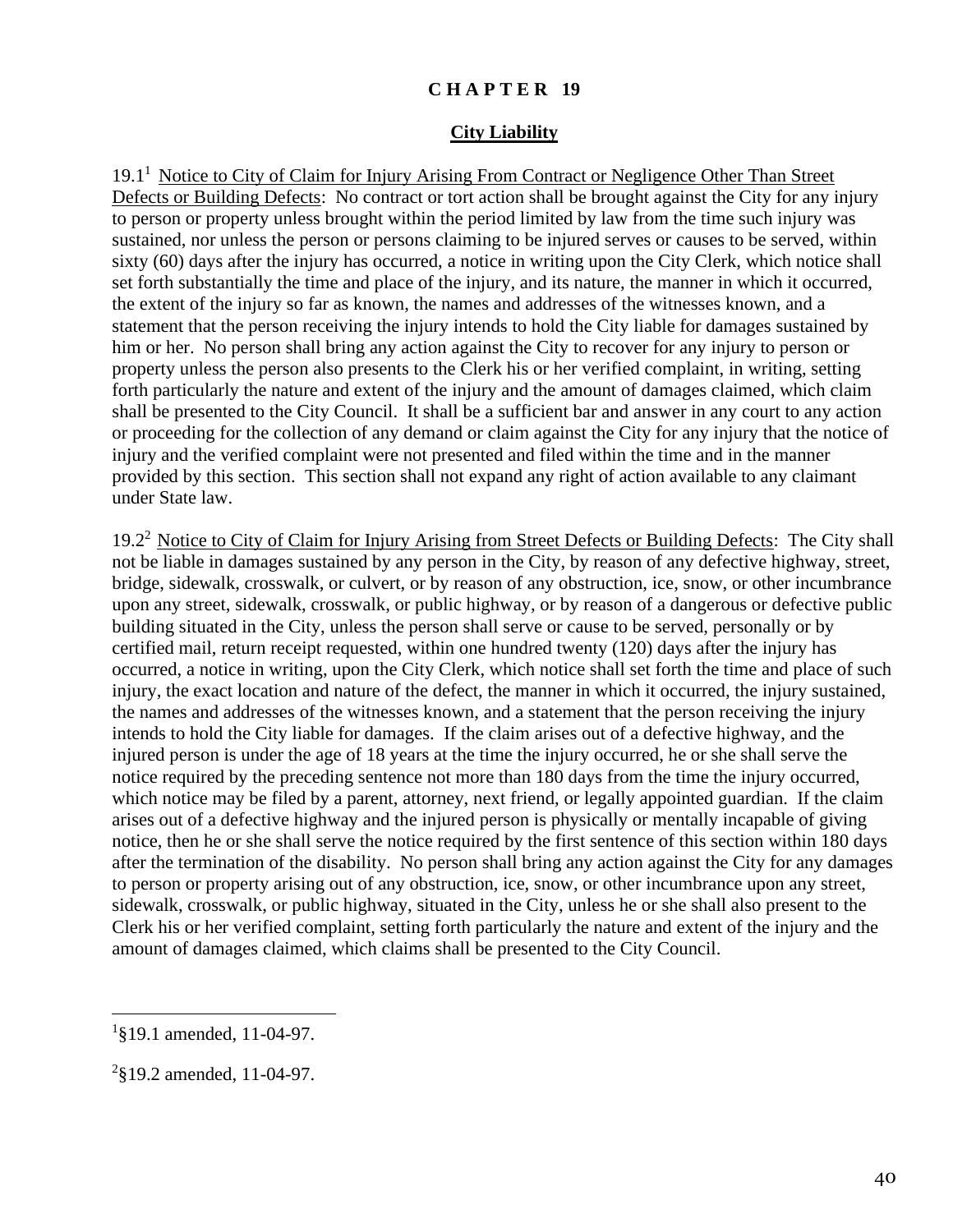It shall be a sufficient bar and answer in any court to any action or proceeding for the collection of any demand or claim against the City, under this section, that the notice of injury and the verified complaint required by this section, were not presented and filed within the time and manner required by this section.

19.3<sup>1</sup> No Estoppel by Representation: No official of the City shall have power to make any representation or recital of fact in any franchise, contract, document, or agreement, contrary to any public record of the City. Any such representation shall be void and of no effect as against the City. No officer, agent, or employee of the City shall have the authority to bind the City by any contract, express or implied, without the prior approval of the City Council or except as otherwise expressly permitted by this Charter.

<sup>1</sup> §19.3 amended, 11-04-97.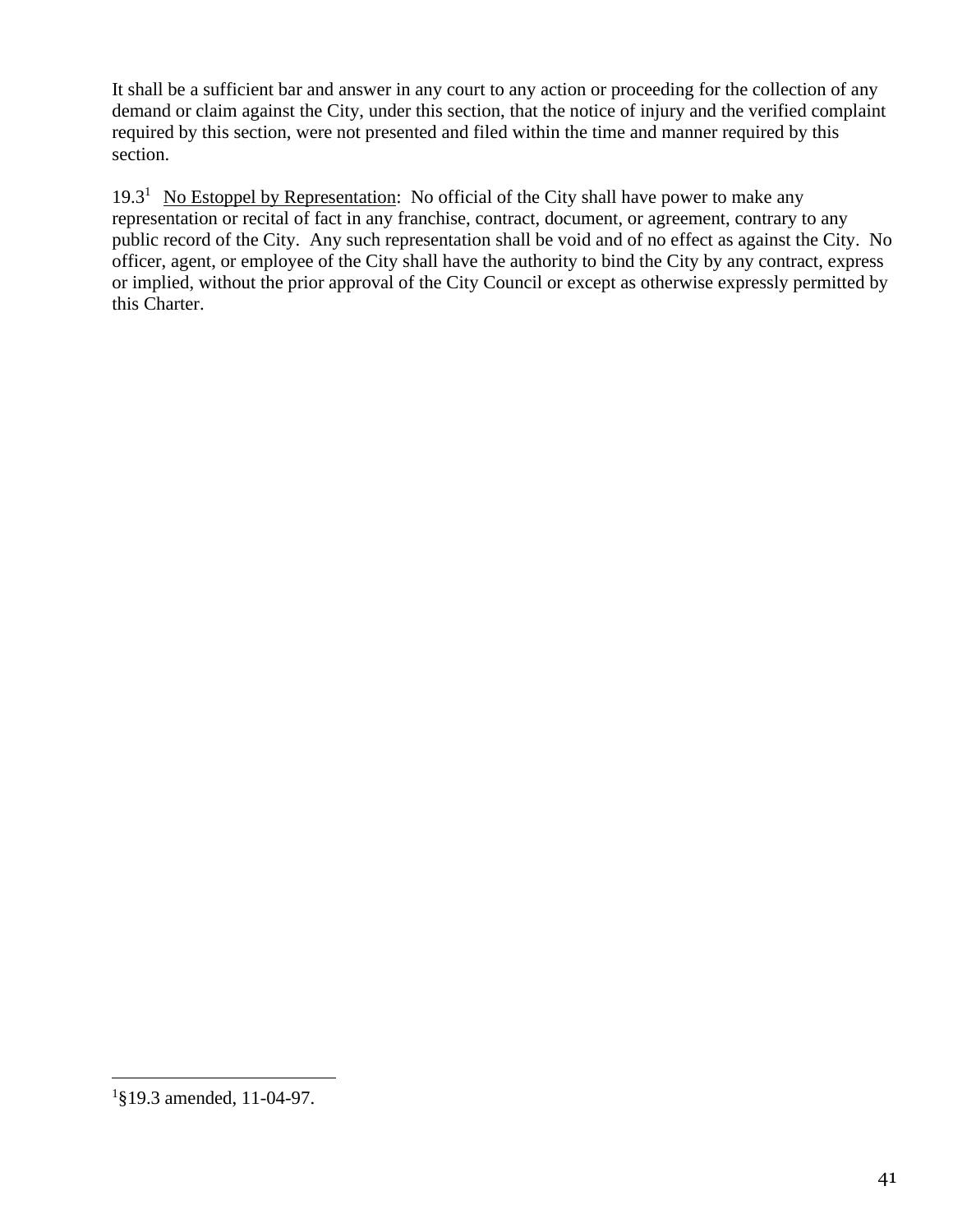#### **Miscellaneous**

20.1 Headings: The chapter and section headings used in this Charter are for convenience only and shall not be considered to be a part of this Charter.

20.2 Effect of Illegality of Any Part of Charter: Should any provision or section, or portion thereof, of this Charter be held by a court of competent jurisdiction to be invalid, illegal, or unconstitutional, such holding shall not be construed as affecting the validity of the Charter as a whole or of any remaining portion of such provision or section, it being hereby declared to be the intent of the Charter Commission and of the electors who voted thereon that such unconstitutionality or illegality shall not affect the validity of any other part of this Charter except that specifically affected by such holding.

20.3 Amendments: This Charter may be amended at any time in the manner provided in 1909 PA 279, as amended. Should two (2) or more amendments, adopted at the same election, have conflicting provisions, the one receiving the largest affirmative vote shall prevail as to those provisions.

#### **SCHEDULE**

1 Election to Adopt Charter: This Charter shall be submitted to a vote of the qualified electors of the City of East Lansing at a special city election to be held on Tuesday, July 11, 1944.

2 Form of Ballot: The form of the ballot for the submission of this Charter shall be as follows: Instruction: A cross  $(X)$  in the square before the word "yes" is in favor of the proposed charter, and a cross (X) before the word "no" is against the proposed charter.

> Shall the proposed charter, drafted by the Charter Commission elected on September 21, 1943 be adopted?

> > Yes No

3 First Elections Under This Charter: The first election of officers under this Charter shall be held on the first Monday in April 1945, at which election there shall be elected three (3) Councilmen who shall hold office for terms of two (2) years, commencing on and dating from the Monday next following such election. At that election, there shall also be elected a Justice of the Peace and a Constable who shall assume office on the dates and hold their respective offices for the terms specified in Section 3.3 of this Charter. The second election of officers under this Charter shall be held at a special city election on the first Monday in April 1946, at which election there shall be elected two (2) Councilmen who shall serve for terms of three (3) years commencing on and dating from the Monday next following such election. The nomination and election of officers at the above specified elections shall be in accordance with the provisions of this Charter. Thereafter, all city elections for the election of officers of the City shall be held upon the dates specified therefor in this Charter. The terms specified in this section are for the purpose of bridging the transition from the schedule of terms of office in the prior Charter of the City and those herein provided.

4 Holdover Elected Officers: If this Charter is adopted at the election thereon, the nomination of candidates for election to office under the former Charter of the City shall be abrogated and no further election with respect to such candidates shall be held. The Mayor and Alderman whose terms of office